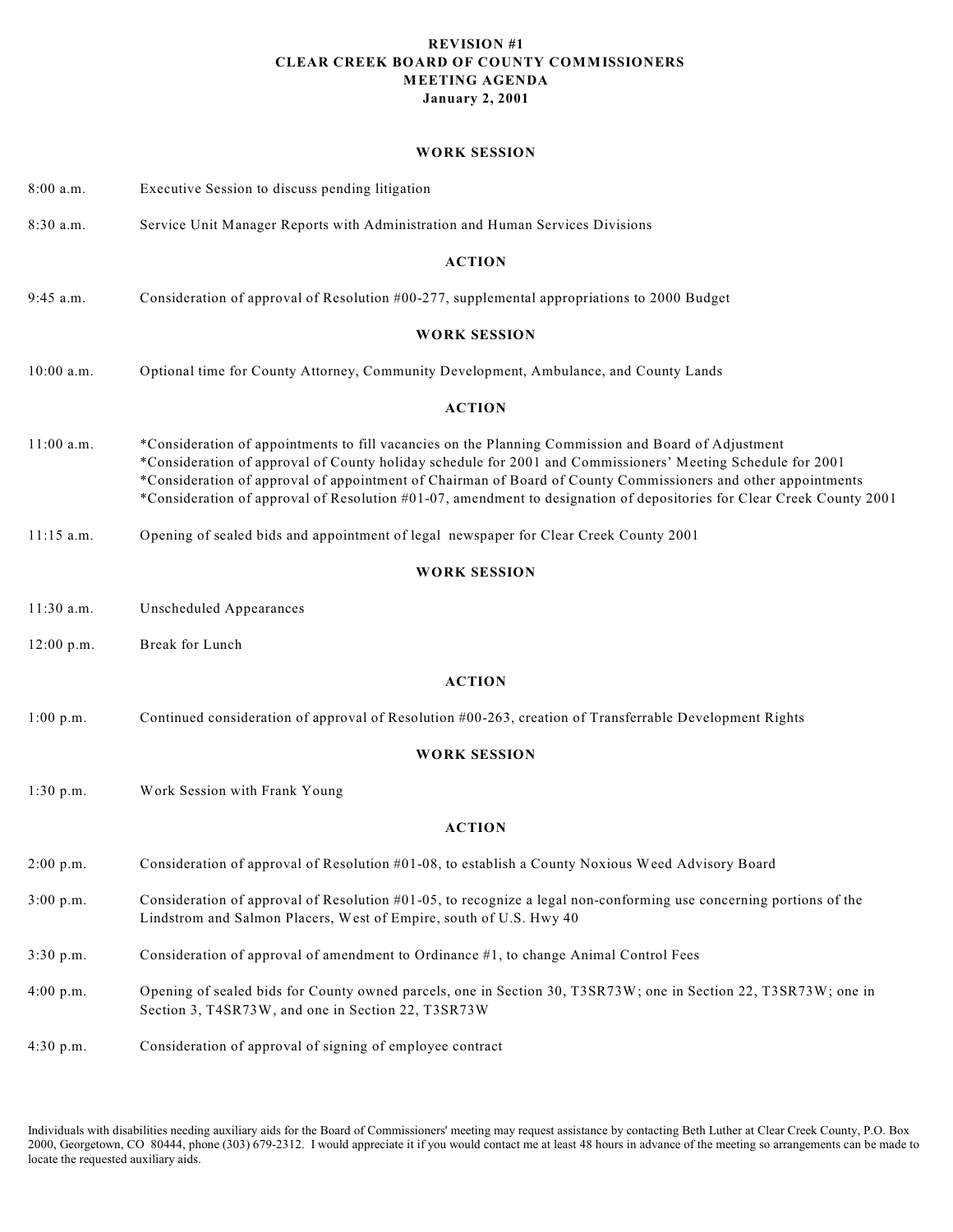#### **REVISION #1 CLEAR CREEK BOARD OF COUNTY COMMISSIONERS MEETING AGENDA January 9, 2001**

#### **WORK SESSION**

| 8:00 a.m.     | Executive Session to discuss pending litigation                                                                                     |  |  |
|---------------|-------------------------------------------------------------------------------------------------------------------------------------|--|--|
| 8:30 a.m.     | Special Needs Reports from Department Heads and Elected Officials                                                                   |  |  |
|               | <b>ACTION</b>                                                                                                                       |  |  |
| 9:55 a.m.     | Consideration of approval of CTSI contract for Workmen's Compensation and Employer's Liability insurance for 2001                   |  |  |
| $10:00$ a.m.  | Consideration of Resolution #01-03, submittal requirements and processes for rezoning and planned development land use<br>cases     |  |  |
|               | <b>WORK SESSION</b>                                                                                                                 |  |  |
| $11:00$ a.m.  | Work Session to discuss the Montgomery Zoning Enforcement issue                                                                     |  |  |
|               | <b>ACTION</b>                                                                                                                       |  |  |
| 11:30 a.m.    | Consideration of approval of continuation of Clear Creek County Sportsmen's Club lease                                              |  |  |
|               | <b>WORK SESSION</b>                                                                                                                 |  |  |
| $11:35$ a.m.  | Unscheduled Appearances                                                                                                             |  |  |
| $12:00$ p.m.  | Break for Lunch                                                                                                                     |  |  |
|               | <b>ACTION</b>                                                                                                                       |  |  |
| $1:00$ p.m.   | Consideration of approval of Resolution #01-04, amending Development Review section of the Clear Creek County Zoning<br>Regulations |  |  |
| 2:00 p.m.     | Consideration of approval of termination of Frank Young's Defensible Space Contract                                                 |  |  |
|               | <b>WORK SESSION</b>                                                                                                                 |  |  |
| 2:30 p.m.     | Work Session to discuss Sinton Road LID with Site Development Inspector Tim Allen                                                   |  |  |
| 3:30 p.m.     | Swearing-in of Commissioners'- Elect Robert J. Poirot and Jo Ann Sorensen                                                           |  |  |
| <b>ACTION</b> |                                                                                                                                     |  |  |
| 4:00 p.m.     | Consideration of approval of Pacificare Contract as County employee health insurance provider for 2001                              |  |  |
| $4:15$ p.m.   | Consideration of approval of Public Health Nursing Contract with the state for the Nursing Department                               |  |  |
| 4:30 p.m.     | Executive Session to discuss personnel issue                                                                                        |  |  |

Individuals with disabilities needing auxiliary aids for the Board of Commissioners' meeting may request assistance by contacting Beth Luther at Clear Creek County, P.O. Box 2000, Georgetown, CO 80444, phone (303) 679-2312. I would appreciate it if you would contact me at least 48 hours in advance of the meeting so arrangements can be made to locate the requested auxiliary aids.

# **REVISION #2**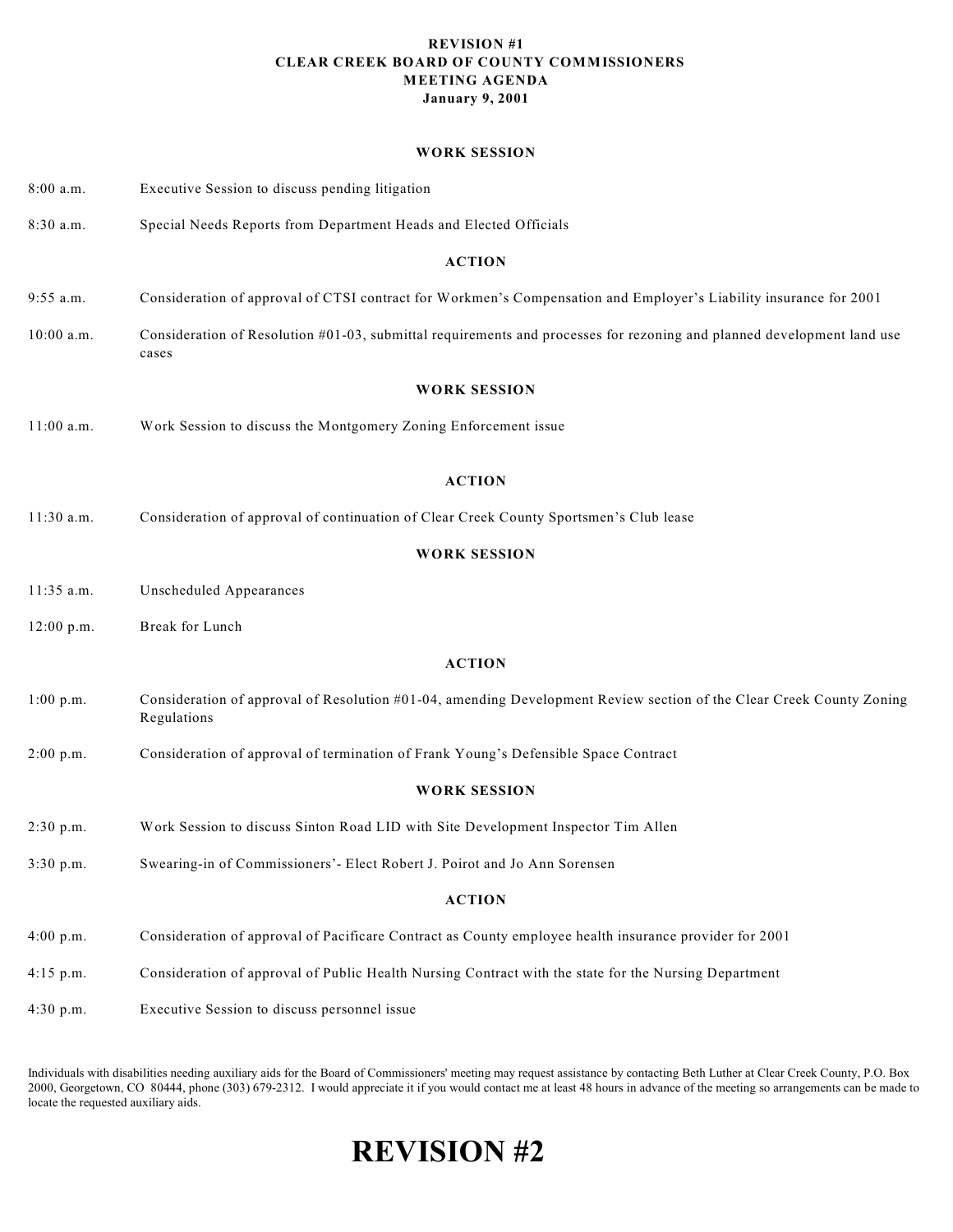### **CLEAR CREEK BOARD OF COUNTY COMMISSIONERS AGENDA January 10, 2001**

### **WORK SESSION**

- 9:00 a.m. Interviews for the position of Director of Human Services for Clear Creek County
- 11:00 a.m. Vouchers
- 12:00 p.m. Break for Lunch

### **ACTION**

- 1:25 p.m. Consideration of approval of lease contract for Columbine Health for December 2000
- 1:30 p.m. Consideration of County assuming ownership of Mill City House, Dumont

#### **WORK SESSION**

- 2:00 p.m. Presentation from Clear Creek High School Interns
- 3:00 p.m. Executive Session to discuss personnel issues

Individuals with disabilities needing auxiliary aids for the Board of Commissioners' meeting may request assistance by contacting Beth Luther at Clear Creek County, P.O. Box 2000, Georgetown, CO 80444, phone (303) 679-2312. I would appreciate it if you would contact me at least 48 hours in advance of the meeting so arrangements can be made to locate the requested auxiliary aids.

### **REVISION #1 CLEAR CREEK BOARD OF COUNTY COMMISSIONERS MEETING AGENDA January 16, 2001**

#### **WORK SESSION**

- 8:00 a.m. Executive Session to discuss pending litigation
- 8:30 a.m. Service Unit Manager Reports with Land Use and Road and Bridge
- 10:00 a.m. Optional time for Community Development, County Lands, Ambulance, and County Attorney
- 10:30 a.m. Work Session to discuss County Workmen's Compensation plan

#### **ACTION**

11:25 a.m. Consideration of approval of Tri County Sublease at the Community Service Center in Idaho Springs

#### **WORK SESSION**

- 11:30 a.m. Unscheduled Appearances
- 12:00 p.m. Break for Lunch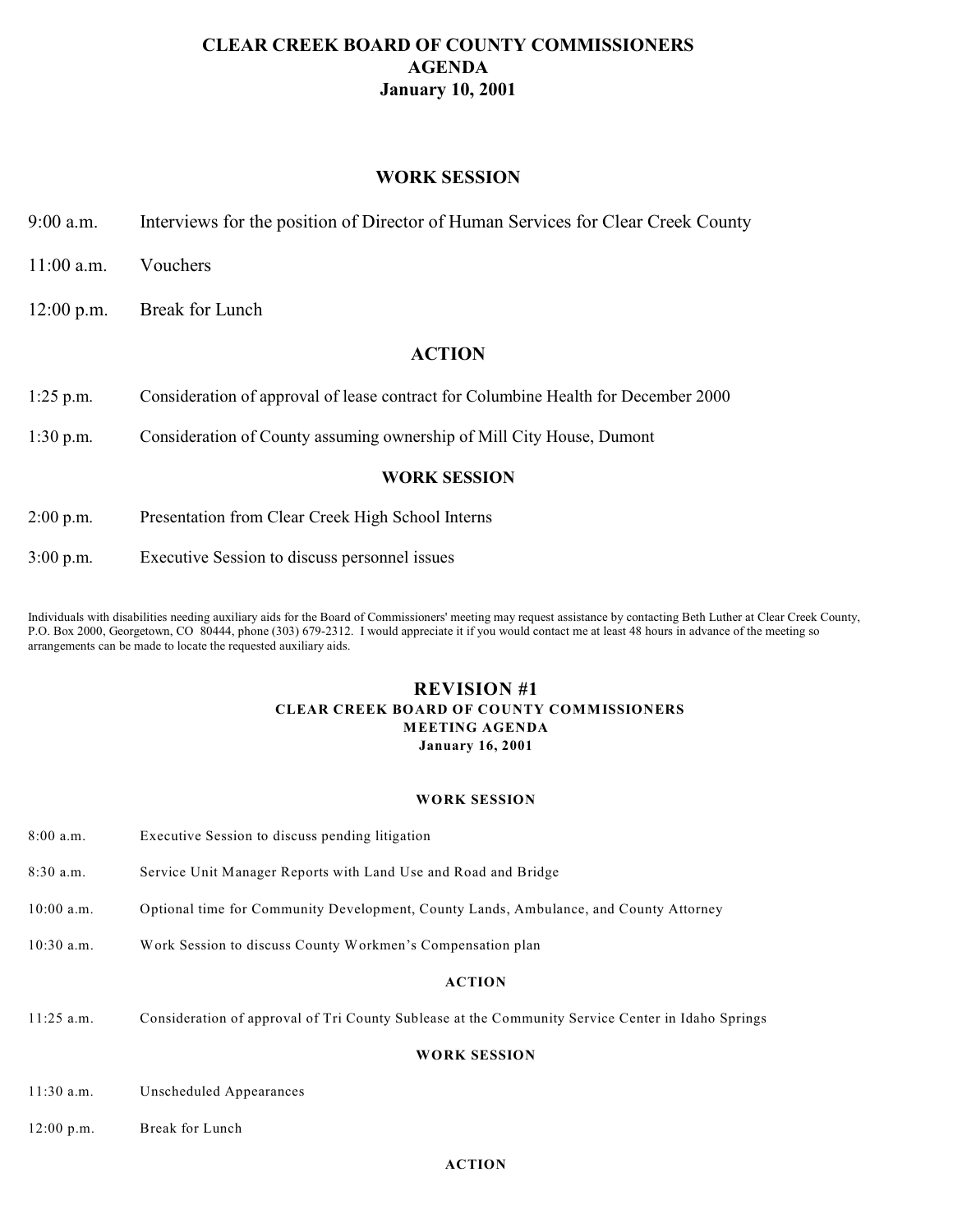1:00 p.m. Consideration of approval of Resolution #01-01, Zone Plan Case #99-ZP-04, T3SR74W, T2SR74W, to (1) acknowledge the current zoning of private and public lands in these two townships and (2) zone all lands currently unzoned in these two townships

#### **WORK SESSION**

2:00 p.m. Work Session with Lee and Burgess, Compensation Consultants

#### **ACTION**

- 3:30 p.m. Continued consideration of approval of Resolution #00-263, creation of Transferrable Development Rights
- 4:30 p.m. Board of Health Hearing for a Cease and Desist Order for Michael Burghardt, 771 Hideaway Circle, for ISDS violation
- 4:45 p.m. Consideration of approval of Open Space acquisition

Individuals with disabilities needing auxiliary aids for the Board of Commissioners' meeting may request assistance by contacting Beth Luther at Clear Creek County, P.O. Box 2000, Georgetown, CO 80444, phone (303) 679-2312. I would appreciate it if you would contact me at least 48 hours in advance of the meeting so arrangements can be made to locate the requested auxiliary aids.

### **CLEAR CREEK BOARD OF COUNTY COMMISSIONERS AGENDA**

### **January 18, 2001**

### **ACTION**

### 6:30 p.m. Public Hearing to consider Resolution #01-02, Development Review Case, #00-DR-01, Beaver Brook Lodge and Apartments proposal by applicant David Williams

Individuals with disabilities needing auxiliary aids for the Board of Commissioners' meeting may request assistance by contacting Beth Luther at Clear Creek County, P.O. Box 2000, Georgetown, CO 80444, phone (303) 679-2312. I would appreciate it if you would contact me at least 48 hours in advance of the meeting so arrangements can be made to locate the requested auxiliary aids.

#### **REVISION #2 CLEAR CREEK BOARD OF COUNTY COMMISSIONERS MEETING AGENDA January 23, 2001**

#### **WORK SESSION**

- 7:00 a.m. Breakfast Meeting with Commissioners from Gilpin, Summit, and Jefferson counties
- 8:30 a.m. Elected Officials Status Reports

- 10:00 a.m. Public Hearing for second reading of amendment to Animal Control Ordinance #84-1
- 10:30 a.m. Consideration of approval of closing of CDBG grant for Community Service Center
- 11:00 a.m. Consideration of approval of Corporate Report of Changes for Kermits Inc., doing business as Kermits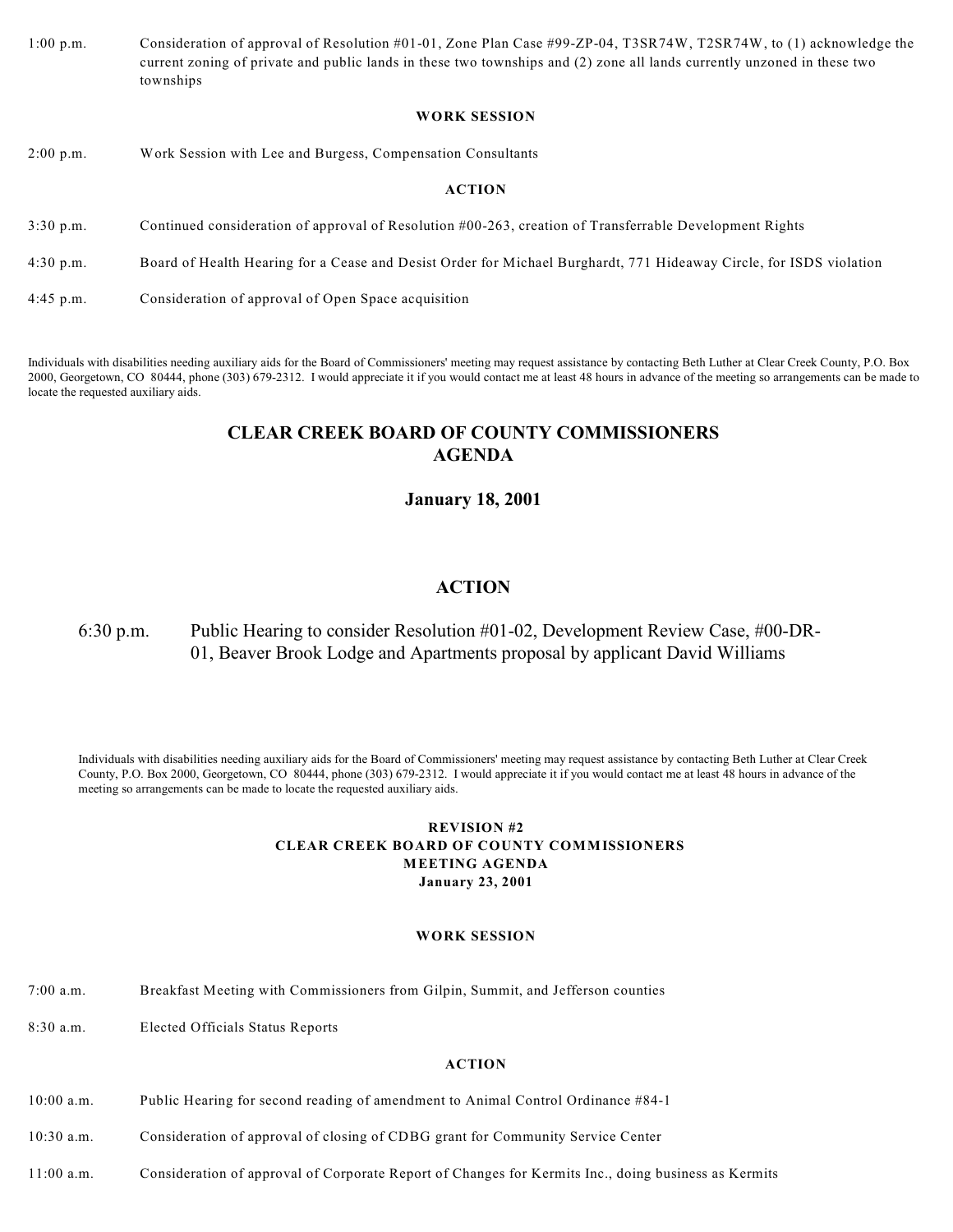| $11:15$ a.m.        | Consideration of approval of Resolution $#01-10$ , approving the 2001 budget for the office of the District Attorney, 5th<br>Judicial District                                                                                                                                                                                                                                                                                                                                                                                                                                                                                                                                                                                                                                                                                                          |
|---------------------|---------------------------------------------------------------------------------------------------------------------------------------------------------------------------------------------------------------------------------------------------------------------------------------------------------------------------------------------------------------------------------------------------------------------------------------------------------------------------------------------------------------------------------------------------------------------------------------------------------------------------------------------------------------------------------------------------------------------------------------------------------------------------------------------------------------------------------------------------------|
| $11:30$ a.m.        | Department Head Luncheon                                                                                                                                                                                                                                                                                                                                                                                                                                                                                                                                                                                                                                                                                                                                                                                                                                |
| $1:00 \text{ p.m.}$ | Consideration of signing of HUTF reports                                                                                                                                                                                                                                                                                                                                                                                                                                                                                                                                                                                                                                                                                                                                                                                                                |
| $1:15$ p.m.         | Consideration of approval of out of state training for ambulance employee                                                                                                                                                                                                                                                                                                                                                                                                                                                                                                                                                                                                                                                                                                                                                                               |
| $1:30$ p.m.         | Consideration of approval of rental agreement for Columbine Health at the Community Service Center in Idaho Springs for<br>January through June of 2001                                                                                                                                                                                                                                                                                                                                                                                                                                                                                                                                                                                                                                                                                                 |
| $2:00$ p.m.         | *Consideration of approval of contractual agreement between Clear Creek County and Mount Evans Hospice for a gaming<br>grant<br>*Consideration of approval of contractual agreement between Clear Creek County and the District Attorney's office for a<br>gaming grant                                                                                                                                                                                                                                                                                                                                                                                                                                                                                                                                                                                 |
| $2:30$ p.m.         | Consideration of approval of 11 Special Warranty Deeds: one deed for one parcel for the Millage party in Section 29, 31,32;<br>one deed for one parcel for the McKracken party in Section 25; one deed for two parcels for the Berdak party in Section 30;<br>one deed for one parcel for the Woolfe party in Section 29; one deed for one parcel for the O'Fallen party in Section 22; one<br>deed for one parcel for the Carr party in Section 29; one deed for three parcels for the Meese party in Section 22; one deed for<br>one parcel for the McGrath party in Section 32; one deed for one parcel for the Rouleau party in Section 32; one deed for one<br>parcel for the Bridges party in Section 32; one deed for one parcel for the Bryant party in Section 29; one deed for one parcel<br>for the Carr party in Section 29; all in T3SR73W |

3:00 p.m. Executive Session to discuss personnel issue

Individuals with disabilities needing auxiliary aids for the Board of Commissioners' meeting may request assistance by contacting Beth Luther at Clear Creek County, P.O. Box 2000, Georgetown, CO 80444, phone (303) 679-2312. I would appreciate it if you would contact me at least 48 hours in advance of the meeting so arrangements can be made to locate the requested auxiliary aids.

# **REVISION #1 CLEAR CREEK BOARD OF COUNTY COMMISSIONERS AGENDA January 24, 2001**

### **WORK SESSION**

9:00 a.m. Vouchers

10:00 a.m. Executive Session to discuss pending litigation.

Individuals with disabilities needing auxiliary aids for the Board of Commissioners' meeting may request assistance by contacting Beth Luther at Clear Creek County, P.O. Box 2000, Georgetown, CO 80444, phone (303) 679-2312. I would appreciate it if you would contact me at least 48 hours in advance of the meeting so arrangements can be made to locate the requested auxiliary aids.

### **CLEAR CREEK BOARD OF COUNTY COMMISSIONERS AGENDA**

**January 29, 2001**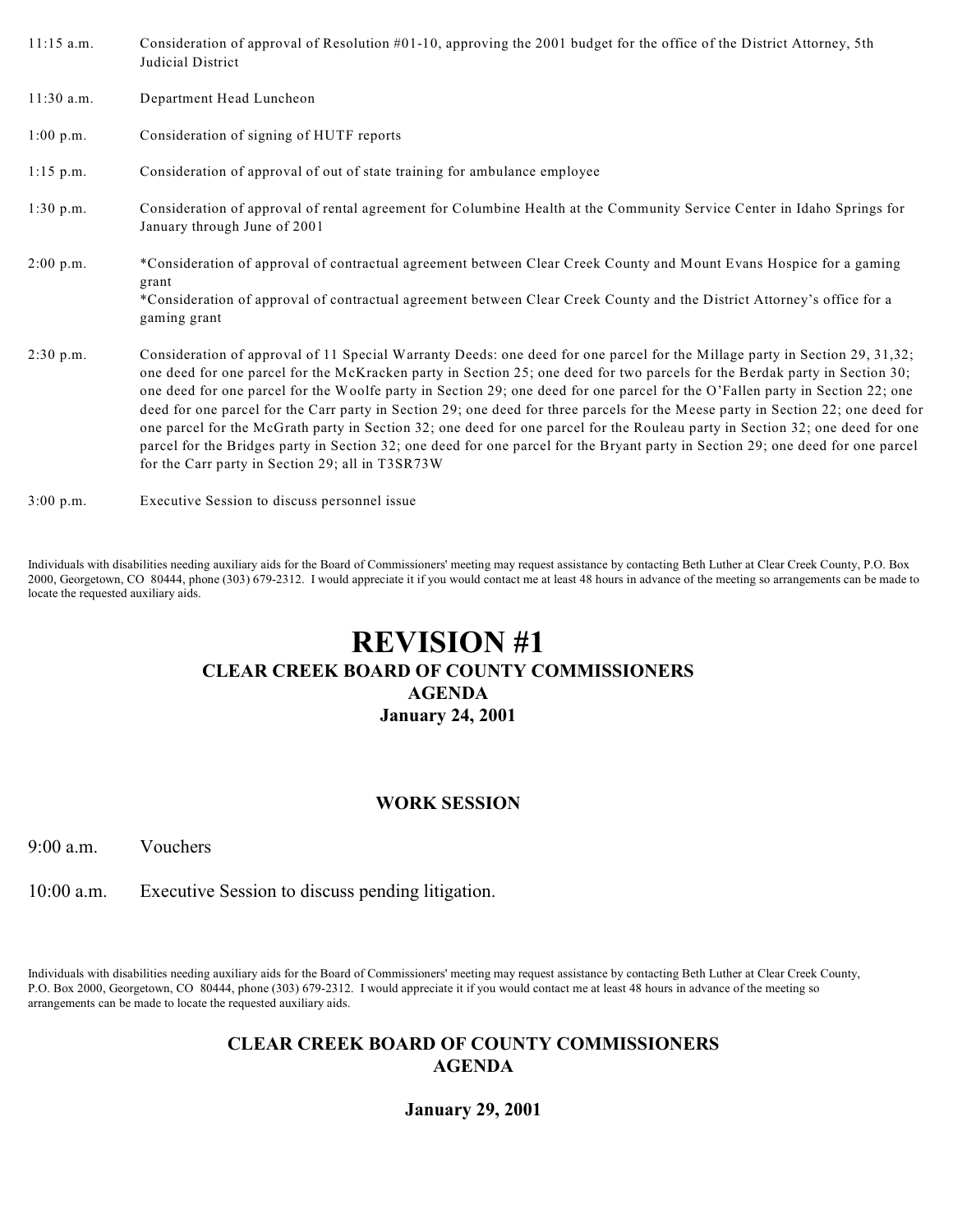### 1:00 p.m. Executive Session to discuss personnel issue

Individuals with disabilities needing auxiliary aids for the Board of Commissioners' meeting may request assistance by contacting Beth Luther at Clear Creek County, P.O. Box 2000, Georgetown, CO 80444, phone (303) 679-2312. I would appreciate it if you would contact me at least 48 hours in advance of the meeting so arrangements can be made to locate the requested auxiliary aids.

### **REVISION #1 CLEAR CREEK BOARD OF COUNTY COMMISSIONERS MEETING AGENDA January 30, 2001**

#### **WORK SESSION**

- 8:30 a.m. Special Needs Reports from Department Heads or Elected Officials
- 10:00 a.m. Work Session with the Open Space Commission for an update
- 10:30 a.m. Executive Session to discuss pending litigation
- 11:30 a.m. Unscheduled Appearances
- 12:00 p.m. Break for Lunch
- 2:30 p.m. Presentation from the Mapping Department on aerial survey project/ArcIms

#### **ACTION**

6:30 p.m. Continued Public Hearing to consider Resolution #01-02, Development Review Case, #00-DR-01, Beaver Brook Lodge and Apartments proposal by applicant David Williams

**PLEASE NOTE:** This hearing is closed to public comment.

Individuals with disabilities needing auxiliary aids for the Board of Commissioners' meeting may request assistance by contacting Beth Luther at Clear Creek County, P.O. Box 2000, Georgetown, CO 80444, phone (303) 679-2312. I would appreciate it if you would contact me at least 48 hours in advance of the meeting so arrangements can be made to locate the requested auxiliary aids.

# **CLEAR CREEK BOARD OF COUNTY COMMISSIONERS AGENDA**

#### **February 5, 2001**

### **ACTION**

#### 8:30 a.m. Executive Session to discuss pending litigation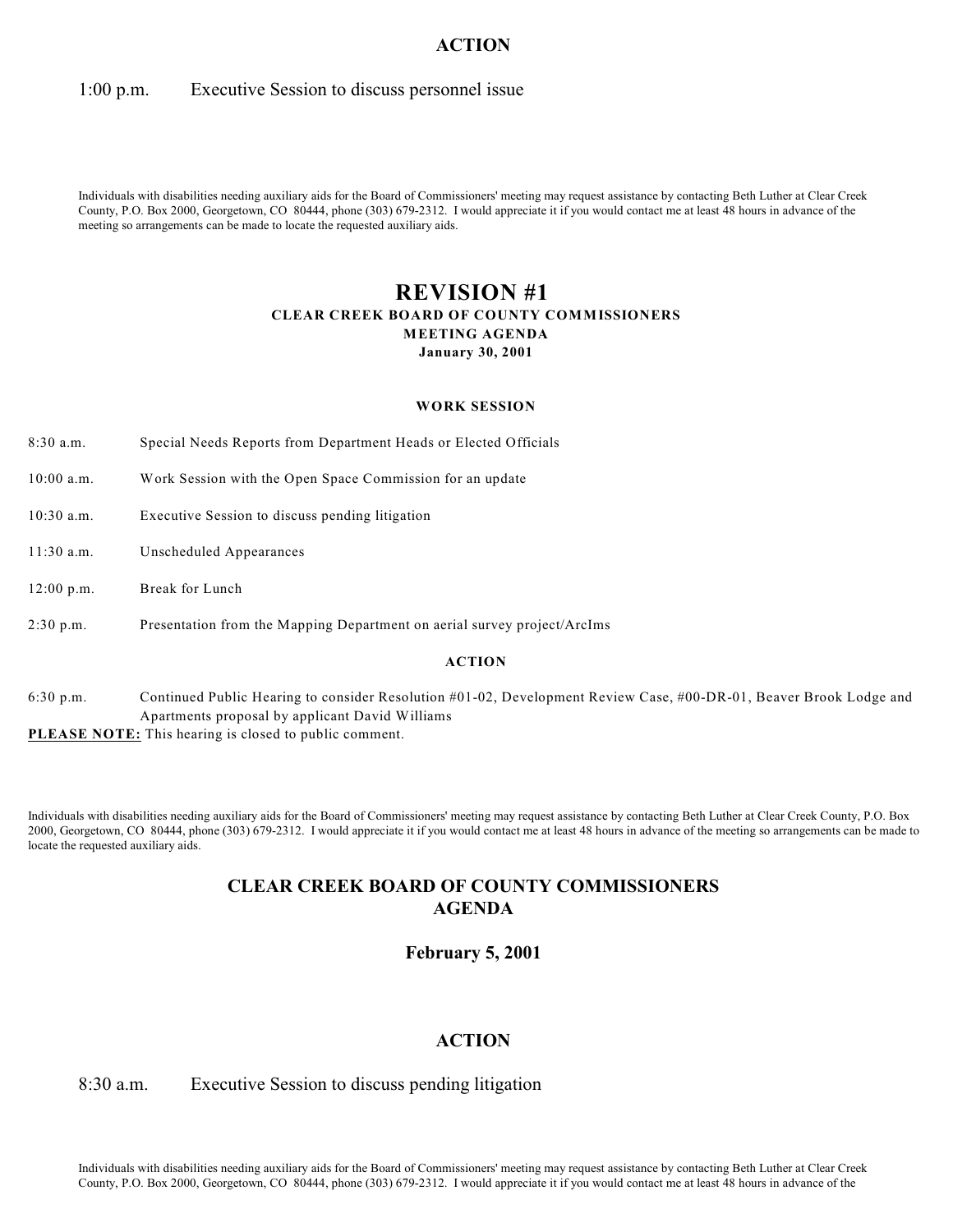#### **CLEAR CREEK BOARD OF COUNTY COMMISSIONERS MEETING AGENDA February 6, 2001**

#### **WORK SESSION**

- 8:30 a.m. Service Unit Manager Reports with Administration and Human Services Divisions
- 10:00 a.m. Optional time for County Lands, Ambulance, Community Development, and the County Attorney
- 11:00 a.m. Work Session with Lee and Burgess, Compensation Consultants
- 11:45 a.m. Unscheduled Appearances
- 12:00 p.m. Break for Lunch

#### **ACTION**

- 1:00 p.m. Consideration of amendment to extension of lease agreement with Frank Lowe
- 2:00 p.m. Consideration of approval of budget request from the Master Plan Committee
- 2:30 p.m. Consideration and discussion of E911 Authority Board
- 3:00 p.m. \*Consideration of approval of Resolution #01-11, requiring County employees using County vehicles to wear seatbelts \*Consideration of approval of Resolution #01-12, amendment to current drug testing policy for County employees \*Consideration of approval of Resolution #01-16, adoption of Clear Creek County Workmen's Compensation Policy \*Consideration of approval of lease agreement for office space for the County Lands Department
- 3:45 p.m. \*Consideration of approval of Education Agreement for Julie Eaton \*Consideration of approval of Education Agreement for Beth Luther \*Consideration of approval of Education Agreement for Laura Nay

Individuals with disabilities needing auxiliary aids for the Board of Commissioners' meeting may request assistance by contacting Beth Luther at Clear Creek County, P.O. Box 2000, Georgetown, CO 80444, phone (303) 679-2312. I would appreciate it if you would contact me at least 48 hours in advance of the meeting so arrangements can be made to locate the requested auxiliary aids.

## **CLEAR CREEK BOARD OF COUNTY COMMISSIONERS AGENDA**

### **February 8, 2001**

### **ACTION**

### 9:00 a.m. Executive Session to discuss pending litigation

Individuals with disabilities needing auxiliary aids for the Board of Commissioners' meeting may request assistance by contacting Beth Luther at Clear Creek County, P.O. Box 2000, Georgetown, CO 80444, phone (303) 679-2312. I would appreciate it if you would contact me at least 48 hours in advance of the meeting so arrangements can be made to locate the requested auxiliary aids.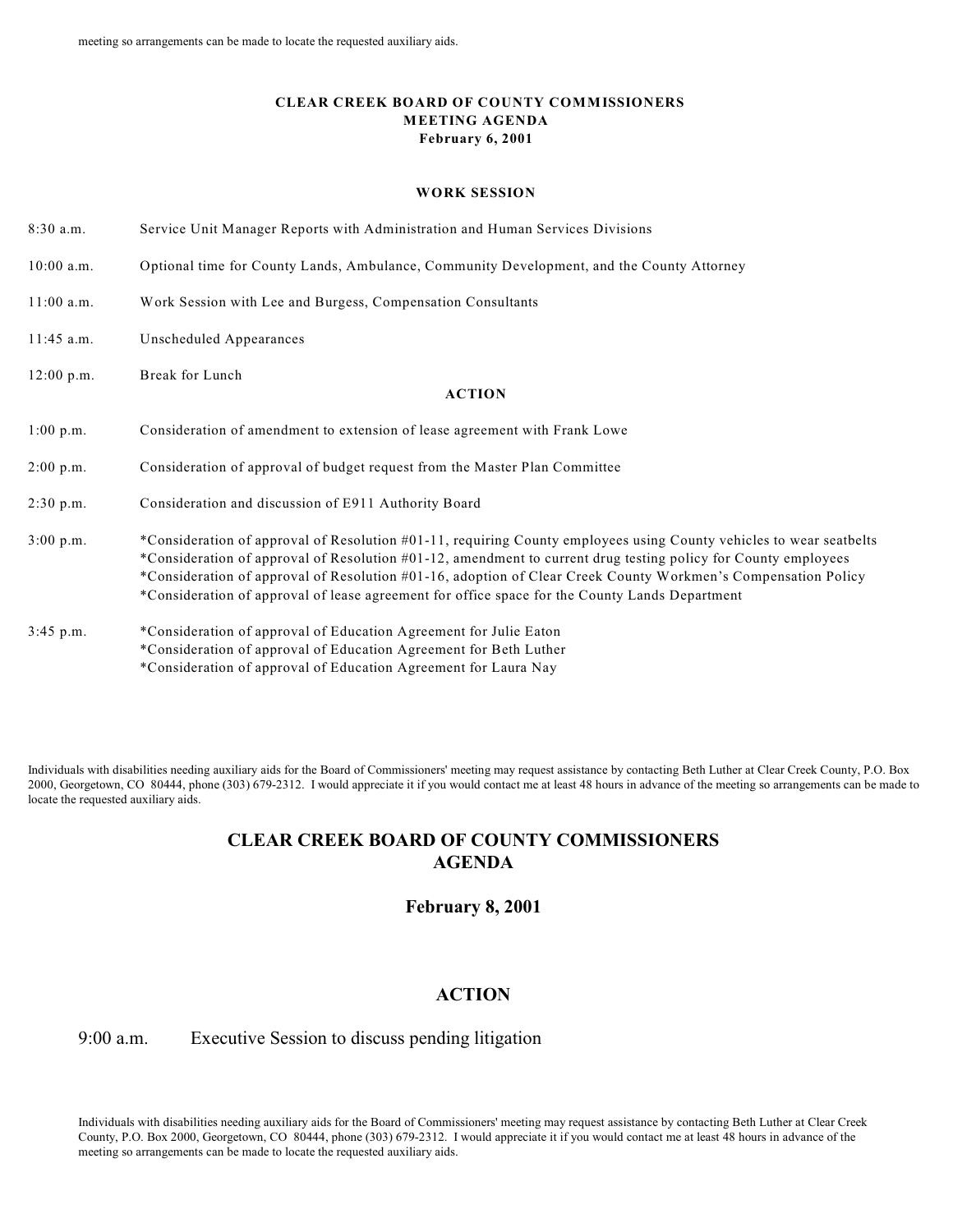### **REVISION #1 CLEAR CREEK BOARD OF COUNTY COMMISSIONERS MEETING AGENDA February 13, 2001**

#### **WORK SESSION**

| 8:30 a.m.           | Special Needs Reports from Department Heads or Elected Officials                                                                                                                                                                                                                                                                                                                                |  |
|---------------------|-------------------------------------------------------------------------------------------------------------------------------------------------------------------------------------------------------------------------------------------------------------------------------------------------------------------------------------------------------------------------------------------------|--|
|                     | <b>ACTION</b>                                                                                                                                                                                                                                                                                                                                                                                   |  |
| $9:30$ a.m.         | Consideration of approval for three Correction Deeds for the Jones, Garnett, and Bowland parties, Section 36, T3SR73W                                                                                                                                                                                                                                                                           |  |
|                     | <b>WORK SESSION</b>                                                                                                                                                                                                                                                                                                                                                                             |  |
| $9:45$ a.m.         | Work Session with Attorney Bob Cole to discuss the Beaver Brook Water and Sanitation District                                                                                                                                                                                                                                                                                                   |  |
|                     | <b>ACTION</b>                                                                                                                                                                                                                                                                                                                                                                                   |  |
| $10:30$ a.m.        | *Consideration of approval of Resolution #01-13, Exemption by Resolution #01-EX-01, to divide County land in Section 32<br>*Consideration of approval of Resolution #01-14, Exemption by Resolution #01-EX-02, to divide County land in Section 32<br>*Consideration of approval of Resolution #01-15, Exemption by Resolution #01-EX-03, to divide County land in Section 32<br>All in T3SR73W |  |
|                     | <b>WORK SESSION</b>                                                                                                                                                                                                                                                                                                                                                                             |  |
| $11:00$ a.m.        | Work Session with Jefferson Center for Mental Health for an update                                                                                                                                                                                                                                                                                                                              |  |
| $11:30$ a.m.        | Work Session with the U.S. Forest Service                                                                                                                                                                                                                                                                                                                                                       |  |
| 12:00 p.m.          | Break for Lunch<br><b>ACTION</b>                                                                                                                                                                                                                                                                                                                                                                |  |
| $1:00$ p.m.         | Consideration of appointment of Noxious Weed Advisory Board                                                                                                                                                                                                                                                                                                                                     |  |
|                     | <b>WORK SESSION</b>                                                                                                                                                                                                                                                                                                                                                                             |  |
| 2:00 p.m.           | Work Session with Colorado State Forest Service and Allen Gallamore for an update                                                                                                                                                                                                                                                                                                               |  |
| <b>ACTION</b>       |                                                                                                                                                                                                                                                                                                                                                                                                 |  |
| 2:30 p.m.           | Continued consideration of approval of Resolution #01-16, adoption of Clear Creek County Workmen's Compensation<br>Policy                                                                                                                                                                                                                                                                       |  |
| <b>WORK SESSION</b> |                                                                                                                                                                                                                                                                                                                                                                                                 |  |
| 3:00 p.m.           | Work Session to discuss County secondary road known as 10-WW-2, connecting Mill Creek Road and Wild<br>Wagoner Road                                                                                                                                                                                                                                                                             |  |
| 4:00 p.m.           | Work Session with Park County Commissioners                                                                                                                                                                                                                                                                                                                                                     |  |

Individuals with disabilities needing auxiliary aids for the Board of Commissioners' meeting may request assistance by contacting Beth Luther at Clear Creek County, P.O. Box 2000, Georgetown, CO 80444, phone (303) 679-2312. I would appreciate it if you would contact me at least 48 hours in advance of the meeting so arrangements can be made to locate the requested auxiliary aids.

> **CLEAR CREEK BOARD OF COUNTY COMMISSIONERS AGENDA February 14, 2001**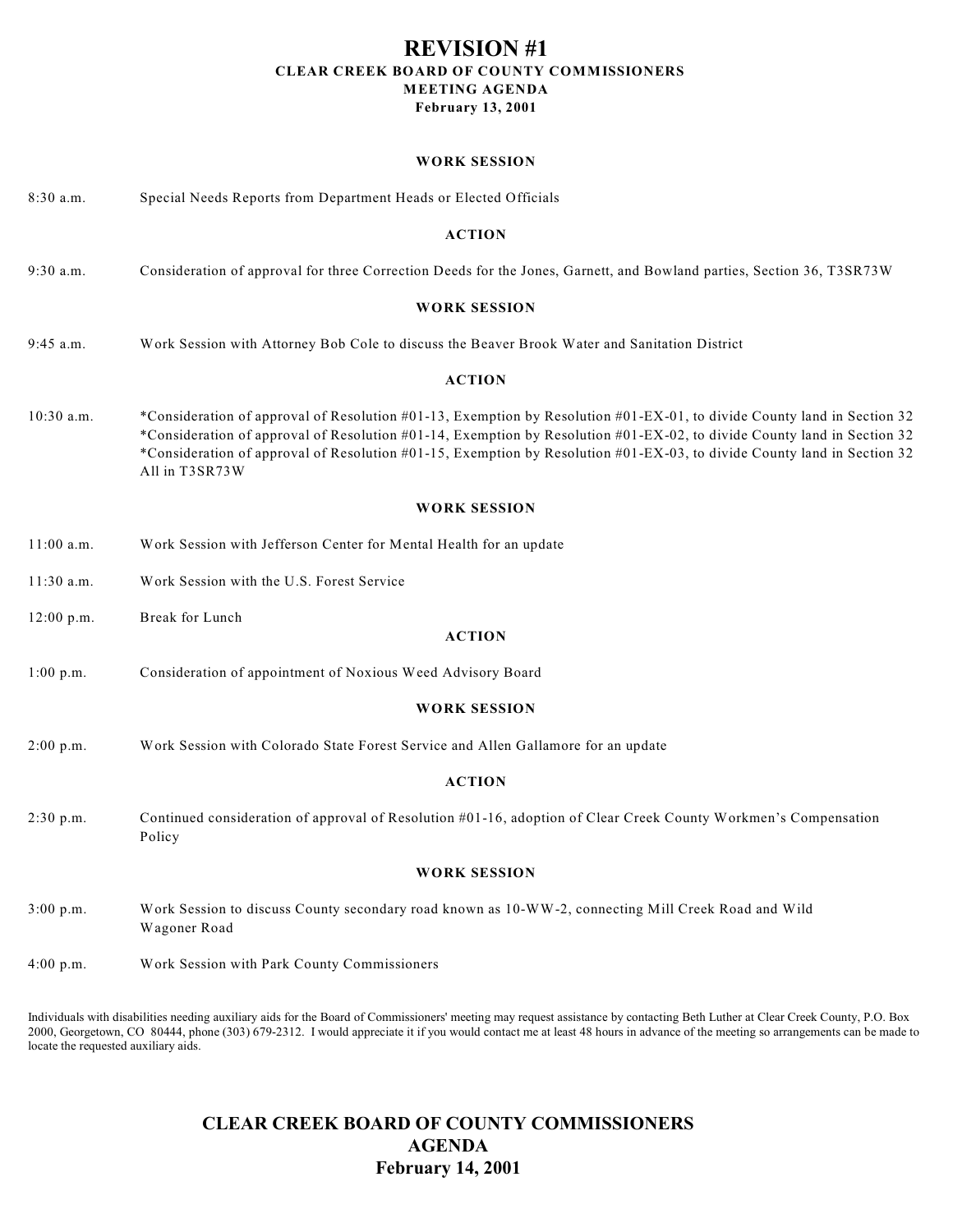### **WORK SESSION**

9:00 a.m. Vouchers

11:00 a.m. Discussion of Mill Creek Water

Individuals with disabilities needing auxiliary aids for the Board of Commissioners' meeting may request assistance by contacting Beth Luther at Clear Creek County, P.O. Box 2000, Georgetown, CO 80444, phone (303) 679-2312. I would appreciate it if you would contact me at least 48 hours in advance of the meeting so arrangements can be made to locate the requested auxiliary aids.

### **CLEAR CREEK BOARD OF COUNTY COMMISSIONERS AGENDA**

**February 15, 2001**

### **ACTION**

6:30 p.m. Public Hearing to discuss two different proposals which would create a **Local Improvement District** to improve Sinton Road. Proposal 1 specifies the improvement of 1.35 miles from Hwy 103 to the first intersection with Lodgepole Drive. Proposal 2 includes an additional 0.6 miles, or 1.95 miles, from Hwy 103 to the second intersection with Lodgepole Drive.

### **PLEASE NOTE: This meeting will be held at King Murphy Elementary School in Evergreen.**

Individuals with disabilities needing auxiliary aids for the Board of Commissioners' meeting may request assistance by contacting Beth Luther at Clear Creek County, P.O. Box 2000, Georgetown, CO 80444, phone (303) 679-2312. I would appreciate it if you would contact me at least 48 hours in advance of the meeting so arrangements can be made to locate the requested auxiliary aids.

### **REVISION #1 CLEAR CREEK BOARD OF COUNTY COMMISSIONERS MEETING AGENDA February 20, 2001**

#### **WORK SESSION**

- 8:30 a.m. Service Unit Manager Reports with Land Use and Road and Bridge
- 10:00 a.m. Optional time for County Attorney, County Lands, Community Development and Ambulance Departments

### **ACTION**

11:00 a.m. \*Consideration of approval of Resolution #01-19, amendment to immunization fees for the Nursing Department \*Consideration of approval of signing of grant from the Tobacco Settlement Coalition for the Nursing Department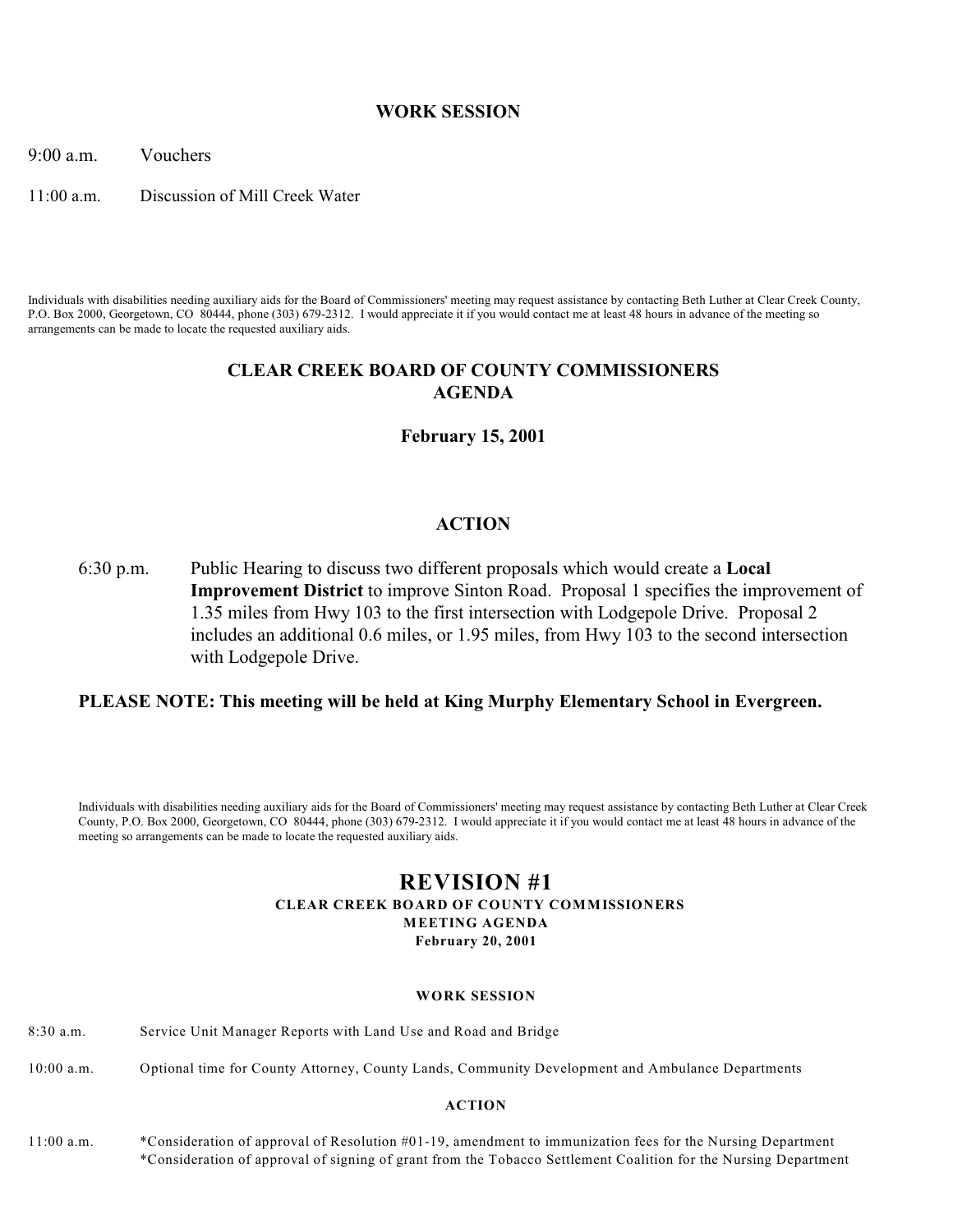| $11:25$ a.m. | Consideration of approval of Mapping Director to attend ESRI Programming Class |  |
|--------------|--------------------------------------------------------------------------------|--|
|--------------|--------------------------------------------------------------------------------|--|

11:30 a.m. Consideration of approval of out of state conference for the County Coroner

#### **WORK SESSION**

11:35 a.m. Unscheduled Appearances 12:00 p.m. Break for Lunch 1:00 p.m. Work Session with Congressman Udall and Congressman Tancredo, and U.S. Forest Service to discuss the Beaver Brook Watershed **NOTE: This meeting will be held at Golden City Hall. ACTION** 3:30 p.m. Consideration of approval of Resolution #01-17, Minor Subdivision Exemption #00-BX-04, for Carter Smith to divide 24 acre parcel into two lots near the end of Sinton Road, Echo Hills **NOTE: This hearing will be heard at 5:00 p.m. today instead of 3:30 p.m.** 5:00 p.m. Consideration of approval of Resolution #01-17, Minor Subdivision Exemption #00-BX-04, for Carter Smith to divide 24 acre parcel into two lots near the end of Sinton Road, Echo Hills 6:30 p.m. County meeting with the four municipality Planning Commissions regarding the DRCOG Mountain and Plains Regional Transportation Plan

Individuals with disabilities needing auxiliary aids for the Board of Commissioners' meeting may request assistance by contacting Beth Luther at Clear Creek County, P.O. Box 2000, Georgetown, CO 80444, phone (303) 679-2312. I would appreciate it if you would contact me at least 48 hours in advance of the meeting so arrangements can be made to locate the requested auxiliary aids.

### **CLEAR CREEK BOARD OF COUNTY COMMISSIONERS AGENDA**

### **February 22, 2001**

### **WORK SESSION**

- 9:00 a.m. Town Meeting with Congressman Mark Udall's office
- 10:00 a.m. Executive Session to discuss pending litigation
- 11:00 a.m. Site visit with Road and Bridge Department
- 12:00 p.m. Break for Lunch
- 1:00 p.m. Executive Session to conduct interviews for the position of County Attorney

Individuals with disabilities needing auxiliary aids for the Board of Commissioners' meeting may request assistance by contacting Beth Luther at Clear Creek County, P.O. Box 2000, Georgetown, CO 80444, phone (303) 679-2312. I would appreciate it if you would contact me at least 48 hours in advance of the meeting so arrangements can be made to locate the requested auxiliary aids.

### **CLEAR CREEK BOARD OF COUNTY COMMISSIONERS AGENDA**

### **February 26, 2001**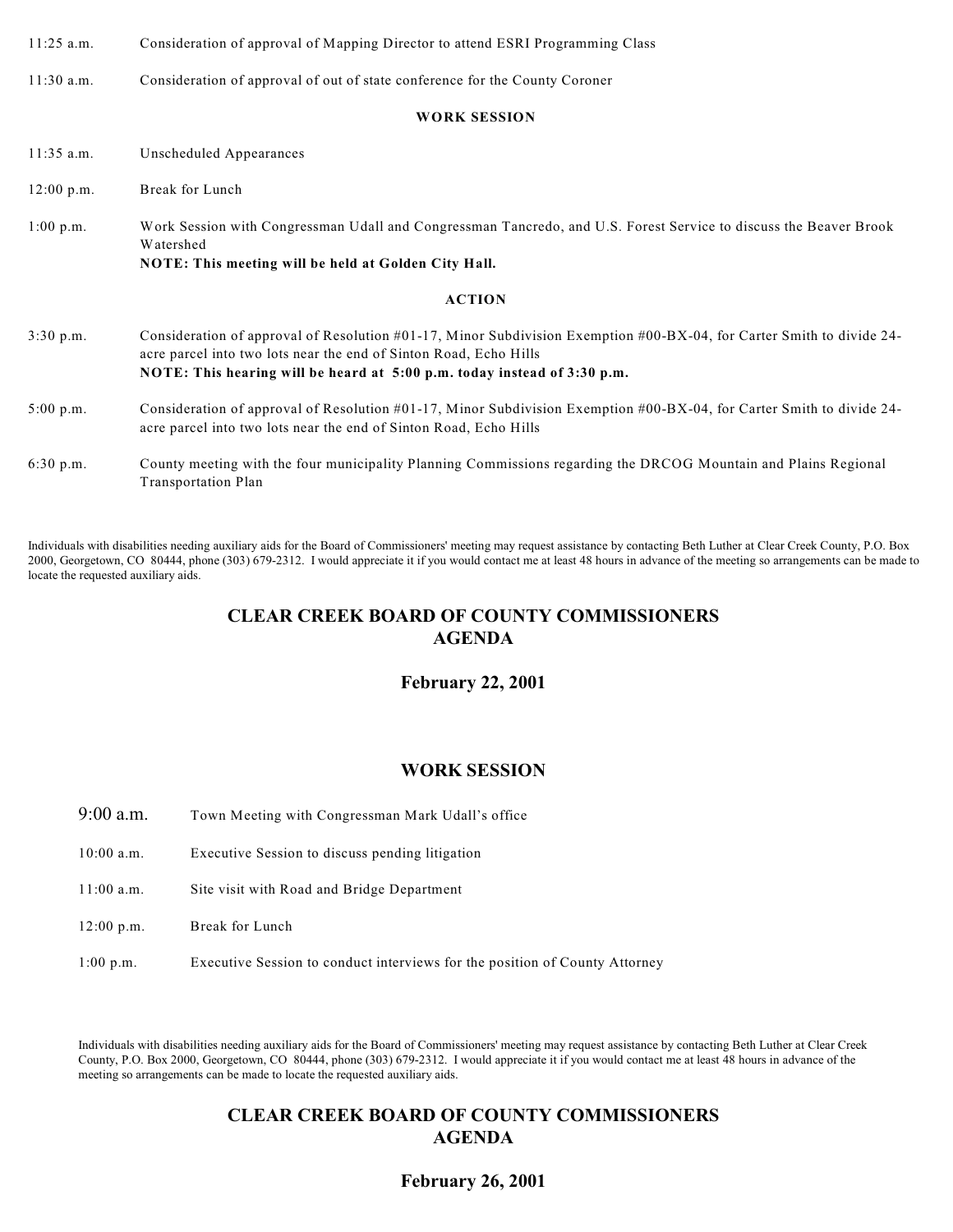### **WORK SESSION**

1:00 p.m. Work Session with the Town of Georgetown Board of Selectmen to discuss Guanella Pass

### *Note: This is a draft for the February 26, 2001 Commissioner's meeting. This draft is subject to change before the actual meeting date. Thank you.*

Individuals with disabilities needing auxiliary aids for the Board of Commissioners' meeting may request assistance by contacting Beth Luther at Clear Creek County, P.O. Box 2000, Georgetown, CO 80444, phone (303) 679-2312. I would appreciate it if you would contact me at least 48 hours in advance of the meeting so arrangements can be made to locate the requested auxiliary aids.

#### **CLEAR CREEK BOARD OF COUNTY COMMISSIONERS MEETING AGENDA February 27, 2001**

#### **ACTION**

8:30 a.m. Board of Social Services

9:45 a.m. Continued consideration of approval for three Correction Deeds for the Jones, Garnett, and Bowland parties, Section 36, T3SR73W

#### **WORK SESSION**

- 10:00 a.m. Update from the Open Space Commission
- 10:30 a.m. Elected Officials Status Reports

#### **ACTION**

11:25 a.m. Consideration of approval of contractual agreement with Exempla for the Workmens Compensation cases

#### **WORK SESSION**

11:30 a.m. Department Head Luncheon

#### **WORK SESSION**

1:00 p.m. Work Session with Pragmatix

#### **ACTION**

- 1:30 p.m. Consideration of approval of contract with Compliance Alliance for Drug and Alcohol Testing Agreement
- 2:00 p.m. Continued consideration of approval of continuation of Clear Creek County Sportsmen's Club lease
- 3:00 p.m. Continued consideration of approval of budget request from the Master Plan Committee
- 4:00 p.m. Consideration of approval of Resolution #01-20, concerning expenditures of Forest Reserve Apportionment Funds
- 4:10 p.m. Consideration of appointment of Commissioner Jo Ann Sorensen as the County representative to the CIFGA board
- 4:15 p.m. Consideration of approval of Youth Services Contract with HeartPlay Inc. for the 2001 year

5:00 p.m. Break for Dinner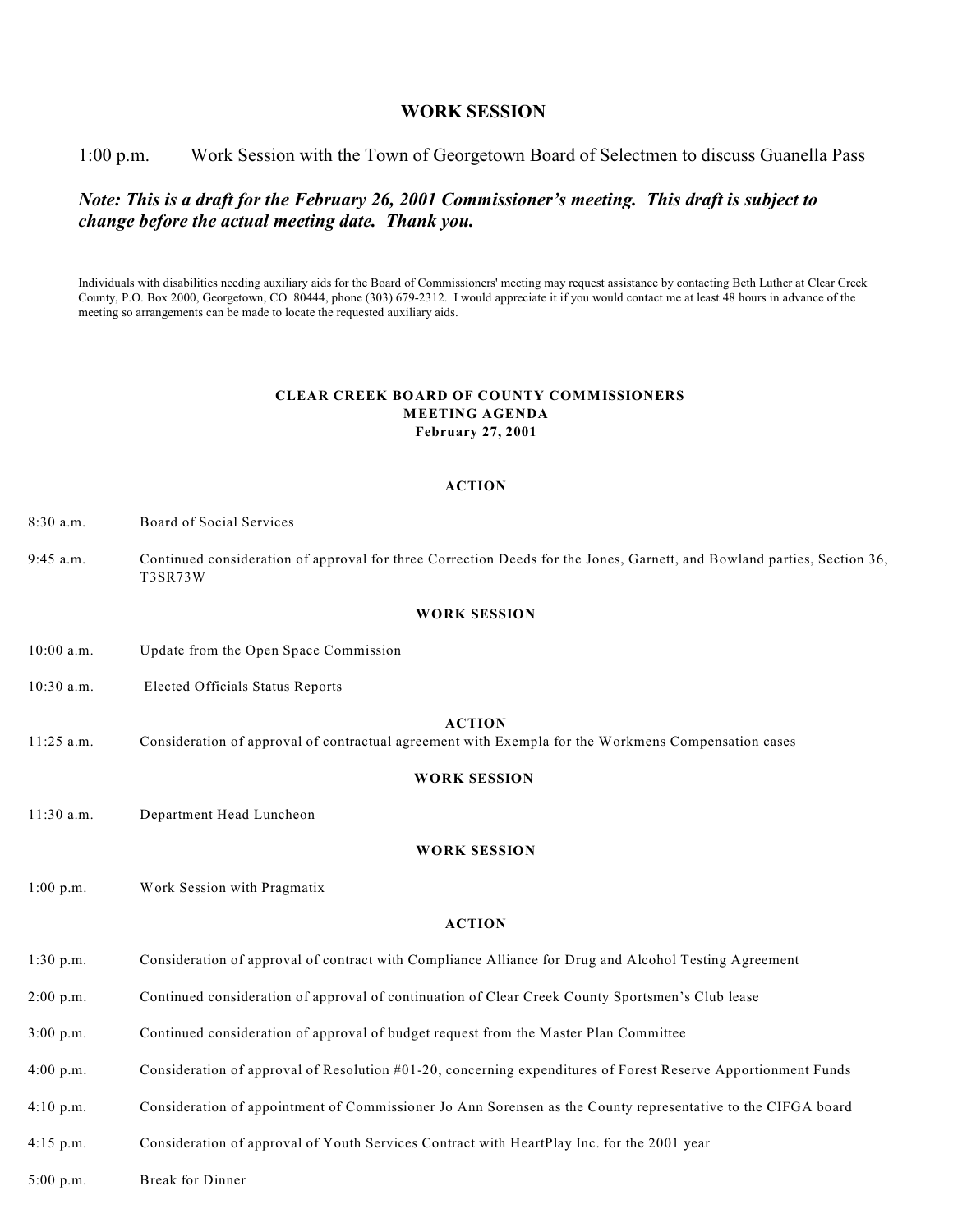Individuals with disabilities needing auxiliary aids for the Board of Commissioners' meeting may request assistance by contacting Beth Luther at Clear Creek County, P.O. Box 2000, Georgetown, CO 80444, phone (303) 679-2312. I would appreciate it if you would contact me at least 48 hours in advance of the meeting so arrangements can be made to locate the requested auxiliary aids.

### **CLEAR CREEK BOARD OF COUNTY COMMISSIONERS AGENDA February 28, 2001**

### **WORK SESSION**

9:00 a.m. Vouchers

11:00 a.m. Work Session with Service Unit Managers

### **ACTION**

6:30 p.m. Public meeting to discuss fire protection at the boundary of the Clear Creek Fire Authority and Evergreen Fire Protection District **NOTE: This meeting will be held at the Grace Church of the Rockies on Floyd Hill.**

Individuals with disabilities needing auxiliary aids for the Board of Commissioners' meeting may request assistance by contacting Beth Luther at Clear Creek County, P.O. Box 2000, Georgetown, CO 80444, phone (303) 679-2312. I would appreciate it if you would contact me at least 48 hours in advance of the meeting so arrangements can be made to locate the requested auxiliary aids.

### DRAFT AGENDA

### **FIRE PROTECTION/EMERGENCY RESPONSE ISSUES FOR THE FLOYD HILL AREA**

Wednesday, February 28, 2001 6:30 p.m. Grace Church of the Rockies

I. Introductions

II. The Lay of the Land (Map showing area of concern)

### III. Current Issues

- a. Routes to response areas
- b. Response time estimates
- c. Access issues for response vehicles (including helicopters)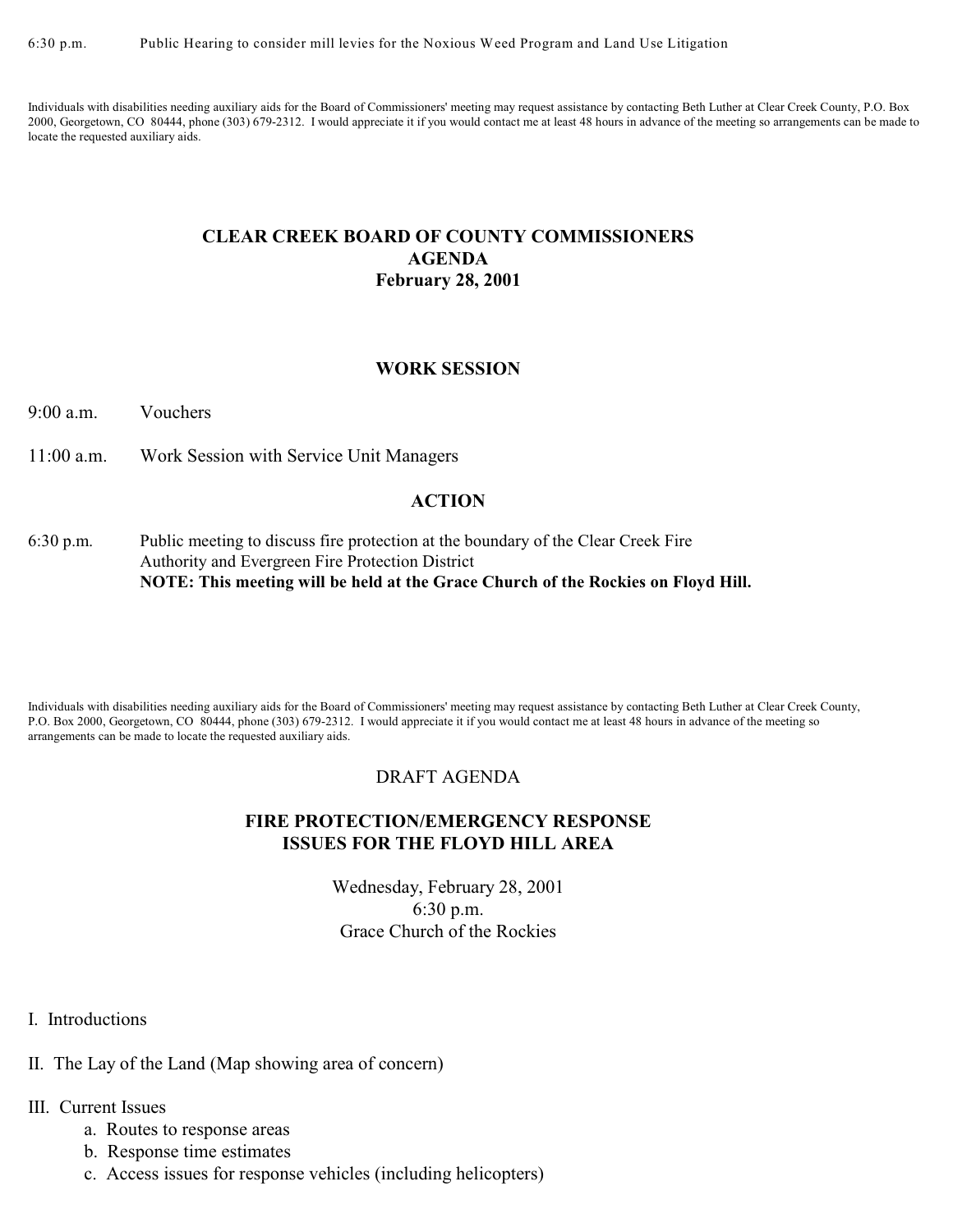- d. Water sources
- e. Highway response (accident location statistics, highway volume)

### IV. Future Scenario

- a. Buildout of approved projects
- b. Potential new projects
- c. Increased highway use
- d. Possible new highway
- V. What are projected needs?
- VI. How can we work together to address projected needs?

# **CLEAR CREEK BOARD OF COUNTY COMMISSIONERS AGENDA**

## **March 1, 2001**

## **ACTION**

### 2:00 p.m. County meeting with the municipalities, DRCOG, and Colorado Department of Transportation regarding the DRCOG Mountain and Plains Regional Transportation Plan **NOTE: This meeting will be held at the Idaho Springs City Hall.**

Individuals with disabilities needing auxiliary aids for the Board of Commissioners' meeting may request assistance by contacting Beth Luther at Clear Creek County, P.O. Box 2000, Georgetown, CO 80444, phone (303) 679-2312. I would appreciate it if you would contact me at least 48 hours in advance of the meeting so arrangements can be made to locate the requested auxiliary aids.

### **REVISION #2 CLEAR CREEK BOARD OF COUNTY COMMISSIONERS MEETING AGENDA March 6, 2001**

#### **WORK SESSION**

8:30 a.m. Service Unit Manager Reports with Administration and Human Services

### **ACTION**

9:55 a.m. Consideration of approval of gaming contracts for Public Works

#### **WORK SESSION**

10:00 a.m. Optional time for County Attorney, County Lands, Community Development, and Ambulance

- 11:00 a.m. Opening of sealed bids for four County owned parcels: 1835-32-2-00-953, 1835-21-2-00-954
- 11:15 a.m. Consideration of approval of renewal of liquor license for 3.2% beer retail license off premises for James Marketing Company Inc. d.b.a. Downieville Travel Shoppe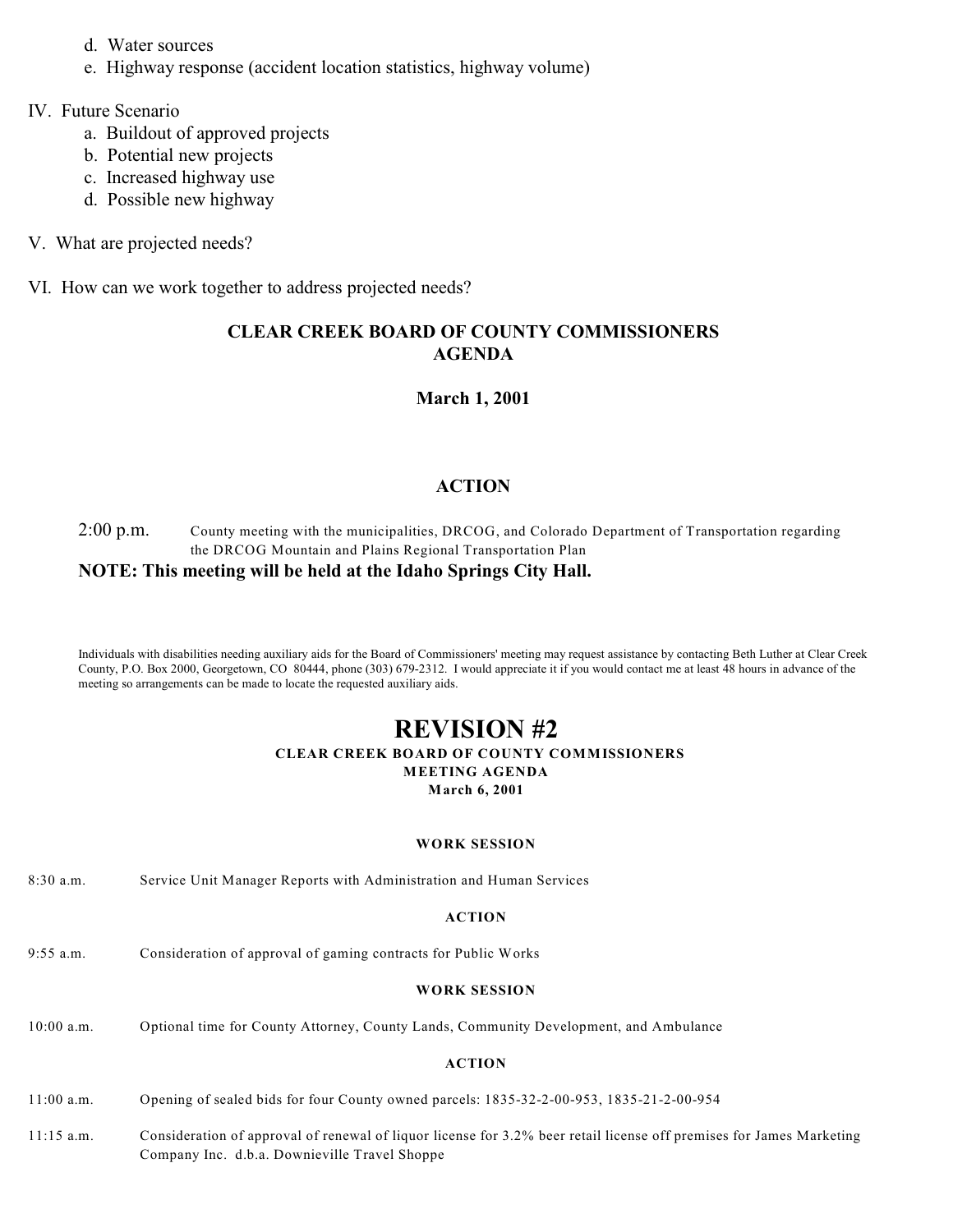11:30 a.m. Clear Creek Metro Mayors and Commissioners Youth Awards Luncheon

#### **ACTION**

1:00 p.m. Continued consideration of appointment of Noxious Weed Advisory Board

1:30 p.m. Consideration of approval of the Colorado Works Program Contract

2:00 p.m. Consideration of approval of Vacancy Review Process

### **WORK SESSION**

2:30 p.m. Work Session to discuss Floyd Hill Wastewater alternatives

3:30 p.m. Work session to discuss voting districts with new 2000 census numbers

### **ACTION**

4:00 p.m. Consideration of approval of waiver of Board of Adjustment fee for Ken Shackles, Mill Creek Road

Individuals with disabilities needing auxiliary aids for the Board of Commissioners' meeting may request assistance by contacting Beth Luther at Clear Creek County, P.O. Box 2000, Georgetown, CO 80444, phone (303) 679-2312. I would appreciate it if you would contact me at least 48 hours in advance of the meeting so arrangements can be made to locate the requested auxiliary aids.

# **CLEAR CREEK BOARD OF COUNTY COMMISSIONERS AGENDA**

# **March 12, 2001**

# **WORK SESSION**

# 8:30 a.m.Work Session with the Town of Georgetown Board of Selectmen to discuss Guanella Pass **PLEASE NOTE: This meeting will be held at the Georgetown Town Hall.**

Individuals with disabilities needing auxiliary aids for the Board of Commissioners' meeting may request assistance by contacting Beth Luther at Clear Creek County, P.O. Box 2000, Georgetown, CO 80444, phone (303) 679-2312. I would appreciate it if you would contact me at least 48 hours in advance of the meeting so arrangements can be made to locate the requested auxiliary aids.

### **REVISION #2 CLEAR CREEK BOARD OF COUNTY COMMISSIONERS MEETING AGENDA March 13, 2001**

### **ACTION**

- 8:15 a.m. Executive Session with Sheriff's department
- 8:30 a.m. Consideration of approval of accepting the amended contract with Sierra Steel

### **WORK SESSION**

- 8:45 a.m. Special Needs Reports from Department Heads or Elected officials
- 9:30 a.m. Executive Session to discuss pending litigation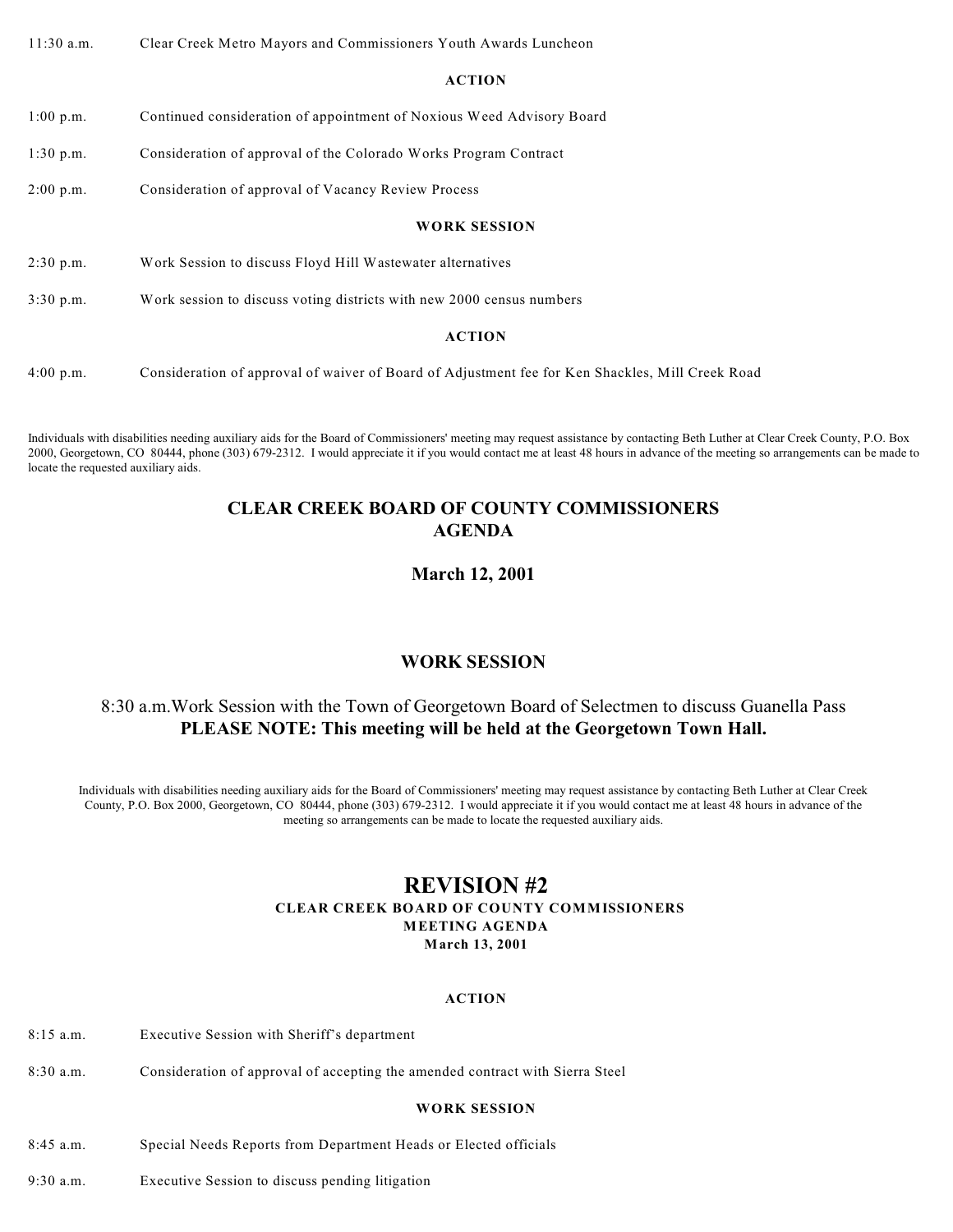| $10:30$ a.m.        | Presentation from Pragmatix, a management consulting firm                                                                      |
|---------------------|--------------------------------------------------------------------------------------------------------------------------------|
| $12:00$ p.m.        | Break for Lunch                                                                                                                |
| $1:00$ p.m.         | Presentation from Pragmatix, a management consulting firm                                                                      |
| $2:00$ p.m.         | Abatement Hearings (See Attached)                                                                                              |
| $3:00 \text{ p.m.}$ | Continued consideration to discuss County secondary road known as 10-WW-2, connecting Mill Creek Road and Wild<br>Wagoner Road |
|                     | <b>WORK SESSION</b>                                                                                                            |
| $4:00 \text{ p.m.}$ | Work Session with the Henderson Mine for an update                                                                             |

5:00 p.m. Update from Orley Burgess regarding possible heliport pad on Floyd Hill

Individuals with disabilities needing auxiliary aids for the Board of Commissioners' meeting may request assistance by contacting Beth Luther at Clear Creek County, P.O. Box 2000, Georgetown, CO 80444, phone (303) 679-2312. I would appreciate it if you would contact me at least 48 hours in advance of the meeting so arrangements can be made to locate the requested auxiliary aids.

### **CLEAR CREEK BOARD OF COUNTY COMMISSIONERS AGENDA March 14, 2001**

### **WORK SESSION**

### **9:00 a.m.Vouchers**

11:00 a.m.Consideration of approval of Special Warranty Deeds: one deed for one parcel for Two Brothers Mining Corp. in Section 23, one deed for 22 parcels for Two Brothers Mining Corp. in Section 27, one deed for 22 parcels for the Two Brothers Mining Corp in Section 26, one deed for one parcel for the Berdak party in Section 30, one deed for one parcel for the Nunnery Trust in Section 32, one deed for three parcels for Marathon Investment Corp in Section 30, one deed for two parcels for the Ellzey party in Section 21, one deed for one parcel for Brecker Investments in Section 32, one deed for one parcel for the Lambert/Hughson party in Section 32, one deed for one parcel for the Stimpson party in Section 26, one deed for one parcel for the Stimpson party in Section 25, one deed for one parcel for the O'Fallon party in Section 22, and one deed for one parcel for the Glidden party in Section 32; all in T3SR73W.

### WORK SESSION

11:30 a.m.Work Session with Master Planning Steering Committee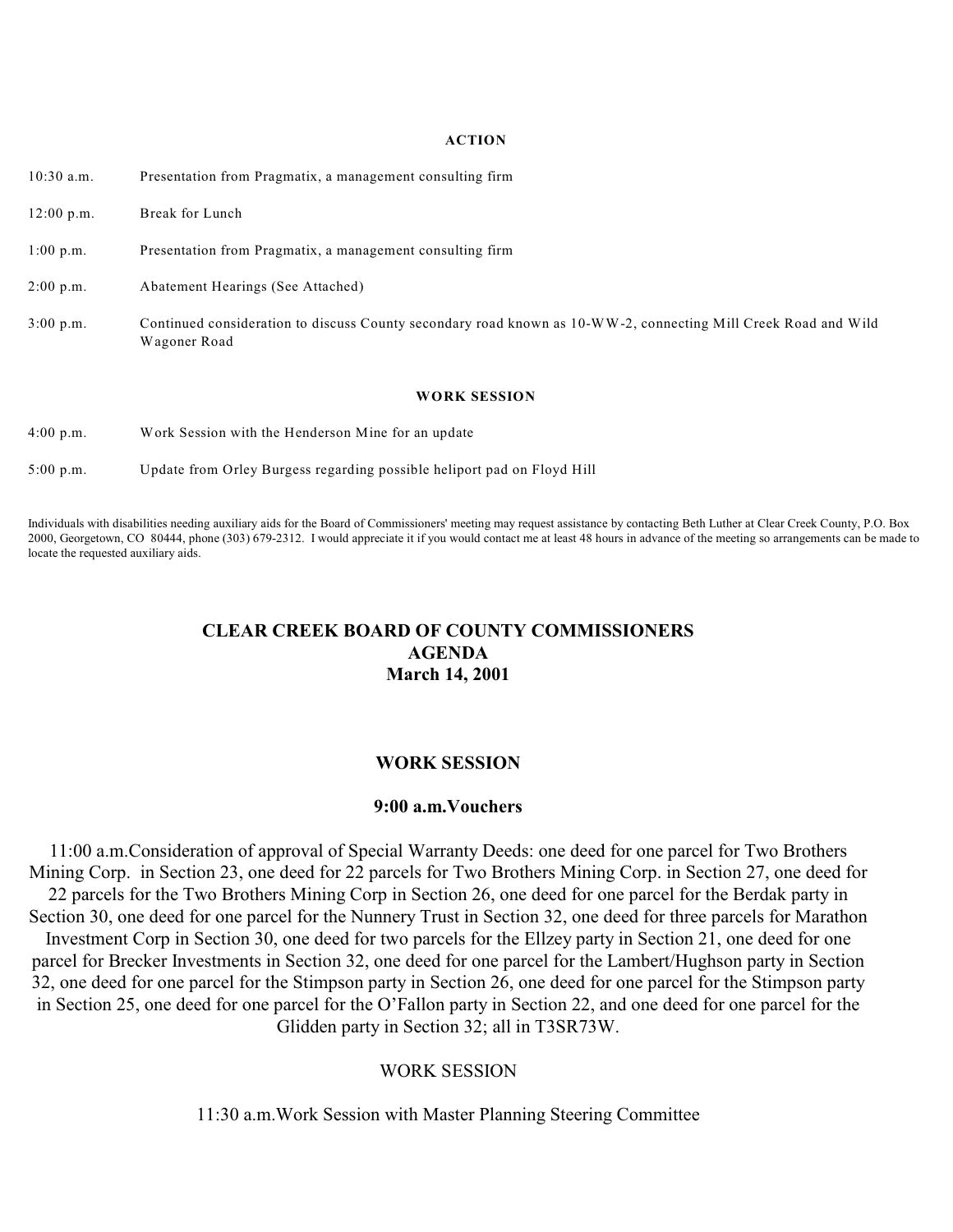Individuals with disabilities needing auxiliary aids for the Board of Commissioners' meeting may request assistance by contacting Beth Luther at Clear Creek County, P.O. Box 2000, Georgetown, CO 80444, phone (303) 679-2312. I would appreciate it if you would contact me at least 48 hours in advance of the meeting so arrangements can be made to locate the requested auxiliary aids.

### **REVISION #1 CLEAR CREEK BOARD OF COUNTY COMMISSIONERS MEETING AGENDA March 20, 2001**

#### **WORK SESSION**

8:30 a.m. Service Unit Manager Reports with Land Use and Road and Bridge

#### **ACTION**

- 9:45 a.m. Consideration of approval of telephone maintenance contract
- 9:55 a.m. Consideration of approval of Resolution #01-35, designating National Telecommunications Week as April 8-14, 2001

#### **WORK SESSION**

- 10:00 a.m. Work Session with Colorado Department of Transportation
- 12:00 p.m. Break for Lunch
- 1:00 p.m. Work Session regarding the telecommunications Beanpole Project

#### **ACTION**

- 2:30 p.m. Consideration of approval of Resolution #01-22, Rezoning Case #262, request to change to a PD (Planned Development) zoning from I-1 (Industrial One) and R-C (Residential-Commercial), for Pamela Holzer and VoiceStream, approximately six miles west of the Town of Empire on U.S. Hwy 40, 7364 U.S. Hwy 40, for the purpose of changing existing zoning to construct telecommunications facility and maintain existing uses
- 3:30 p.m. Opening of sealed bids for County land parcels #1835-26-2-00-987 and #1835-26-2-00-985
- 4:00 p.m. Consideration of approval of Resolution #01-28, for vested rights for Carter Smith of Sinton Road, Echo Hills
- 4:30 p.m. Consideration of approval of Bed and Breakfast Permit for Ilyad Allis and St. Mary's Bed and Breakfast
- 4:45 p.m. Consideration of approval of Colorado Heritage Community contract

Individuals with disabilities needing auxiliary aids for the Board of Commissioners' meeting may request assistance by contacting Beth Luther at Clear Creek County, P.O. Box 2000, Georgetown, CO 80444, phone (303) 679-2312. I would appreciate it if you would contact me at least 48 hours in advance of the meeting so arrangements can be made to locate the requested auxiliary aids.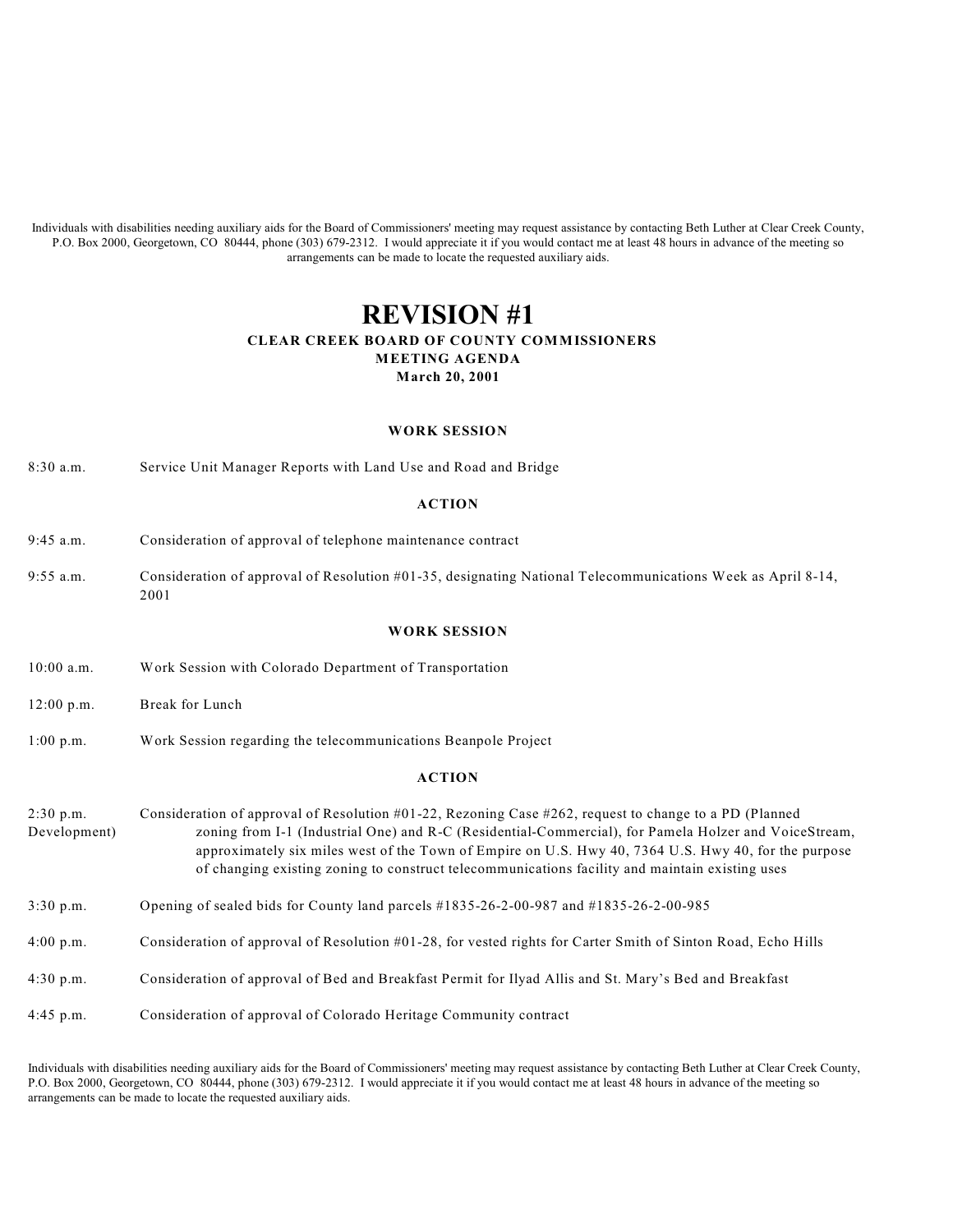#### **CLEAR CREEK BOARD OF COUNTY COMMISSIONERS MEETING AGENDA March 27, 2001**

#### **WORK SESSION**

- 7:00 a.m. County Commissioners Breakfast Meeting with Gilpin, Jefferson, and Summit Counties
- 8:30 a.m. Elected Officials Status Reports

#### **ACTION**

- 9:45 a.m. Consideration of approval of gaming contract for the Clear Creek County Advocates
- 9:50 a.m. Consideration of amendment to Sierra Steel Contract for jail locks
- 9:55 a.m. Consideration of approval of Colorado Heritage Grant for Emergency Management

#### **WORK SESSION**

- 10:00 a.m. Open Space Commission Update
- 10:30 a.m. Work Session to discuss transfer of easements for York Gulch

#### **ACTION**

11:00 a.m. \*Consideration of approval of Resolution #01-24, Exemption by Resolution #01-EX-04, to divide County land in Section 21 \*Consideration of approval of Resolution #01-25, Exemption by Resolution #01-EX-05, to divide County land in Section 29 \*Consideration of approval of Resolution #01-26, Exemption by Resolution #01-EX-06, to divide County land in Section 21 \*Consideration of approval of Resolution #01-27, Exemption by Resolution #01-EX-07, to divide County land in Section 27 All in T3SR73W

#### **WORK SESSION**

- 11:30 a.m. Department Head Luncheon
- 1:00 p.m. Work Session with Elected Officials, Service Unit Managers and Department Heads to discuss results of Organizational Climate Survey

#### **ACTION**

- 2:00 p.m. Consideration of approval of Special Warranty Deeds: one deed for one parcel for the Kabert party in Section 22; one deed for two parcels for the Wheeler party in Section 21; one deed for two parcels for the Hiller party in Section 29; one deed for two parcels for the Stegmaier party in Section 22; one deed for two parcels for the Ridgeway party in Section 21; one deed for one parcel for the Lippincott party in Section 21; one deed for one parcel for the Bechtel party in Section 21; one deed for one parcel for the Wheeler party in Section 21; one deed for one parcel for the Nunnery party in Section 32; one deed for one parcel for the Nunnery party in Section 32; one deed for two parcels for the Nunnery party in Section 32; one deed for one parcel for the Nunnery party in Section 32; one deed for one parcel for the Nunnery party in Section 32; one deed for one parcel for the Nunnery party in Section 32; one deed for the D'Augelli party in Section 21; all in T3SR73W. One deed for one parcel for the JGE Mining Company in Section 3, T4SR73W.
- 2:30 p.m. Discussion to consider the Yellow Astor Claim, York Gulch

#### **WORK SESSION**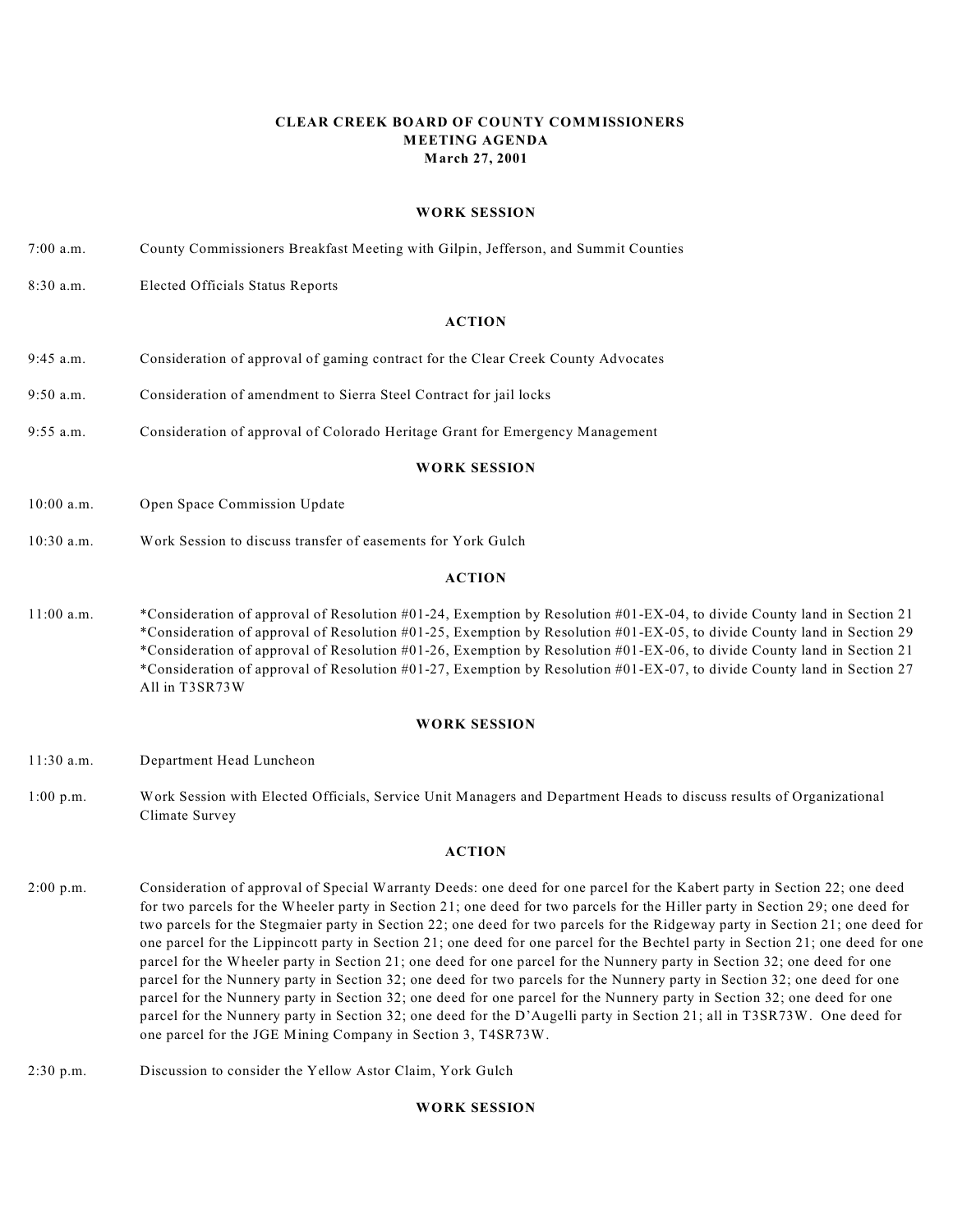3:00 p.m. Work Session with Peggy Stokstad to discuss Beanpole Funding

#### **ACTION**

3:45 p.m. \*Consideration of waiver/reduction of Board of Adjustment variance penalty fee for Ken Shackles \*Consideration of waiver/reduction of Board of Adjustment variance penalty fee for Chris Alley \*Consideration of waiver/reduction of Board of Adjustment variance penalty fee for Eugene Westback

#### **WORK SESSION**

- 4:30 p.m. Work Session with Orley Burgess to discuss heliport pad on Floyd Hill
- 5:00 p.m. Break for Dinner

#### **ACTION**

6:30 p.m. Public Hearing to convey land to the Colorado Intermountain Fixed Guideway Authority (CIFGA)

Individuals with disabilities needing auxiliary aids for the Board of Commissioners' meeting may request assistance by contacting Beth Luther at Clear Creek County, P.O. Box 2000, Georgetown, CO 80444, phone (303) 679-2312. I would appreciate it if you would contact me at least 48 hours in advance of the meeting so arrangements can be made to locate the requested auxiliary aids.

# **REVISION #1 CLEAR CREEK BOARD OF COUNTY COMMISSIONERS AGENDA March 28, 2001**

#### **WORK SESSION**

- 9:00 a.m. Vouchers
- 10:30 a.m. Work Session with Mapping Department

### **ACTION**

- 11:30 a.m. Consideration of approval of EMPG Contract Change for the Emergency Management Department
- 12:00 p.m. Break for Lunch

Individuals with disabilities needing auxiliary aids for the Board of Commissioners' meeting may request assistance by contacting Beth Luther at Clear Creek County, P.O. Box 2000, Georgetown, CO 80444, phone (303) 679-2312. I would appreciate it if you would contact me at least 48 hours in advance of the meeting so arrangements can be made to locate the requested auxiliary aids.

### **REVISION #2 CLEAR CREEK BOARD OF COUNTY COMMISSIONERS**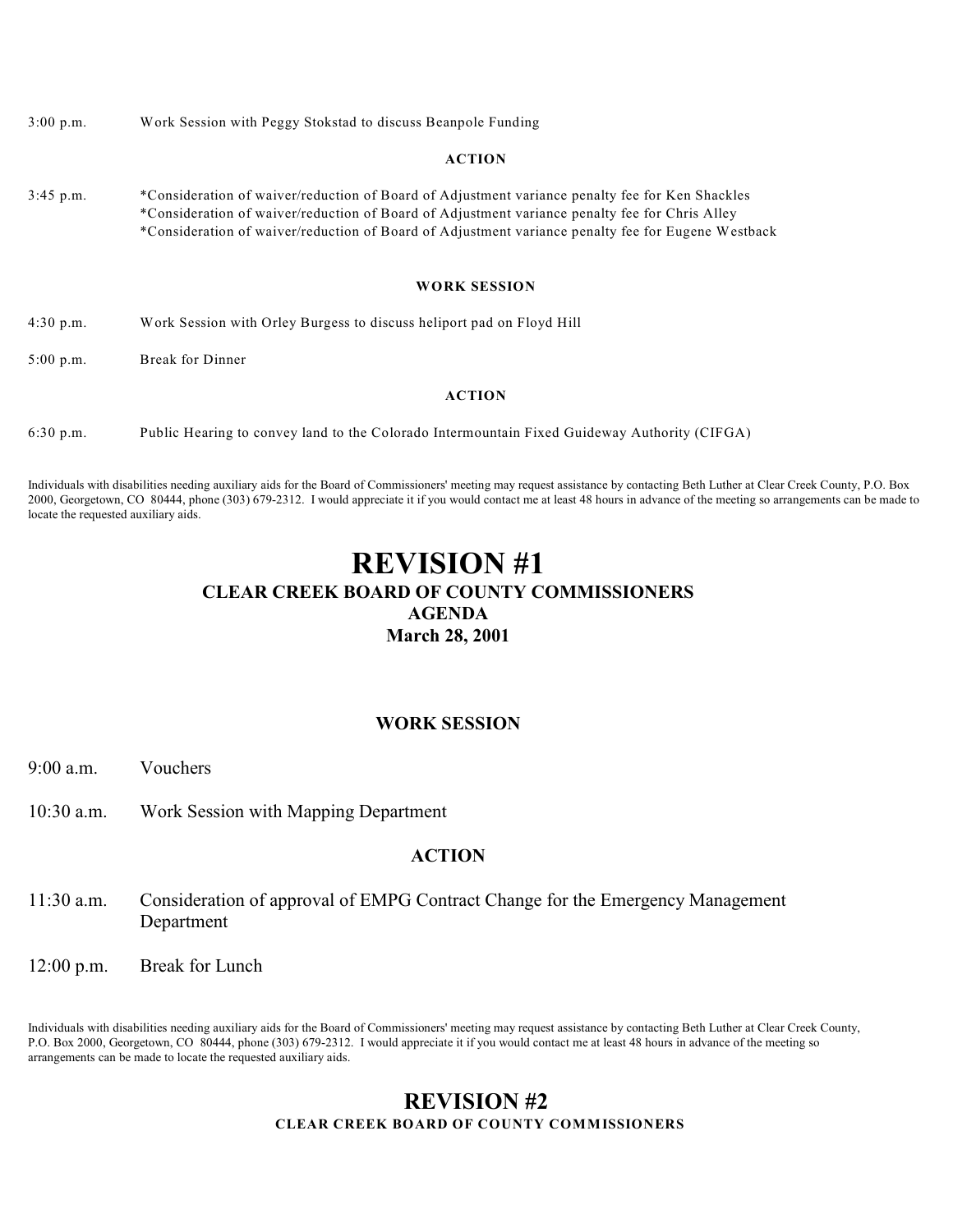### **MEETING AGENDA April 3, 2001**

#### **WORK SESSION**

| 8:30 a.m.           | Service Unit Manager Reports with Administration and Human Services                                                                                                                                                         |  |
|---------------------|-----------------------------------------------------------------------------------------------------------------------------------------------------------------------------------------------------------------------------|--|
|                     | <b>ACTION</b>                                                                                                                                                                                                               |  |
| 9:30 a.m.           | Consideration of approval of employee contracts with Robert Loeffler, and Tim Allen                                                                                                                                         |  |
|                     | <b>WORK SESSION</b>                                                                                                                                                                                                         |  |
| $10:00$ a.m.        | Optional time for County Lands, Community Development, Ambulance, and County Attorney                                                                                                                                       |  |
|                     | <b>ACTION</b>                                                                                                                                                                                                               |  |
| $10:45$ a.m.        | Opening of sealed bids for County owned land parcel #1835-32-2-00-953                                                                                                                                                       |  |
| $11:00$ a.m.        | Consideration of approval of Resolution #01-21, Special Use Permit #01-SUP-2, for Ron and Judith Roderick, 1473 Upper<br>Bear Creek, to allow for the existing office/guesthouse to become a permanent caretakers residence |  |
| $11:30$ a.m.        | Consideration of approval of Noxious Weed Grant for Clear Creek County                                                                                                                                                      |  |
|                     | <b>WORK SESSION</b>                                                                                                                                                                                                         |  |
| $11:35$ a.m.        | Unscheduled Appearances                                                                                                                                                                                                     |  |
| 12:00 p.m.          | Break for Lunch                                                                                                                                                                                                             |  |
|                     | <b>ACTION</b>                                                                                                                                                                                                               |  |
| 1:00 p.m.           | *Consideration and review of Energy and Mineral Impact Assistance Grants<br>*Presentation of Mt. Evans Hospice Gaming application                                                                                           |  |
| $2:00$ p.m.         | Consideration of approval of Resolution $#01-34$ , to establish a fee for the Planning Department to review site plans                                                                                                      |  |
| 2:30 p.m.           | Consideration of approval of Resolution #01-04, amending Development Review Regulations                                                                                                                                     |  |
| 3:30 p.m.           | Consideration of approval of Contract Change Order for the Nursing Department WIC contract                                                                                                                                  |  |
| <b>WORK SESSION</b> |                                                                                                                                                                                                                             |  |
| 3:45 p.m.           | Work Session with Nursing Department                                                                                                                                                                                        |  |
| 4:00 p.m.           | Work Session to discuss Triple Bypass Race in the Summer of 2001 on Hwy 103                                                                                                                                                 |  |
| <b>ACTION</b>       |                                                                                                                                                                                                                             |  |
| 4:30 p.m.           | Continued consideration of approval of Sierra Steel Contract for jail locks                                                                                                                                                 |  |
| 4:45 p.m.           | Consideration of approval of funding request from Georgetown Community Center                                                                                                                                               |  |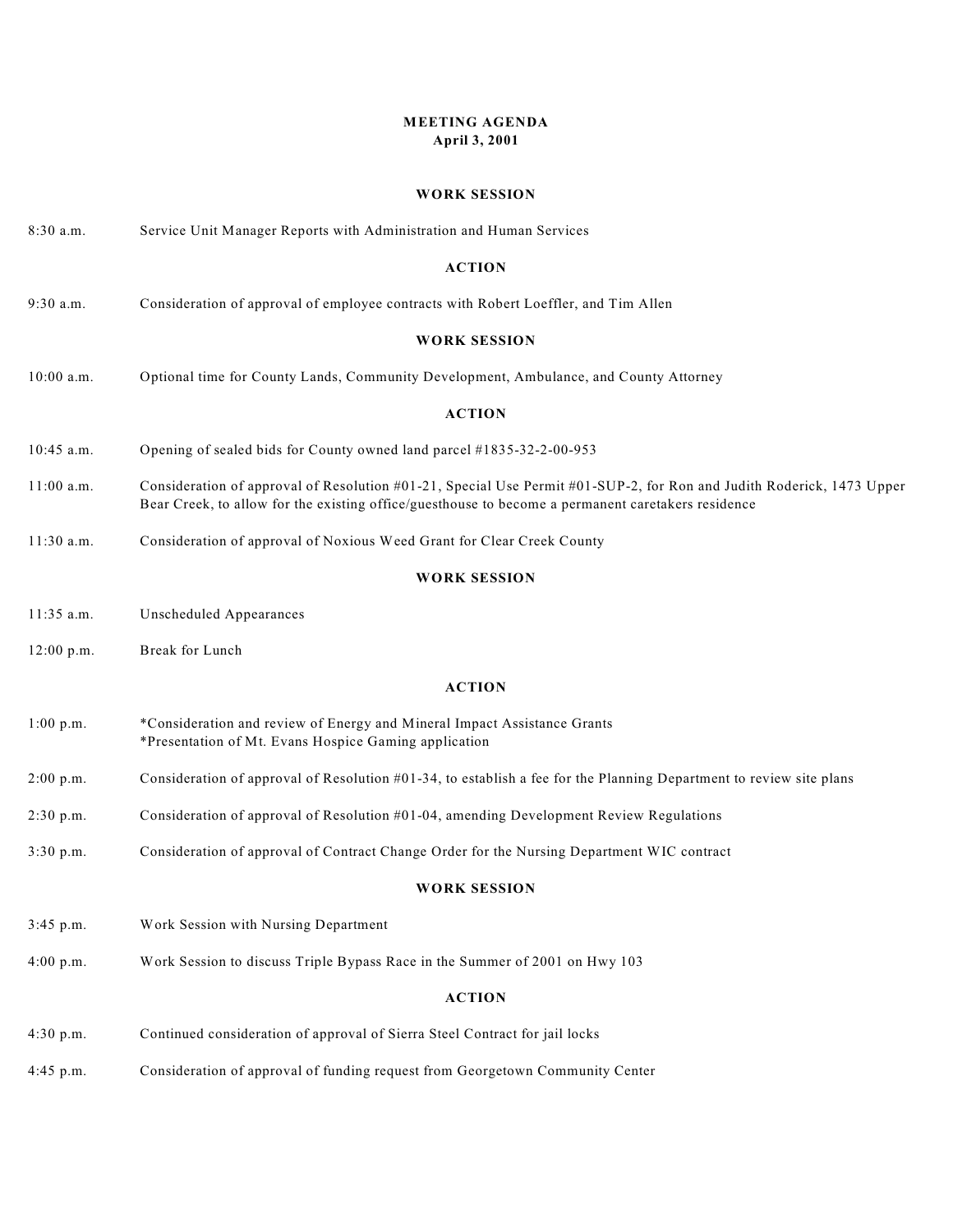Individuals with disabilities needing auxiliary aids for the Board of Commissioners' meeting may request assistance by contacting Beth Luther at Clear Creek County, P.O. Box 2000, Georgetown, CO 80444, phone (303) 679-2312. I would appreciate it if you would contact me at least 48 hours in advance of the meeting so arrangements can be made to locate the requested auxiliary aids.

# **REVISION #1 CLEAR CREEK BOARD OF COUNTY COMMISSIONERS MEETING AGENDA**

**April 10, 2001**

#### **WORK SESSION**

8:30 a.m. Special Needs Reports

#### **ACTION**

9:15 a.m. Consideration of installation of a 10,000 gallon water cistern at Technology Park for a Certificate of Occupancy

#### **WORK SESSION**

9:30 a.m. Work Session to discuss improvements of County road without a permit in York Gulch

#### **ACTION**

- 10:00 a.m. Board of Health Hearing to consider exception of ISDS regulations to allow leach field on Stein Division of Land, Fall River, for Blake Adams
- 10:30 a.m. Consideration of approval of Special Warranty Deeds: one deed for one parcel for the Schaeffer party in Section 5, one Correction Deed for one parcel for the Temple/Sander party in Section 21; one Correction deed for one parcel for the Dikeman party in Section 33; one deed for one parcel for Breaker Investments in Section 32; one deed for one parcel for the Richey party in Section 32; one deed for one parcel for the Bechtel party in Section 21; one deed for the Koffer party in Section 27; one deed for two parcels for the Flannigan party in Section 21; all in T3SR73W
- 10:45 a.m. Prioritization of Energy and Mineral Impact Grant Applications
- 11:15 a.m. Consideration of approval of Resolution #01-41, designating Safe and Sober Driver Awareness Week as April 22 to April 28, 2001

#### **WORK SESSION**

- 11:30 a.m. Unscheduled Appearances
- 12:00 p.m. Break for Lunch

#### **ACTION**

1:00 p.m. Consideration and review of Gaming applications

#### **WORK SESSION**

2:00 p.m. Work Session with Environmental Health and Road and Bridge Departments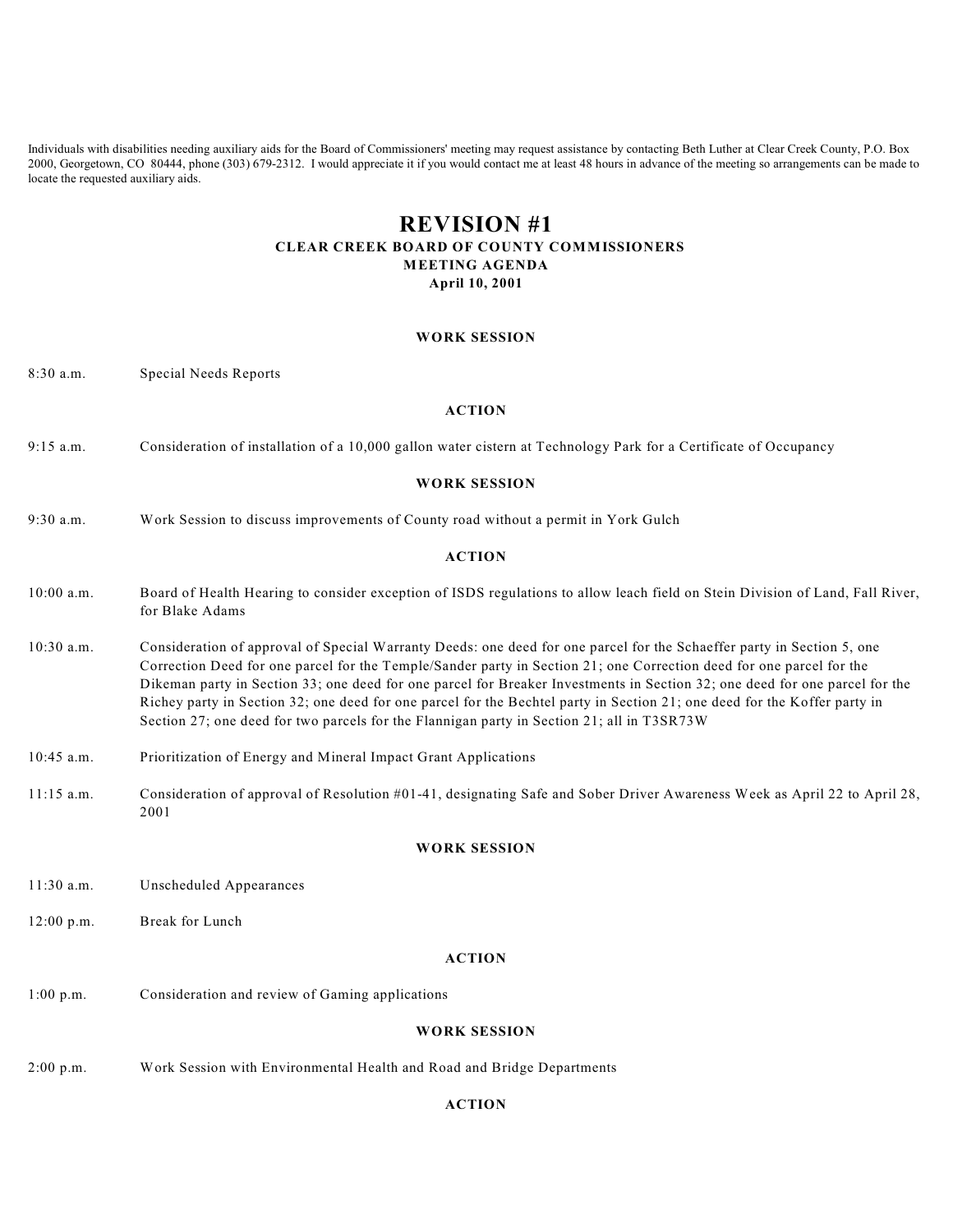| $2:30$ p.m. | Consideration of approval of Clear Creek/Gilpin County Subregional Comp. Plan Gaming Contract |
|-------------|-----------------------------------------------------------------------------------------------|
| $3:00$ p.m. | Continued consideration of approval of Sierra Steel Contract for jail locks                   |

4:00 p.m. Consideration and review of Gaming application from the Community Service Center

Individuals with disabilities needing auxiliary aids for the Board of Commissioners' meeting may request assistance by contacting Beth Luther at Clear Creek County, P.O. Box 2000, Georgetown, CO 80444, phone (303) 679-2312. I would appreciate it if you would contact me at least 48 hours in advance of the meeting so arrangements can be made to locate the requested auxiliary aids.

## **CLEAR CREEK BOARD OF COUNTY COMMISSIONERS AGENDA April 11, 2001**

### **WORK SESSION**

9:00 a.m. Vouchers

### **ACTION**

10:30 a.m. Prioritization of Gaming applications for year 2001

### **WORK SESSION**

# 11:30 a.m. Work Session with Gilpin County Commissioners **PLEASE NOTE: This meeting has been canceled due to weather.**

Individuals with disabilities needing auxiliary aids for the Board of Commissioners' meeting may request assistance by contacting Beth Luther at Clear Creek County, P.O. Box 2000, Georgetown, CO 80444, phone (303) 679-2312. I would appreciate it if you would contact me at least 48 hours in advance of the meeting so arrangements can be made to locate the requested auxiliary aids.

#### **CLEAR CREEK BOARD OF COUNTY COMMISSIONERS MEETING AGENDA April 17, 2001**

#### **WORK SESSION**

8:30 a.m. Service Unit Manager Reports with Road and Bridge and Land Use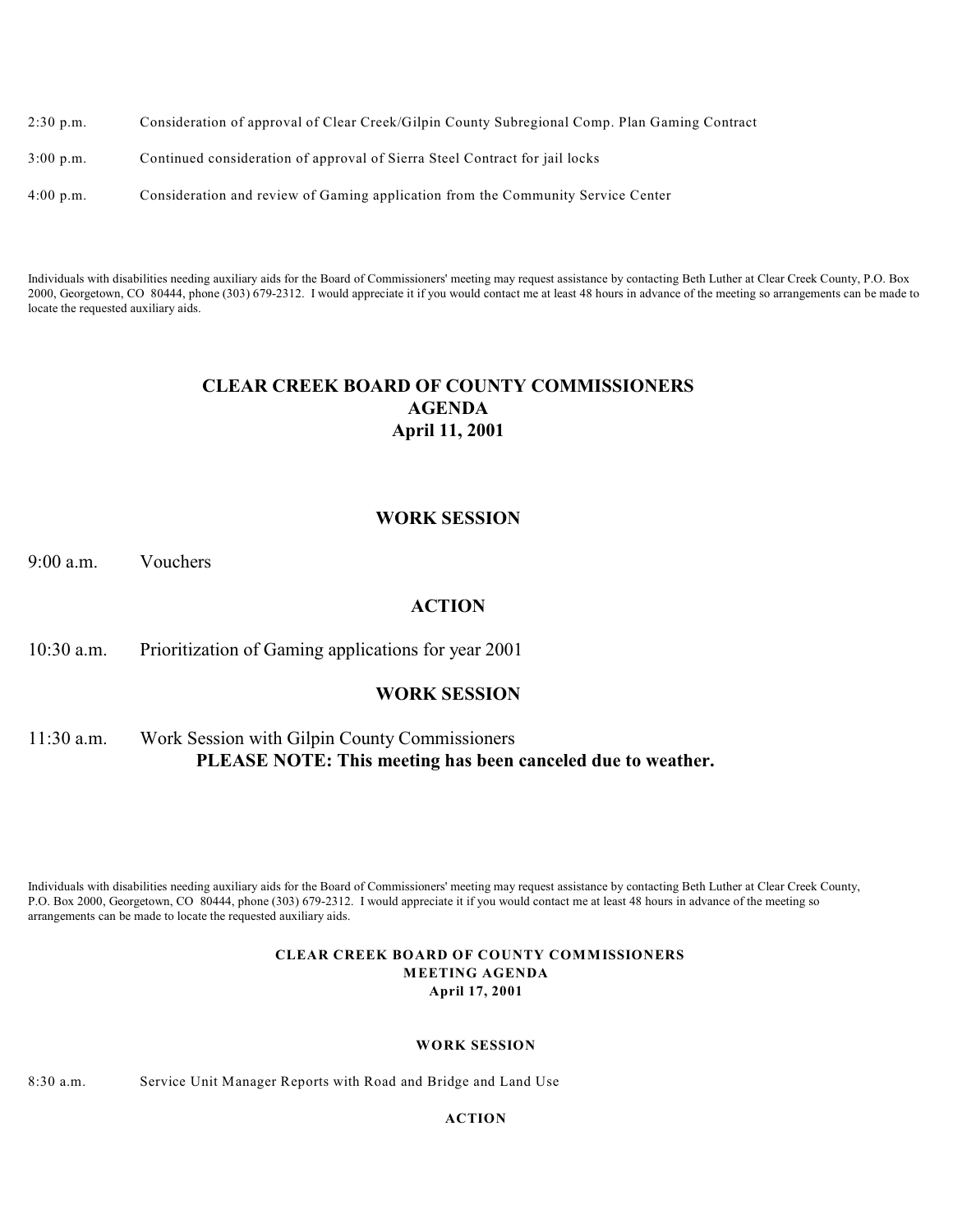- 9:45 a.m. Continued consideration of installation of a 10,000 gallon water cistern at Technology Park for a Certificate of Occupancy
- 9:55 a.m. Consideration of appointment of Anne Marie Schmidt as a new Idaho Springs Library Board of Trustees member and as a new representative for the Idaho Springs Library to the District Library Board
- 10:00 a.m. Optional time for County Lands, Community Development, County Attorney, and Ambulance Departments

11:00 a.m. Consideration of approval of amendments to the Annual Fire Operating Plan with the Colorado State Forest Service

#### **WORK SESSION**

- 11:30 a.m. Unscheduled Appearances
- 12:00 p.m. Break for Lunch

#### **ACTION**

- 1:00 p.m. Consideration of approval of Resolution #01-38, vested rights for Conestoga Wagon Stop Official Development Plan
- 1:30 p.m. Consideration of approval of Resolution #01-39, amending the variance section of the Clear Creek County Zoning Regulations
- 2:00 p.m. Consideration of approval of Resolution #01-40, amending the obsolete C-1 zoning district in the obsolete section of the Clear Creek County Zoning Regulations
- 2:30 p.m. Board of Social Services

#### **WORK SESSION**

3:30 p.m. Work Session with the Clear Creek Ranger District

#### **ACTION**

4:30 p.m. Continued consideration of approval of Resolution #01-04, amending Development Review Regulations

Individuals with disabilities needing auxiliary aids for the Board of Commissioners' meeting may request assistance by contacting Beth Luther at Clear Creek County, P.O. Box 2000, Georgetown, CO 80444, phone (303) 679-2312. I would appreciate it if you would contact me at least 48 hours in advance of the meeting so arrangements can be made to locate the requested auxiliary aids.

#### **CLEAR CREEK BOARD OF COUNTY COMMISSIONERS MEETING AGENDA April 24, 2001**

#### **WORK SESSION**

8:30 a.m. Elected Officials Status Reports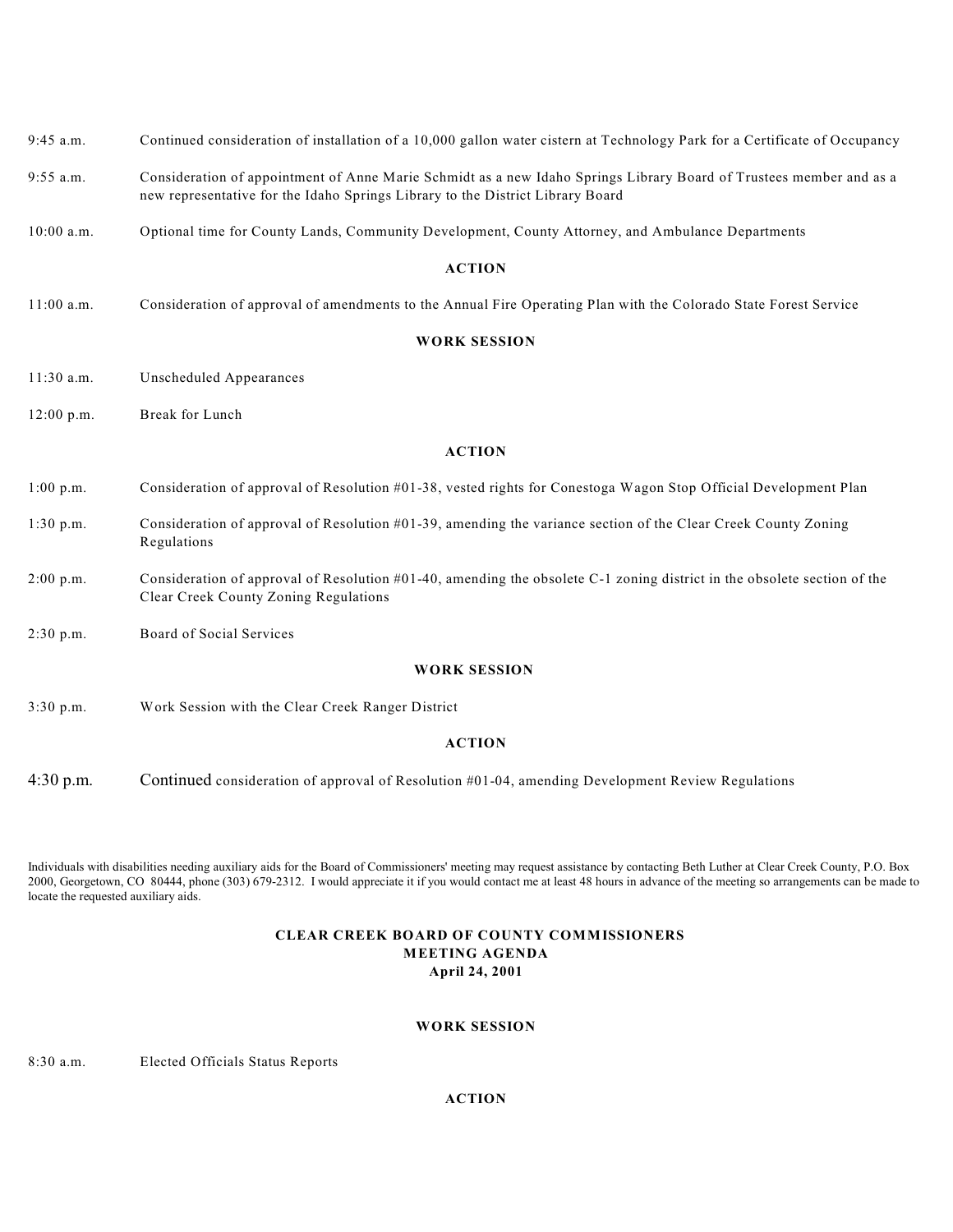| $9:45$ a.m.  | Consideration of approval of sub-leases for the Nursing and Human Services at the Community Service Center                                                                                                                            |
|--------------|---------------------------------------------------------------------------------------------------------------------------------------------------------------------------------------------------------------------------------------|
| $9:55$ a.m.  | Consideration of appointment of a new member to the Clear Creek Tourism Board                                                                                                                                                         |
|              | <b>WORK SESSION</b>                                                                                                                                                                                                                   |
| $10:00$ a.m. | Update with the Open Space Commission                                                                                                                                                                                                 |
| $10:30$ a.m. | Work Session with the Animal Control Department                                                                                                                                                                                       |
| 11:30 a.m.   | Department Head Luncheon                                                                                                                                                                                                              |
|              | <b>ACTION</b>                                                                                                                                                                                                                         |
| 1:00 p.m.    | Opening of sealed bids for County owned land parcel #1835-21-4-00-979                                                                                                                                                                 |
| $1:30$ p.m.  | Continued consideration of approval of Resolution #01-21, Special Use Permit #01-SUP-2, for Ron and Judith Roderick,<br>1473 Upper Bear Creek, to allow for the existing office/guesthouse to become a permanent caretakers residence |
| 2:00 p.m.    | Consideration of a Hotel & Restaurant Liquor License for H.W. Stewart Inc. d.b.a. Echo Lake Lodge                                                                                                                                     |
|              | <b>WORK SESSION</b>                                                                                                                                                                                                                   |
| 2:30 p.m.    | Work Session with the U.S. Forest Service to discuss York Gulch easement transfers                                                                                                                                                    |
|              | <b>ACTION</b>                                                                                                                                                                                                                         |
| 3:00 p.m.    | Consideration of approval of Resolution #01-48, designating May of 2001 as Mental Health Month                                                                                                                                        |
| 3:30 p.m.    | Consideration of approval of Resolution $#01-36$ , to vacate a portion of road located in the NE Quarter of Section 16, of<br>T3SR73W, York Gulch area                                                                                |
| 4:00 p.m.    | Consideration of reduction of fee for expedient zone plan on U.S. Forest Service tracts of land, Warren Gulch, for David<br>Dodge, James Parnham, and Claude Wallace                                                                  |
| 4:30 p.m.    | Consideration of approval of capital request from the Site Development Department                                                                                                                                                     |
| 5:00 p.m.    | <b>Break for Dinner</b>                                                                                                                                                                                                               |
| 6:30 p.m.    | Public hearing to discuss correction of addresses and addressing procedure in Clear Creek County                                                                                                                                      |
| 7:30 p.m.    | Public hearing to discuss the projected year 2025 wastewater service area boundary                                                                                                                                                    |

Individuals with disabilities needing auxiliary aids for the Board of Commissioners' meeting may request assistance by contacting Beth Luther at Clear Creek County, P.O. Box 2000, Georgetown, CO 80444, phone (303) 679-2312. I would appreciate it if you would contact me at least 48 hours in advance of the meeting so arrangements can be made to locate the requested auxiliary aids.

# **REVISION #1 CLEAR CREEK BOARD OF COUNTY COMMISSIONERS AGENDA April 25, 2001**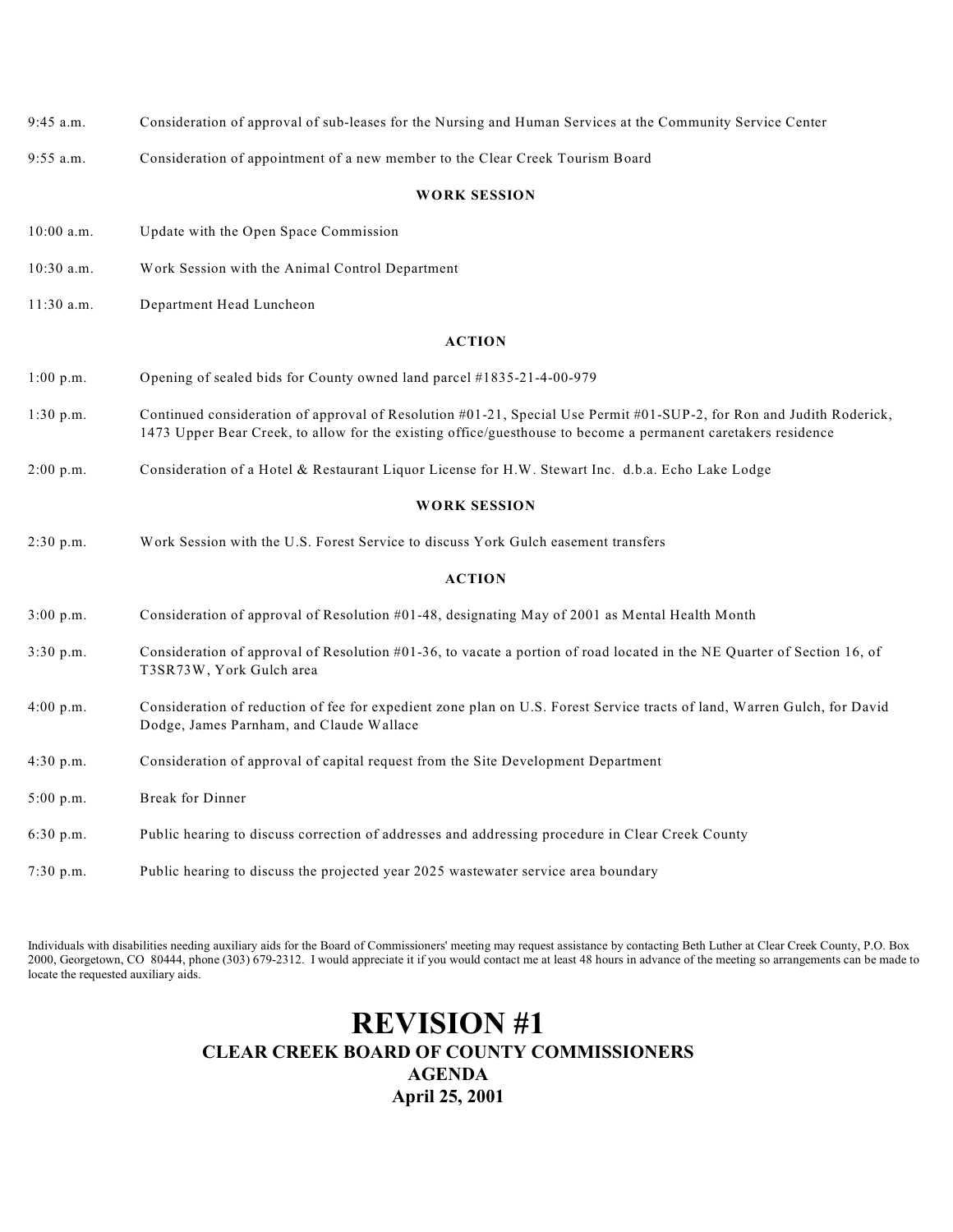### **WORK SESSION**

1:30 p.m. Vouchers

### **ACTION**

3:15 p.m. Consideration of approval of request from the Mapping Department for satellite imaging project

#### **WORK SESSION**

3:30 p.m. Work Session with Gilpin County Commissioners

Individuals with disabilities needing auxiliary aids for the Board of Commissioners' meeting may request assistance by contacting Beth Luther at Clear Creek County, P.O. Box 2000, Georgetown, CO 80444, phone (303) 679-2312. I would appreciate it if you would contact me at least 48 hours in advance of the meeting so arrangements can be made to locate the requested auxiliary aids.

### **REVISION #2 CLEAR CREEK BOARD OF COUNTY COMMISSIONERS MEETING AGENDA May 1, 2001**

#### **WORK SESSION**

- 7:00 a.m. Breakfast meeting with Gilpin, Summit, and Clear Creek County Commissioners
- 8:30 a.m. Service Unit Manager Reports with Administration and Human Services

#### **ACTION**

- 9:35 a.m. Consideration of approval of grant application for the St. Marys Fire Department
- 9:45 a.m. Consideration of approval of Public Service Lease at the Bellevue Mountain site
- 9:50 a.m. Consideration of appointment of Kathie Wilson to the District Library Board
- 9:55 a.m. Consideration of appointment of Bob Bowland to the CARTS Board

#### **WORK SESSION**

- 10:00 a.m. Optional time with County Lands, Community Development, County Attorney, and Ambulance Departments
- 11:00 a.m. Executive Session to discuss pending litigation
- 11:30 a.m. Unscheduled Appearances
- 12:00 p.m. Break for Lunch

#### **ACTION**

1:00 p.m. Consideration of approval of Resolution #01-43, Rezoning Case #261, to rezone one portion of property from MR-1 to CW-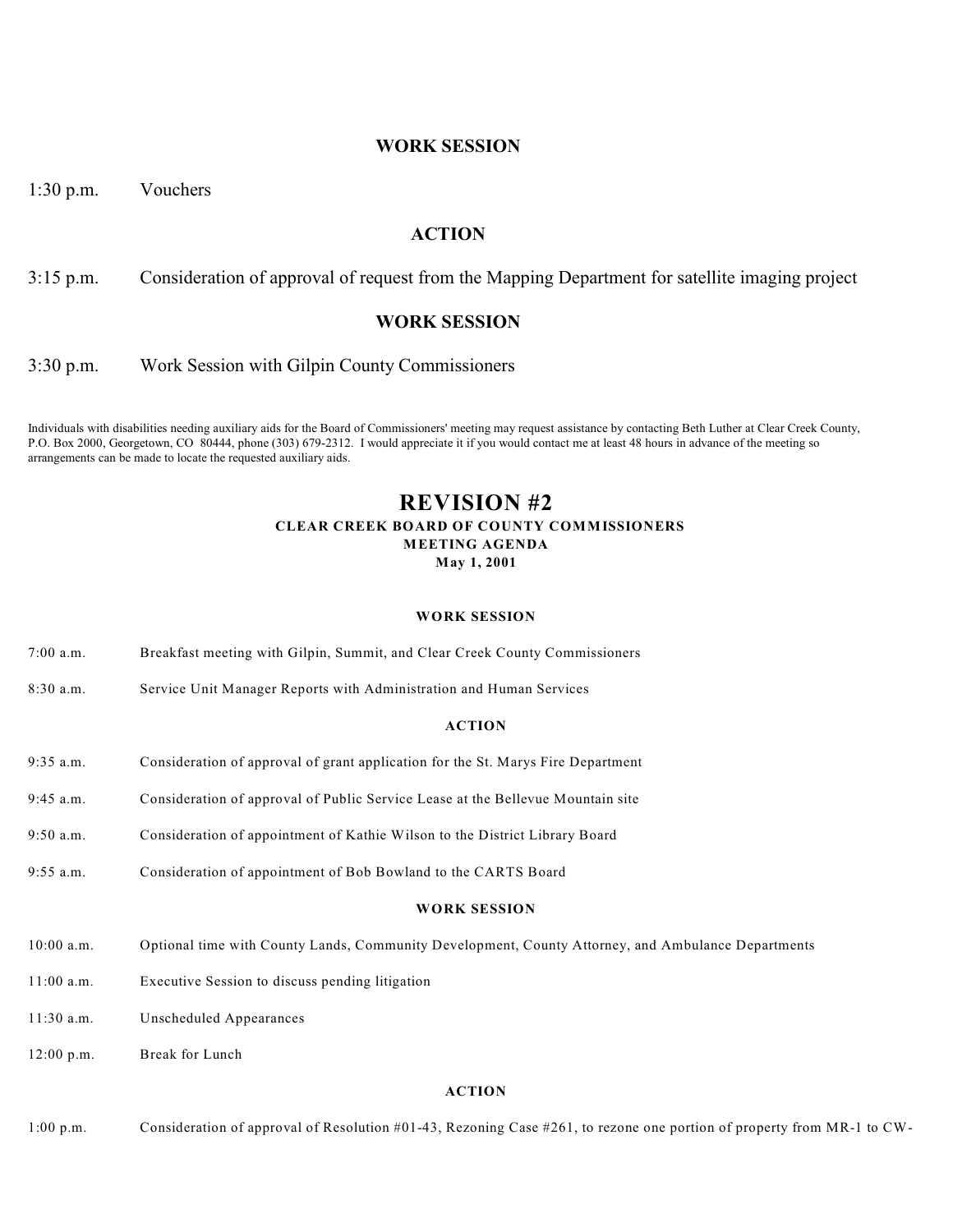M (Commercial Warehouse - Manufacturing), and Resolution #01-47, to rezone another portion of the parcel from CW-M to MR-1 for Mining and Environmental Science, LLC and Dick Dana, Empire Junction 2:00 p.m. Consideration of approval of sale of Queen Elizabeth Claim, parcel #1835-35-1-00-601, to John Myers 2:15 p.m. Consideration of approval of employee contract for Cindy Neely for administration through the Colorado Heritage Community Grant 2:30 p.m. Continued consideration of approval of sub-leases for the Nursing and Human Services at the Community Service Center 2:45 a.m. Consideration of approval of out of state conference for the Mapping Director **WORK SESSION** 3:00 p.m. Work Session with Dow Markin

Individuals with disabilities needing auxiliary aids for the Board of Commissioners' meeting may request assistance by contacting Beth Luther at Clear Creek County, P.O. Box 2000, Georgetown, CO 80444, phone (303) 679-2312. I would appreciate it if you would contact me at least 48 hours in advance of the meeting so arrangements can be made to locate the requested auxiliary aids.

### **REVISION #1 CLEAR CREEK BOARD OF COUNTY COMMISSIONERS MEETING AGENDA May 8, 2001**

#### **WORK SESSION**

8:00 a.m. Executive Session to discuss personnel issue

4:00 p.m. Work Session with Tom Briddle

8:30 a.m. Special Needs Reports

#### **ACTION**

- 10:00 a.m. Continued consideration of approval of Resolution #01-04, amending Development Review Regulations
- 11:00 a.m. Consideration of appointment of County Attorney Robert Loeffler to the Community Corrections Board
- 11:15 a.m. Consideration of approval of Environmental Health Department State Contract

#### **WORK SESSION**

- 11:30 a.m. Unscheduled Appearances
- 12:00 p.m. Break for Lunch
- 1:00 p.m. Executive Session to discuss personnel issue
- 2:00 p.m. Executive Session to discuss negotiation of water rights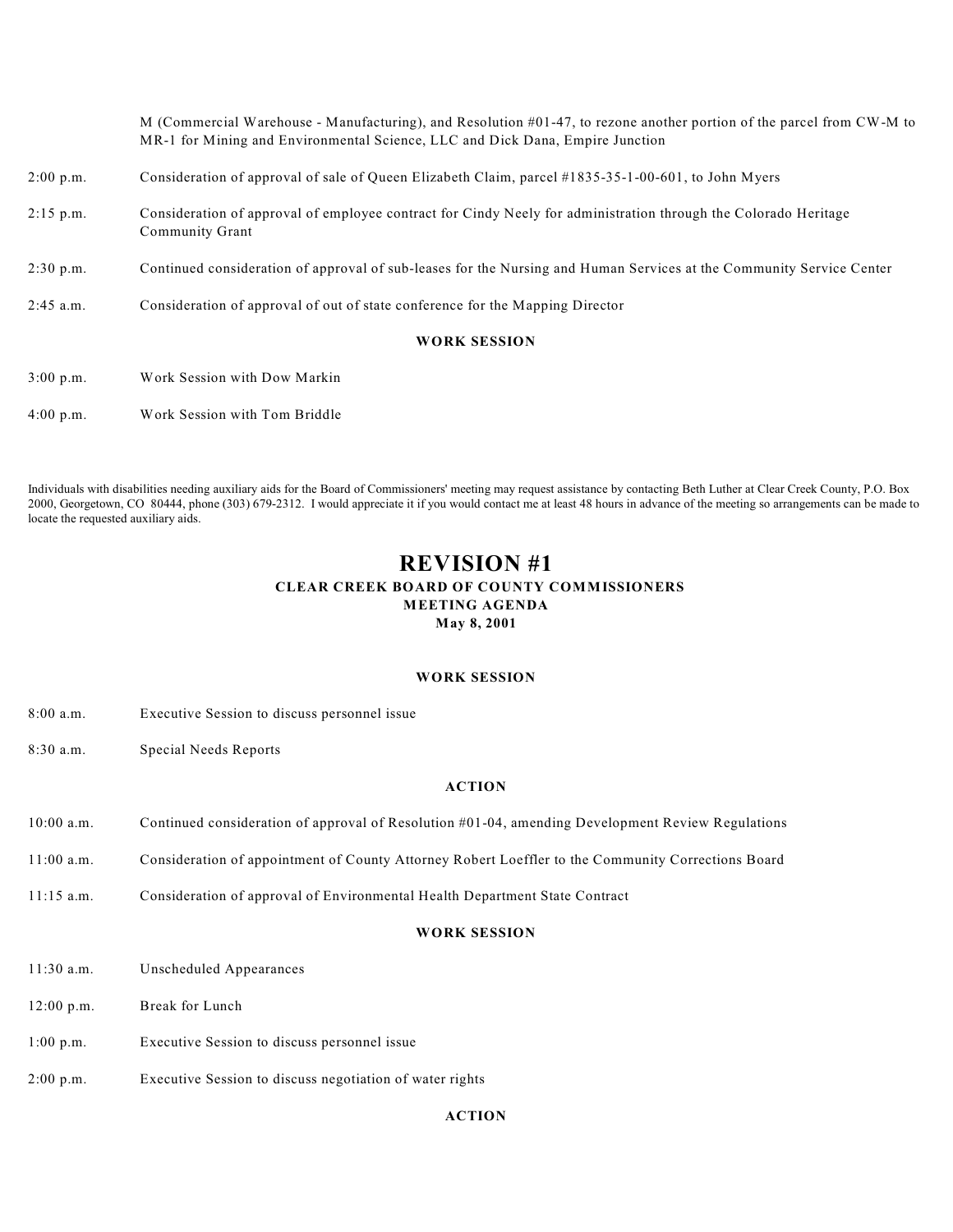- 3:00 p.m. Consideration of approval of fee for recording information without images
- 3:30 p.m. -Consideration of approval of Resolution #01-51, correction of Exemption by Resolution #00-EX-29, to divide County land in Section 30

-Consideration of approval of Resolution #01-52, correction of Exemption by Resolution #00-EX-30, to divide County land in Section 29

Individuals with disabilities needing auxiliary aids for the Board of Commissioners' meeting may request assistance by contacting Beth Luther at Clear Creek County, P.O. Box 2000, Georgetown, CO 80444, phone (303) 679-2312. I would appreciate it if you would contact me at least 48 hours in advance of the meeting so arrangements can be made to locate the requested auxiliary aids.

# **REVISION #1 CLEAR CREEK BOARD OF COUNTY COMMISSIONERS AGENDA May 9, 2001**

### **ACTION**

8:55 a..m. Consideration of approval of Annual Forest Service Contract for the Sheriff's Department to patrol campgrounds

### **WORK SESSION**

9:00 a.m. Vouchers

Individuals with disabilities needing auxiliary aids for the Board of Commissioners' meeting may request assistance by contacting Beth Luther at Clear Creek County, P.O. Box 2000, Georgetown, CO 80444, phone (303) 679-2312. I would appreciate it if you would contact me at least 48 hours in advance of the meeting so arrangements can be made to locate the requested auxiliary aids.

# **REVISION #3**

#### **CLEAR CREEK BOARD OF COUNTY COMMISSIONERS**

**MEETING AGENDA**

**May 15, 2001**

#### **WORK SESSION**

8:30 a.m. Service Unit Manager Reports with Land Use and Road and Bridge

#### **ACTION**

9:55 a.m. Consideration of appointment of Commissioner Fabyan Watrous as alternate to the Gaming Area EIS Technical Advisory Team

#### **WORK SESSION**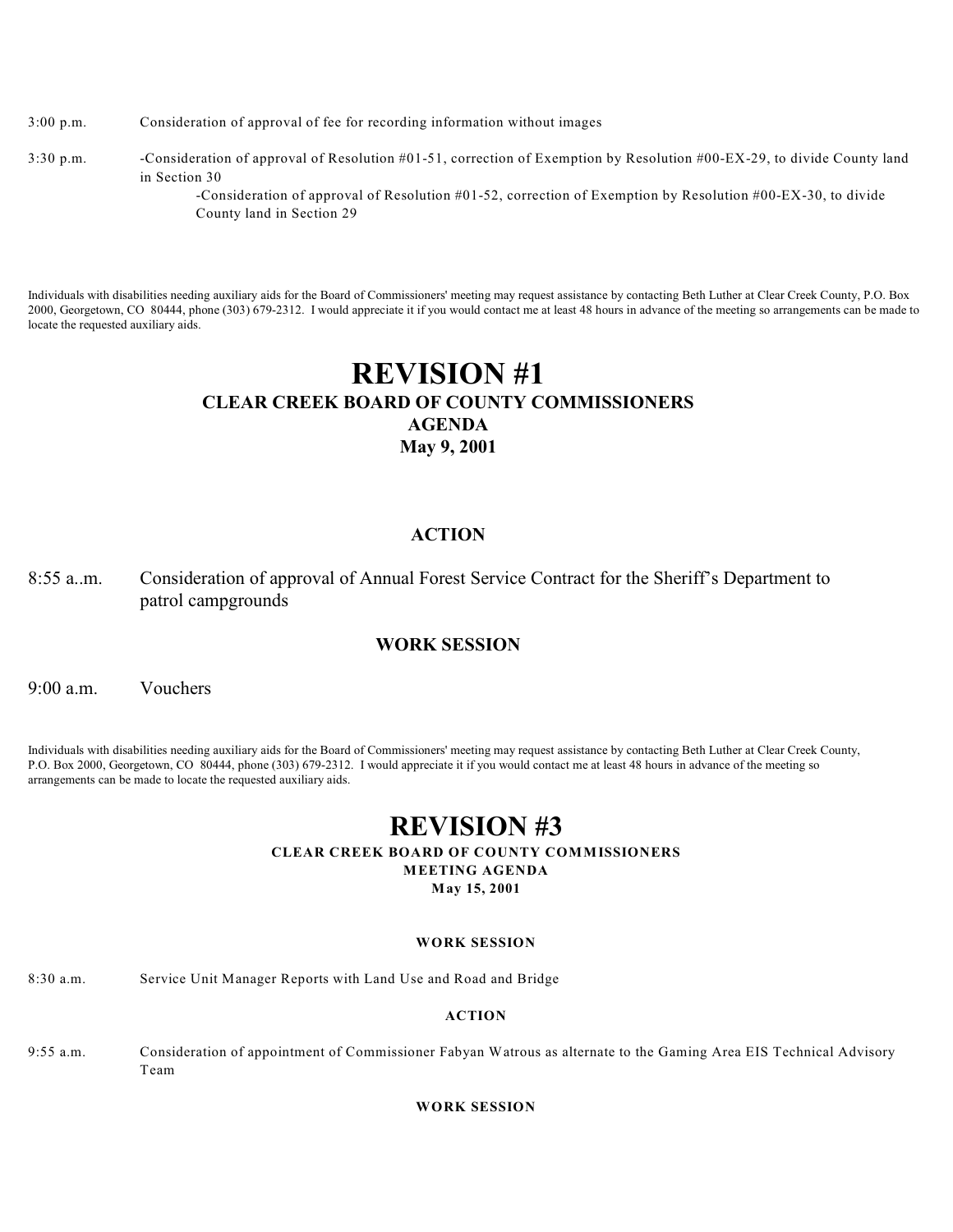| $10:00$ a.m.        | Optional time for Community Development, County Lands, Ambulance, and County Attorney Departments                                          |
|---------------------|--------------------------------------------------------------------------------------------------------------------------------------------|
| <b>ACTION</b>       |                                                                                                                                            |
| $10:45$ a.m.        | Consideration of approval of a bid proposal by Clear Creek Surveying for Silver Lakes Homesites, Lawson                                    |
| $11:00$ a.m.        | Board of Social Services                                                                                                                   |
|                     | <b>WORK SESSION</b>                                                                                                                        |
| $11:30$ a.m.        | Unscheduled Appearances                                                                                                                    |
| $12:00$ p.m.        | Break for Lunch                                                                                                                            |
|                     | <b>ACTION</b>                                                                                                                              |
| 1:00 p.m.           | Consideration of approval of Resolution #01-54, conveying land to the Colorado Intermountain Fixed Guideway Authority                      |
| $1:30$ p.m.         | Continued consideration of approval of Resolution $#01-39$ , amending the variance section of the Clear Creek County Zoning<br>Regulations |
| 2:00 p.m.           | Continued consideration of approval of Resolution #01-04, amending Development Review Regulations                                          |
| 2:30 p.m.           | Consideration of approval of local and long distance phone contracts for County offices                                                    |
| 3:00 p.m.           | Consideration of contractual agreement between Clear Creek County and the Clear Creek Advocates                                            |
| $3:15$ p.m.         | Consideration of approval of Public Health Nursing Contract for 2001-2002                                                                  |
| 3:30 p.m.           | Consideration of approval of Resolution $#01-53$ , to amend ambulance fees                                                                 |
| <b>WORK SESSION</b> |                                                                                                                                            |
| 4:00 p.m.           | Work Session with Clear Creek Fire Authority Chief regarding Clear Creek Technology Park water cisterns                                    |

Individuals with disabilities needing auxiliary aids for the Board of Commissioners' meeting may request assistance by contacting Beth Luther at Clear Creek County, P.O. Box 2000, Georgetown, CO 80444, phone (303) 679-2312. I would appreciate it if you would contact me at least 48 hours in advance of the meeting so arrangements can be made to locate the requested auxiliary aids.

### **REVISION #1**

#### **CLEAR CREEK BOARD OF COUNTY COMMISSIONERS MEETING AGENDA**

**May 22, 2001**

#### **WORK SESSION**

- 7:00 a.m. Breakfast Meeting with Gilpin and Summit County Commissioners
- 8:30 a.m. Elected Officials Status Reports
- 10:00 a.m. Update with Open Space Commission
- 10:30 a.m. Work Session to discuss the voluntary PTO policy for County employees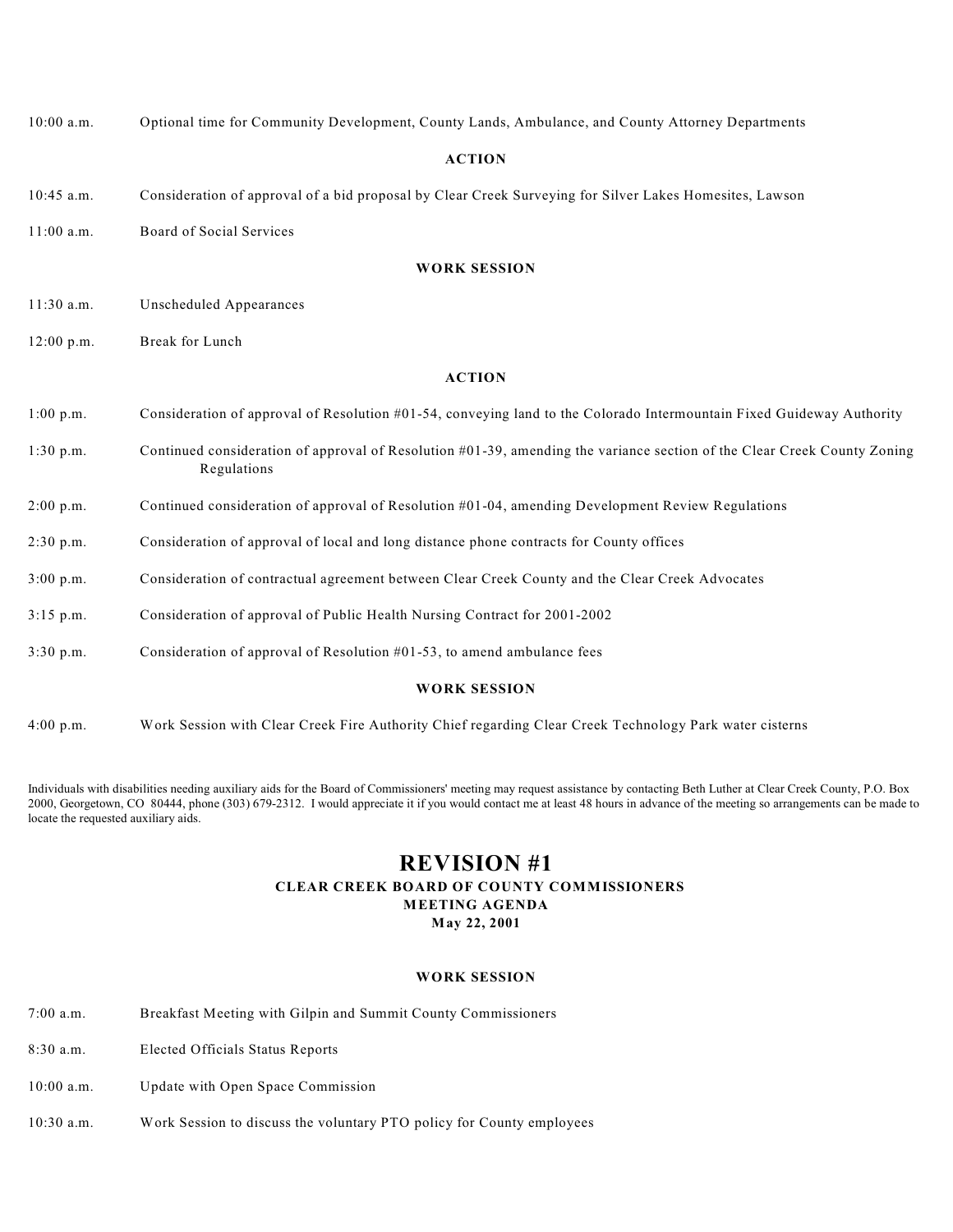11:00 a.m. Consideration of approval of housing contract with Garfield County and the Sheriff's Department

11:30 a.m. Department Head Luncheon

Individuals with disabilities needing auxiliary aids for the Board of Commissioners' meeting may request assistance by contacting Beth Luther at Clear Creek County, P.O. Box 2000, Georgetown, CO 80444, phone (303) 679-2312. I would appreciate it if you would contact me at least 48 hours in advance of the meeting so arrangements can be made to locate the requested auxiliary aids.

### **CLEAR CREEK BOARD OF COUNTY COMMISSIONERS AGENDA May 23, 2001**

### **WORK SESSION**

2:00 p.m. Vouchers

Individuals with disabilities needing auxiliary aids for the Board of Commissioners' meeting may request assistance by contacting Beth Luther at Clear Creek County, P.O. Box 2000, Georgetown, CO 80444, phone (303) 679-2312. I would appreciate it if you would contact me at least 48 hours in advance of the meeting so arrangements can be made to locate the requested auxiliary aids.

#### **CLEAR CREEK BOARD OF COUNTY COMMISSIONERS MEETING AGENDA May 29, 2001**

#### **WORK SESSION**

| $8:30$ a.m.  | Special Needs Reports                                                                |
|--------------|--------------------------------------------------------------------------------------|
|              | <b>ACTION</b>                                                                        |
| $9:45$ a.m.  | Consideration of approval of Resolution #01-57, authorizing Lease Purchase Agreement |
|              | <b>WORK SESSION</b>                                                                  |
| $10:00$ a.m. | Work Session with Saddleback                                                         |
|              | <b>ACTION</b>                                                                        |
| $11:00$ a.m. | Consideration of naming of road to access Silver Creek Tracks                        |

**WORK SESSION**

11:30 a.m. Unscheduled Appearances

12:00 p.m. Break for Lunch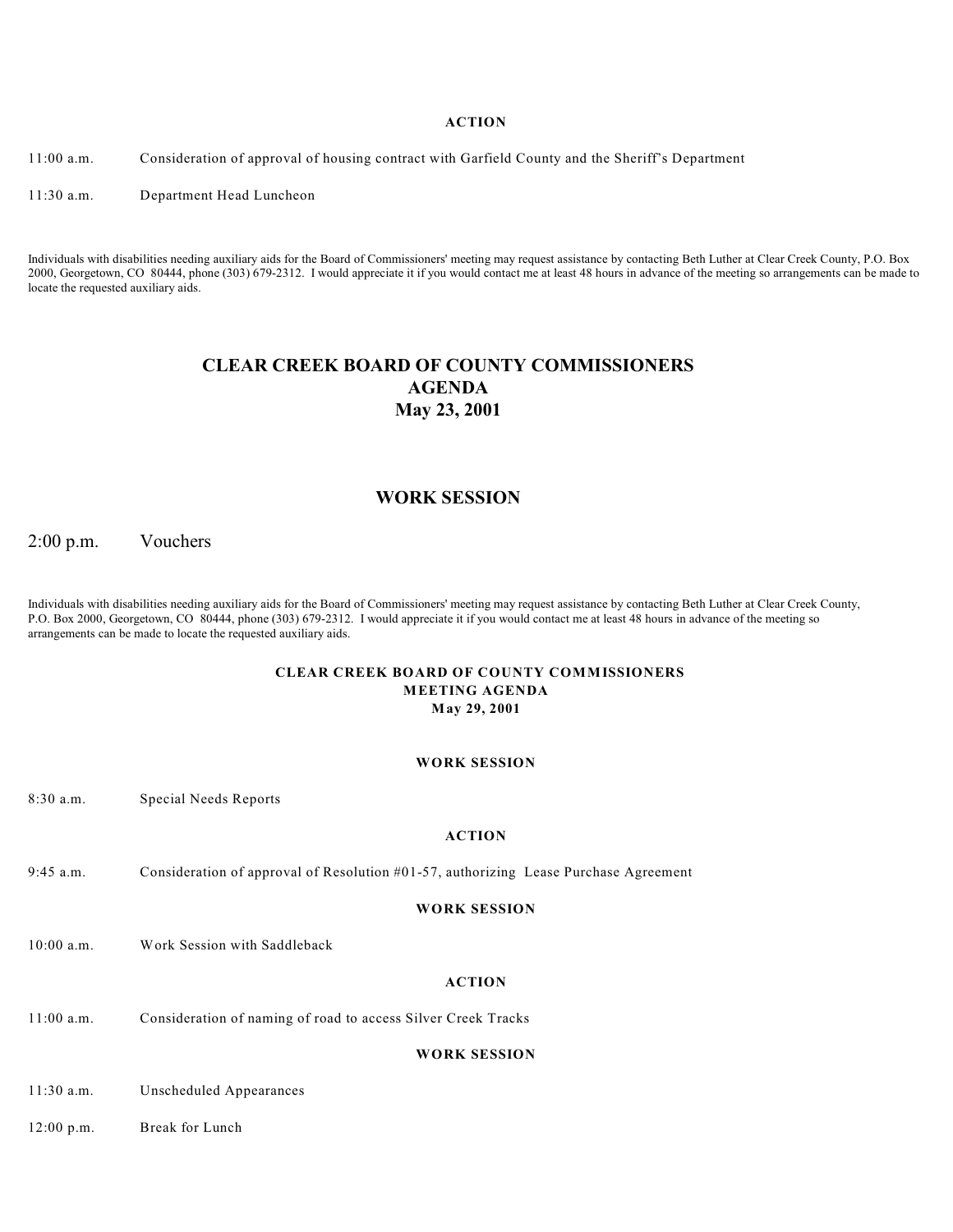- 1:00 p.m. Consideration of approval of Bean Pole Grant for 2001
- 1:30 p.m. Continued consideration of approval of Resolution #01-54, conveying land to the Colorado Intermountain Fixed Guideway Authority

#### **WORK SESSION**

2:30 p.m. Work Session with Roger Westman

#### **ACTION**

3:00 p.m. Consideration of approval of voluntary PTO policy for County employees

4:00 p.m. Executive Session to discuss personnel issue

#### *Note: This is a draft for the May 29, 2001 Commissioner's meeting. This draft is subject to change before the actual meeting date. Thank you.*

Individuals with disabilities needing auxiliary aids for the Board of Commissioners' meeting may request assistance by contacting Beth Luther at Clear Creek County, P.O. Box 2000, Georgetown, CO 80444, phone (303) 679-2312. I would appreciate it if you would contact me at least 48 hours in advance of the meeting so arrangements can be made to locate the requested auxiliary aids.

### **REVISION #2 CLEAR CREEK BOARD OF COUNTY COMMISSIONERS MEETING AGENDA June 5, 2001**

#### **WORK SESSION**

| $8:30$ a.m.         | Service Unit Manager Reports with Administration and Human Services                                                                                                           |
|---------------------|-------------------------------------------------------------------------------------------------------------------------------------------------------------------------------|
| $10:00$ a.m.        | Optional time with Community Development, County Lands, Ambulance, and the County Attorney                                                                                    |
| <b>ACTION</b>       |                                                                                                                                                                               |
| $10:30$ a.m.        | Consideration of approval of Resolution #01-60, to appoint Gayla Daniels as Special County Attorney for limited litigation                                                    |
| $10:45$ a.m.        | Presentation of offer and consideration of counter offer on Lot H, Dumont, with County Lands Department                                                                       |
| $11:00$ a.m.        | Consideration of approval of Resolution #01-55, Exemption by Resolution #01-EX-09, for Happy Thought Subdivision Lots<br>4 & 5, for DeAnn Burner, 731 and 741 Mill Creek Road |
| $11:30$ a.m.        | Consideration of approval of EPSDT Contract Change Letter for the Nursing Department                                                                                          |
| $11:35$ a.m.        | Consideration of formally scheduling the Beaver Brook Water and Sanitation District Service Plan public hearing                                                               |
| <b>WORK SESSION</b> |                                                                                                                                                                               |
| $11:40$ a.m.        | Unscheduled Appearances                                                                                                                                                       |

12:00 p.m. Break for Lunch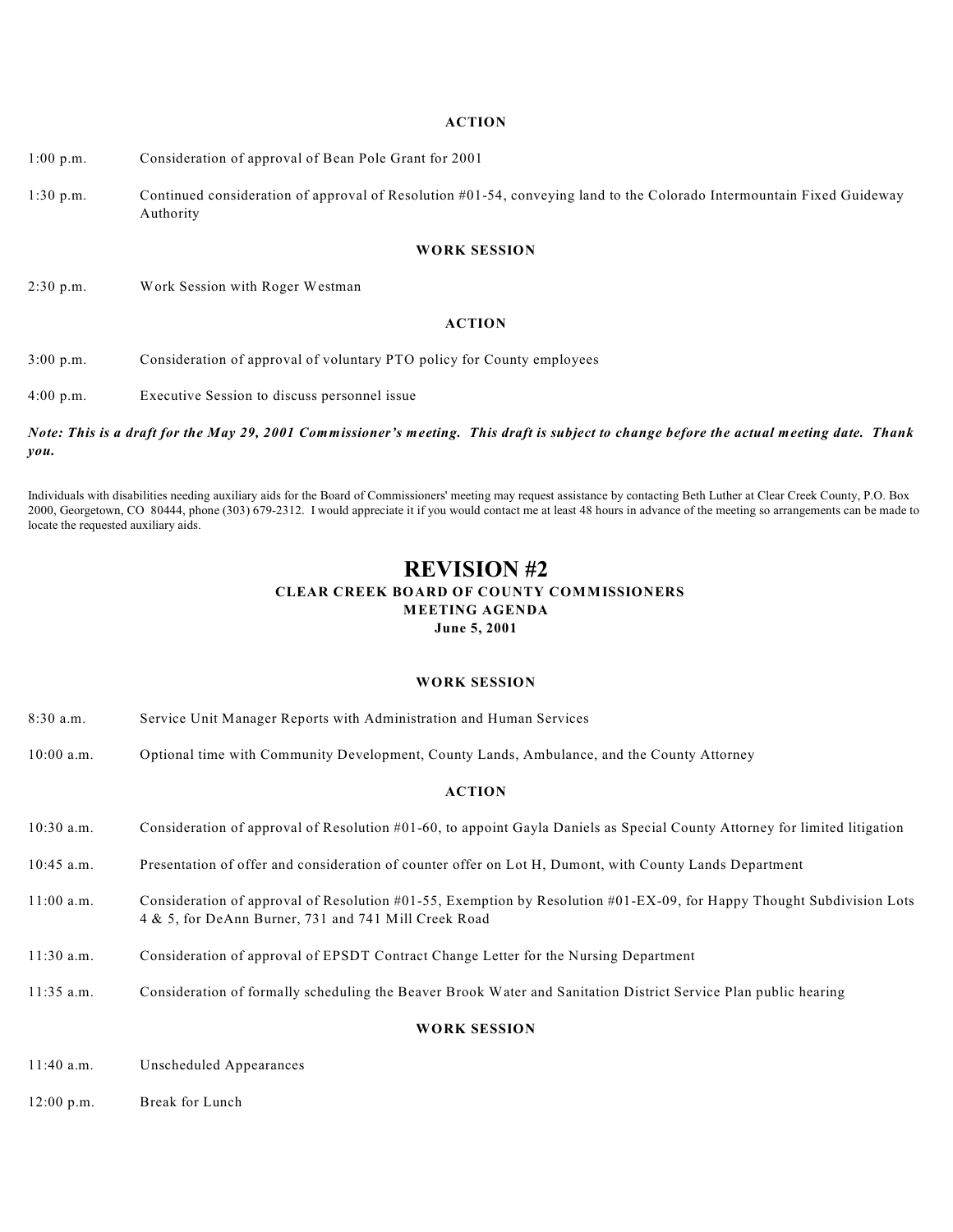- 1:00 p.m. Consideration of approval of Assumption of Liability for 2 Telecommunication Facilities in Bakerville and Saxon Mountain areas
- 2:00 p.m. Continued consideration of approval of Resolution #01-53, to amend ambulance fees
- 3:00 p.m. Consideration of approval of gaming contract award for the Volunteers of America/Project Support and consideration of approval of Contractual Agreement between Clear Creek County and Volunteers of America/Project Support
- 3:15 p.m. Consideration of approval of application for Federal Transit Funding, Sections 5310 and 5311

#### **WORK SESSION**

4:00 p.m. Work Session with Colorado Department of Transportation regarding a proposed merging ramp from Loveland Ski Area to Herman Gulch

#### *Note: This is a draft for the June 5, 2001 Commissioner's meeting. This draft is subject to change before the actual meeting date. Thank you.*

Individuals with disabilities needing auxiliary aids for the Board of Commissioners' meeting may request assistance by contacting Beth Luther at Clear Creek County, P.O. Box 2000, Georgetown, CO 80444, phone (303) 679-2312. I would appreciate it if you would contact me at least 48 hours in advance of the meeting so arrangements can be made to locate the requested auxiliary aids.

### **CLEAR CREEK BOARD OF COUNTY COMMISSIONERS AGENDA**

#### **June 7, 2001**

6:00 p.m. Executive Session to discuss pending litigation

### **NOTE: This meeting will be held in the County Attorney's Conference Room.**

### *Note: This is a draft for the June 7, 2001 Commissioner's meeting. This draft is subject to change before the actual meeting date. Thank you.*

Individuals with disabilities needing auxiliary aids for the Board of Commissioners' meeting may request assistance by contacting Beth Luther at Clear Creek County, P.O. Box 2000, Georgetown, CO 80444, phone (303) 679-2312. I would appreciate it if you would contact me at least 48 hours in advance of the meeting so arrangements can be made to locate the requested auxiliary aids.

### **CLEAR CREEK BOARD OF COUNTY COMMISSIONERS AGENDA**

**June 12, 2001**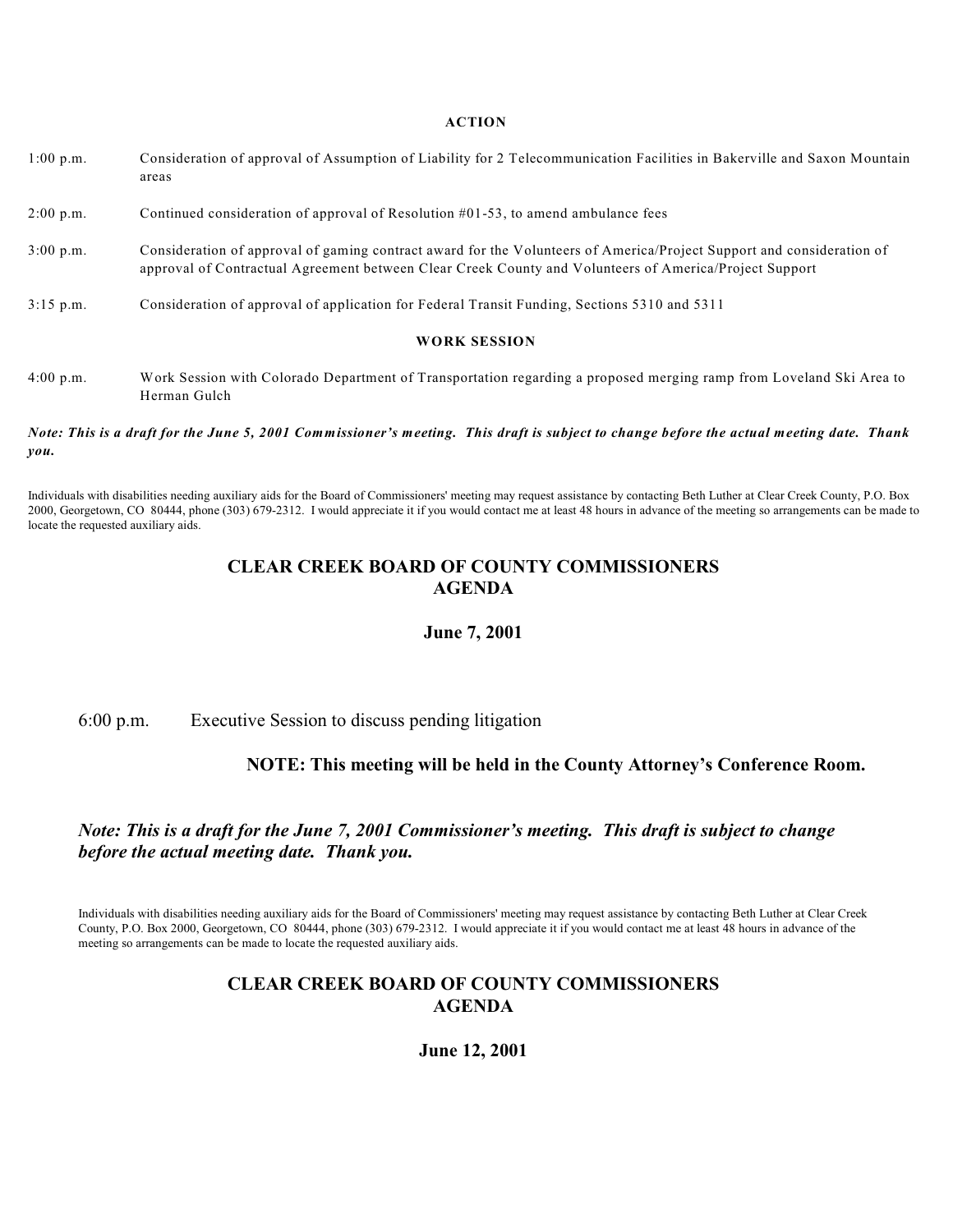Due to the Colorado Counties Inc. Summer Conference, there will be no Board of County Commissioners meetings during the week of June 11-15, 2001. Meetings will resume on June 19, 2001.

### *Note: This is a draft for the June 12, 2001 Commissioner's meeting. This draft is subject to change before the actual meeting date. Thank you.*

Individuals with disabilities needing auxiliary aids for the Board of Commissioners' meeting may request assistance by contacting Beth Luther at Clear Creek County, P.O. Box 2000, Georgetown, CO 80444, phone (303) 679-2312. I would appreciate it if you would contact me at least 48 hours in advance of the meeting so arrangements can be made to locate the requested auxiliary aids.

# **REVISION #2**

### **CLEAR CREEK BOARD OF COUNTY COMMISSIONERS MEETING AGENDA June 19, 2001**

### **WORK SESSION**

| 8:30 a.m.    | Service Unit Manager Reports with Land Use and Road and Bridge Departments                                                         |
|--------------|------------------------------------------------------------------------------------------------------------------------------------|
|              | <b>ACTION</b>                                                                                                                      |
| 9:45 a.m.    | Consideration of approval of lease purchase agreement with the Town of Georgetown for road grader                                  |
| $9:55$ a.m.  | Consideration of approval of WRAP grant awarded to the Human Services Department                                                   |
|              | <b>WORK SESSION</b>                                                                                                                |
| 10:00 a.m.   | Optional time with Community Development, County Lands, Ambulance, and the County Attorney                                         |
|              | <b>ACTION</b>                                                                                                                      |
| 11:00 a.m.   | Continued consideration of approval of Resolution #01-54, conveying land to the Colorado<br>Intermountain Fixed Guideway Authority |
| 11:30 a.m.   | Consideration of approval of EPSDT contract for 2001-2002 for the Nursing Department                                               |
| 11:40 a.m.   | Consideration of approval of Wastewater Treatment Plant Expansion/Alteration for the Mount Evans<br>Outdoor School                 |
|              | <b>WORK SESSION</b>                                                                                                                |
| $11:50$ a.m. | <b>Unscheduled Appearances</b>                                                                                                     |
| $12:00$ p.m. | Break for Lunch                                                                                                                    |
|              | <b>ACTION</b>                                                                                                                      |

1:00 p.m. Abatements ( See Attached)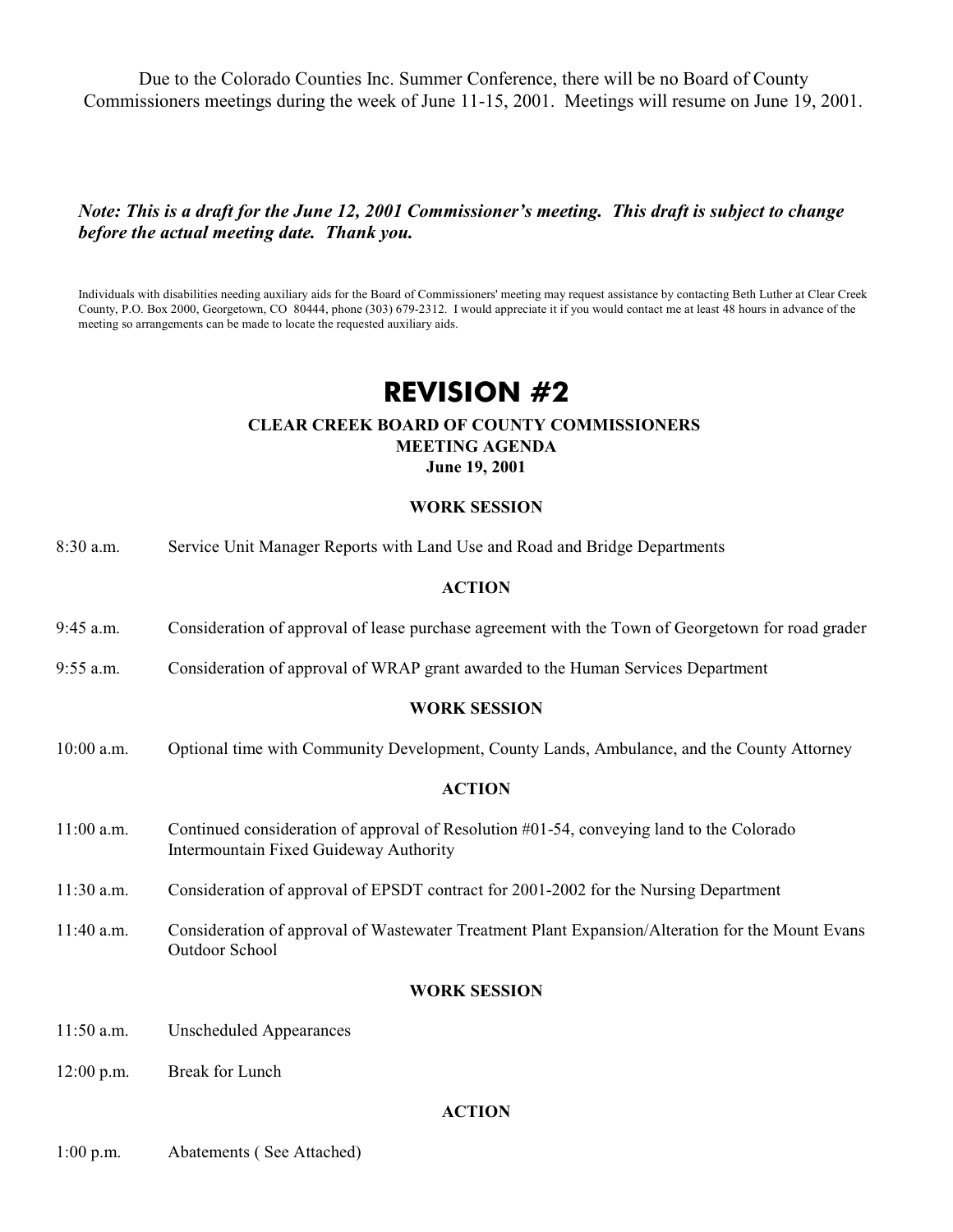### **WORK SESSION**

2:00 p.m. Work Session with Barbour Forks Homeowners Association regarding Rosebud Road

### **ACTION**

2:30 p.m. Consideration of 17 Special Warranty Deeds and One Correction Deed: 3 deeds for 3 parcels for the Nunnery party in Sections 30,32,33; two deeds for two parcels for the Durcholz party in Section 21; one deed for one parcel for the Bryant party in Section 32; two deeds for two parcels for the Major party in Section 21; one deed for two parcels for the Sillery party in Section 21; one deed for one parcel for the Ellzey party in Section 21; one deed for one parcel for the Grippa party in Section 27; one deed for one parcel for the Darrow party in Section 27; one deed for one parcel for the Two Brothers Mining Corporation in Section 26; two deeds for four parcels for the Mosch party in Section 33; one deed for one parcel for Mesa Minerals Inc. in Section 26; one deed for one parcel for the Stanley Mining Co. in Section 34; and one Correction Deed for three parcels for the May party in Section 23; all in T3SR73W.

Page 2 Agenda for June 19, 2001 Board of County Commissioners

3:30 p.m. Continued consideration of approval of Resolution #01-40, amending the obsolete C-1 zoning district in the obsolete section of the Clear Creek County Zoning Regulations

### **WORK SESSION**

- 4:30 p.m. Work Session with Arturo Anton of the Griffith Claim, Trail Creek Road
- 5:00 p.m. Break for Dinner

### **ACTION**

6:30 p.m. Public Hearing to discuss Beaver Brook Water and Sanitation District Service Plan

Individuals with disabilities needing auxiliary aids for the Board of Commissioners' meeting may request assistance by contacting Beth Luther at Clear Creek County, P.O. Box 2000, Georgetown, CO 80444, phone (303) 679-2312. I would appreciate it if you would contact me at least 48 hours in advance of the meeting so arrangements can be made to locate the requested auxiliary aids.

# REVISION #1

### **CLEAR CREEK BOARD OF COUNTY COMMISSIONERS**

**MEETING AGENDA**

**June 26, 2001**

### **WORK SESSION**

- 7:00 a.m. Breakfast Meeting with the Summit and Gilpin County Commissioners
- 8:30 a.m. Elected Officials Status Reports
- 9:30 a.m. Executive Session to receive legal advice regarding 1041 powers
- 10:00 a.m. Update from the Open Space Commission

### **ACTION**

10:30 a.m. Consideration of approval of Resolution #01-56, Expedient Zone Plan Case #01-ZP-01, for Parnham, Wallace, and Dodge parties, Warren Gulch for four parcels of Forest Service land to M-1 zone and combined with existing parcels **NOTE: This hearing will be opened and continued to a later date.**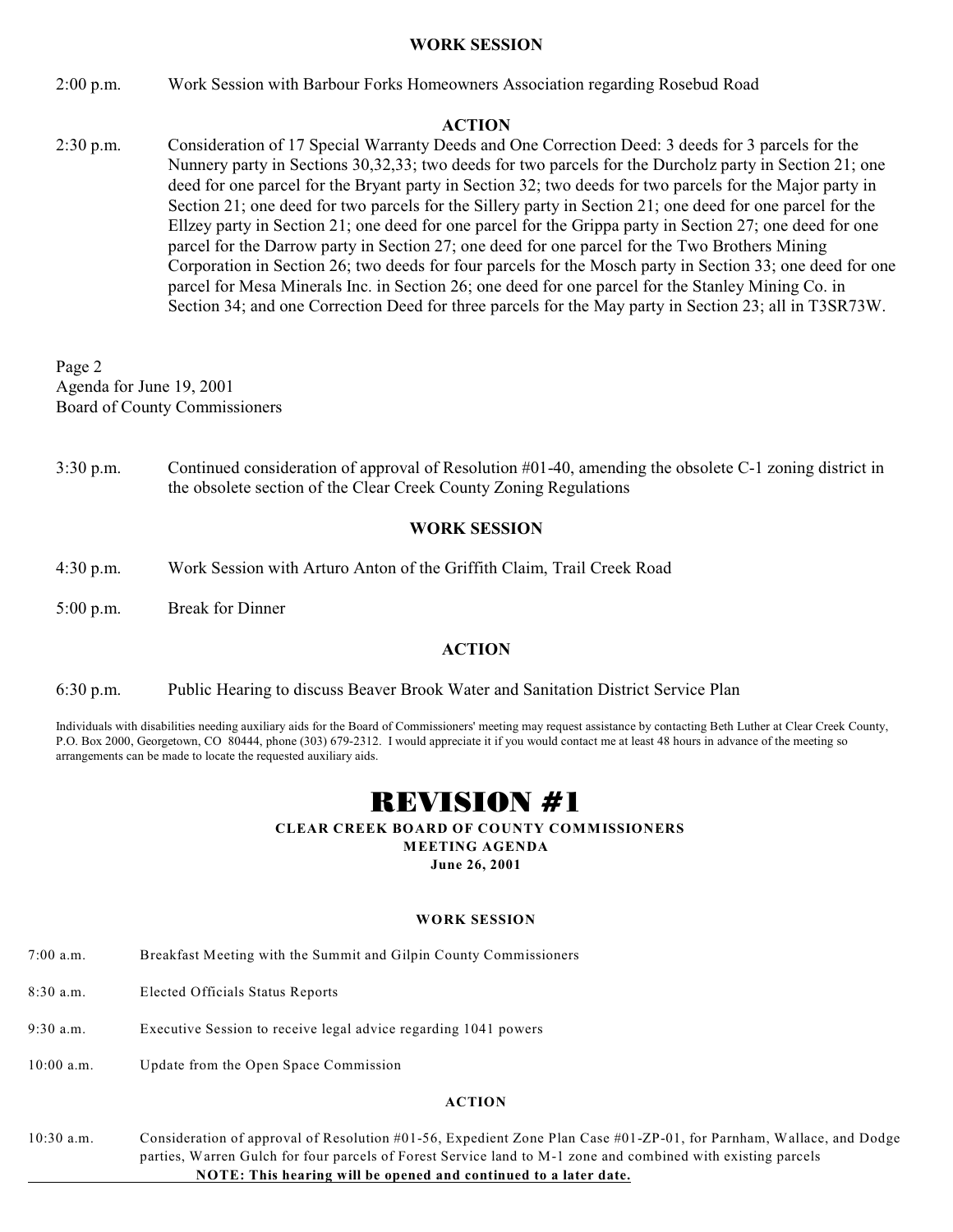10:35 a.m. Executive Session to discuss a personnel issue

11:00 a.m. Consideration of approval of Resolution #01-59, Special Use Permit Case #01-SUP-07, for Graham Russell to allow storage shed/workshop to continue without primary residence at 653 Alvarado Road

#### **WORK SESSION**

11:30 a.m. Department Head Luncheon

#### **ACTION**

| $1:00$ p.m. | Public Hearing to discuss extension of Mule Deer Trail, York Gulch                                                         |
|-------------|----------------------------------------------------------------------------------------------------------------------------|
| $2:00$ p.m. | Reconsideration of former BLM land value per acre                                                                          |
| $2:30$ p.m. | Consideration of water lease extension for Berthoud Pass Ski Area                                                          |
| $3:30$ p.m. | Consideration of approval of Resolution #01-80, the signing of the Beaver Brook Water and Sanitation District Service Plan |
| $4:15$ p.m. | Consideration of approval of funding request from the Clear Creek Telecommunications Consortium                            |
| $4:30$ p.m. | Consideration of approval of Master Contract with the Colorado Department of Public Health and Environment                 |

Individuals with disabilities needing auxiliary aids for the Board of Commissioners' meeting may request assistance by contacting Beth Luther at Clear Creek County, P.O. Box 2000, Georgetown, CO 80444, phone (303) 679-2312. I would appreciate it if you would contact me at least 48 hours in advance of the meeting so arrangements can be made to locate the requested auxiliary aids.

# **REVISION #1 CLEAR CREEK BOARD OF COUNTY COMMISSIONERS AGENDA June 27, 2001**

#### **WORK SESSION**

1:00 p.m. Work Session with Andrea Richards of U.S. Senator Allard's office

### **ACTION**

2:00 p.m. Consideration of approval of Resolution #01-83, invoking the Clear Creek Sheriff to implement and lift fire bans for Clear Creek County

### **WORK SESSION**

2:30 p.m. Vouchers

Individuals with disabilities needing auxiliary aids for the Board of Commissioners' meeting may request assistance by contacting Beth Luther at Clear Creek County, P.O. Box 2000, Georgetown, CO 80444, phone (303) 679-2312. I would appreciate it if you would contact me at least 48 hours in advance of the meeting so arrangements can be made to locate the requested auxiliary aids.

### **REVISION #1**

 **CLEAR CREEK BOARD OF COUNTY COMMISSIONERS MEETING AGENDA July 3, 2001**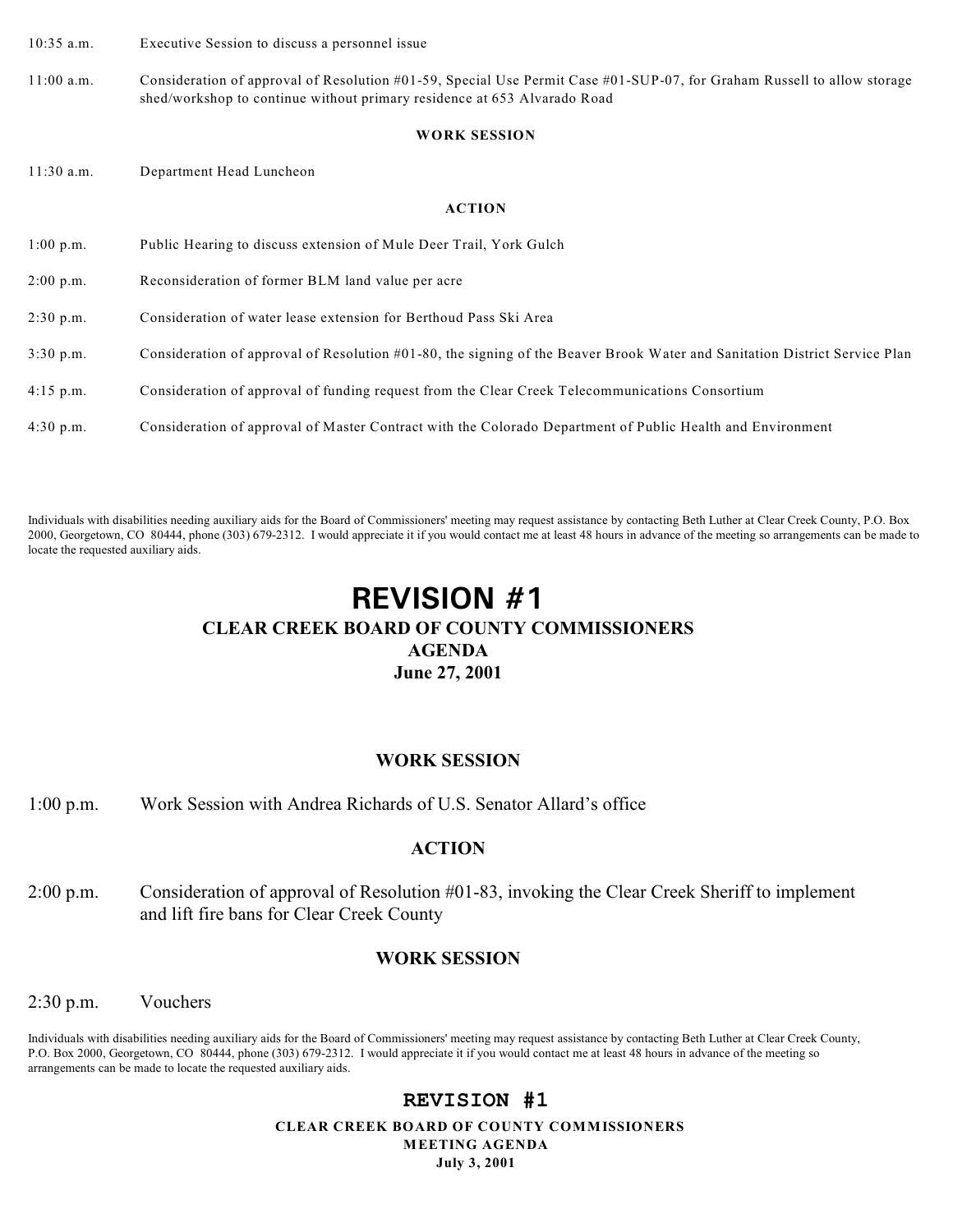#### **WORK SESSION**

8:30 a.m. Service Unit Manager Reports with Administration and Human Services

#### **ACTION**

- 9:45 a.m. Consideration of approval of security agreement with Cecil Sexton for road permit for Pioneer Road (10-WW-2) Consideration of approval of variance of grade for Pioneer Road (10-WW-2) off Mill Creek Road
- 10:00 a.m. Continued Executive Session to discuss 1041 powers

#### **WORK SESSION**

10:30 a.m. Optional time with County Lands, Community Development, Ambulance and County Attorney

#### **ACTION**

11:00 a.m. Consideration of approval of Resolution #01-82, Temporary Limited Impact Special Use Permit Case #01-TSUP-08, to allow construction of small storage shed and 2-car garage and use of camping trailer during construction of primary residence for Paul and Kelley Cordell, Evergreen

#### **WORK SESSION**

11:30 a.m. Unscheduled Appearances

12:00 p.m. Break for Lunch

#### **ACTION**

- 1:00 p.m. Opening of sealed bids for 4 County owned parcels: #1835-34-400-951, #1835-33-200-961, #1835-32-400-993, and #1835- 33-100-963, all in T3SR73W
- 1:15 p.m. Consideration of approval of funding request from HDPLC
- 1:30 p.m. Consideration of approval of Resolution #01-78, Minor Subdivision Exemption #01-BX-01, for Saddleback Mountain Development Inc., Lot 1 Block 1, Saddleback Ridge Estates, Filing 3 **NOTE: This hearing will be opened and continued to a later date.**
- 2:30 p.m. Consideration of approval of Resolution #01-79, Minor Subdivision Exemption #01-BX-02, for Hosch, Bathgate, and McColley, portion of SW 1/4 of Section 2, T4SR72W, Saddleback Drive **NOTE: This hearing will be opened and continued to a later date.**
- 3:30 p.m. Continued consideration of approval of Wastewater Treatment Plant Expansion/Alteration for the Mount Evans Outdoor School
- 4:00 p.m. Continued Abatement Hearing for Bonita and Kerry Hess
- 4:10 p.m. Consideration of appointment of Clear Creek County representative to the Guanella Pass Corridor Management Plan Committee

Individuals with disabilities needing auxiliary aids for the Board of Commissioners' meeting may request assistance by contacting Beth Luther at Clear Creek County, P.O. Box 2000, Georgetown, CO 80444, phone (303) 679-2312. I would appreciate it if you would contact me at least 48 hours in advance of the meeting so arrangements can be made to locate the requested auxiliary aids.

# **REVISION #1**

 **CLEAR CREEK BOARD OF COUNTY COMMISSIONERS** 

**MEETING AGENDA July 10, 2001**

**WORK SESSION**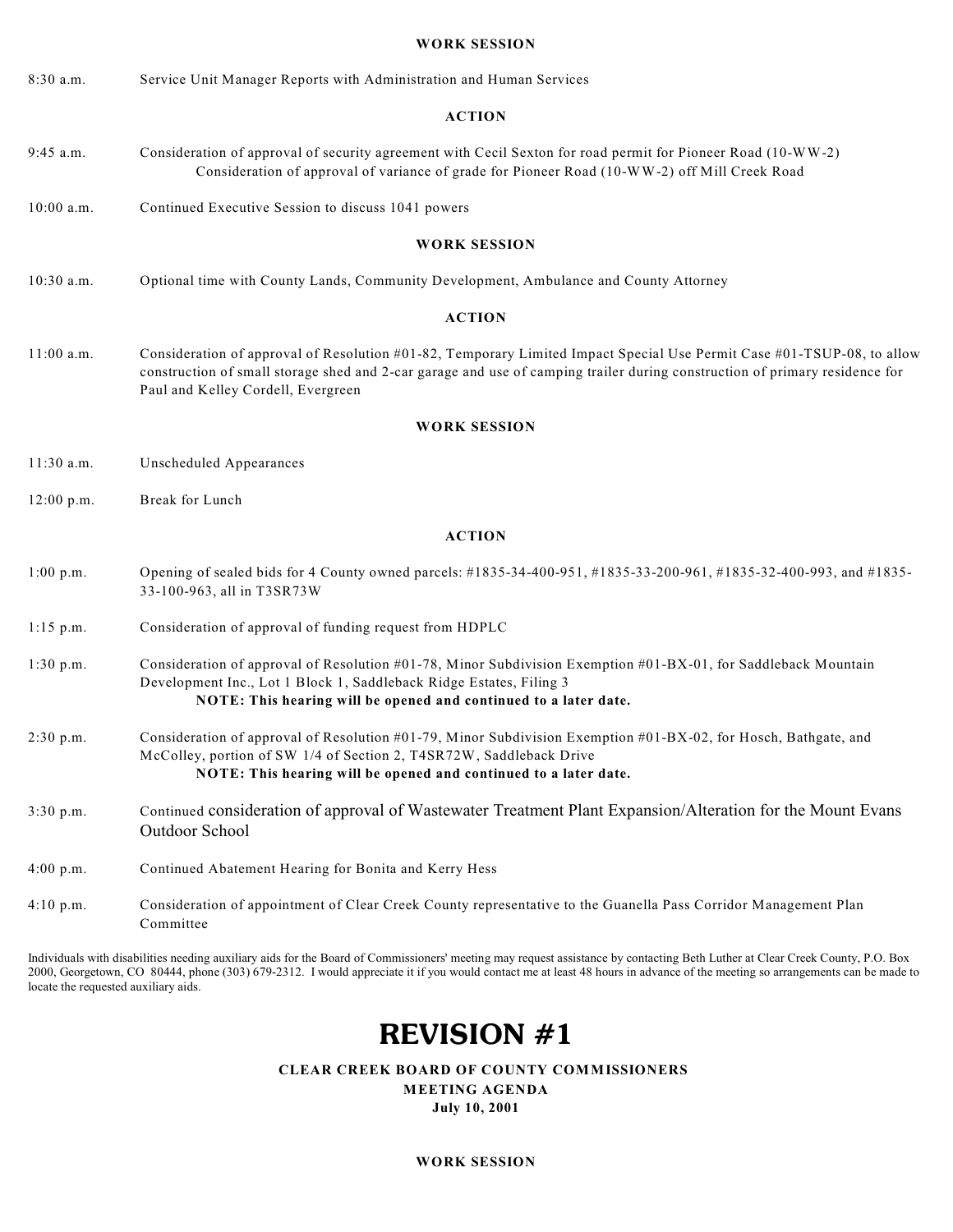| $8:30$ a.m.  | Work Session with the Road and Bridge Department<br>NOTE: This meeting will be held at the Dumont Road and Bridge office                                                                                                                                                                    |
|--------------|---------------------------------------------------------------------------------------------------------------------------------------------------------------------------------------------------------------------------------------------------------------------------------------------|
|              | <b>ACTION</b>                                                                                                                                                                                                                                                                               |
| $10:30$ a.m. | Consideration of approval of Resolution #01-75, Exemption by Resolution #01-EX.-10, to divide County land in Section 27<br>Consideration of approval of Resolution #01-76, Exemption by Resolution #01-EX.-11, to divide County land in                                                     |
| Section 28   | <b>T3SR73W</b>                                                                                                                                                                                                                                                                              |
| $11:00$ a.m. | Consideration of approval of Resolution #01-81, Exemption by Resolution #01-EX.-12, for Beaver Brook Residences, Floyd<br>Hill, to divide a 20' X 20' parcel to allow for the parcel to be transferred for creation of the Water and Sanitation District                                    |
|              | <b>WORK SESSION</b>                                                                                                                                                                                                                                                                         |
| $11:30$ a.m. | Unscheduled Appearances                                                                                                                                                                                                                                                                     |
| $12:00$ p.m. | Break for Lunch                                                                                                                                                                                                                                                                             |
|              | <b>ACTION</b>                                                                                                                                                                                                                                                                               |
| 1:00 p.m.    | Board of Equalization Hearings (See Attached)                                                                                                                                                                                                                                               |
| 2:00 p.m.    | Continued consideration of approval of Wastewater Treatment Plant Expansion/Alteration for the Mount Evans Outdoor<br>School                                                                                                                                                                |
| 2:30 p.m.    | Consideration of approval of 2000 Clear Creek County Cost Allocation Plan                                                                                                                                                                                                                   |
| 3:00 p.m.    | Continued session with Colorado Department of Transportation regarding a proposed merging ramp from Loveland Ski Area<br>to Herman Gulch                                                                                                                                                    |
| 4:00 p.m.    | Continued consideration of approval of Resolution #01-39, amending the variance section of the Clear Creek County Zoning<br>Regulations<br>Consideration of approval of Resolution #01-84, to amend the residential zoning regulations to match the Board of<br>Adjustment variance section |

Individuals with disabilities needing auxiliary aids for the Board of Commissioners' meeting may request assistance by contacting Beth Luther at Clear Creek County, P.O. Box 2000, Georgetown, CO 80444, phone (303) 679-2312. I would appreciate it if you would contact me at least 48 hours in advance of the meeting so arrangements can be made to locate the requested auxiliary aids.

# **REVISION #1 CLEAR CREEK BOARD OF COUNTY COMMISSIONERS AGENDA July 11, 2001**

### **WORK SESSION**

1:30 p.m. Work Session with Echo Hills Homeowners Association

- 2:30 p.m. Consideration of approval of the Public Safety Committee to spend funds for an Attorney
- 2:40 p.m. Consideration of approval of appointment of District Attorney Mike Goodbee as Special County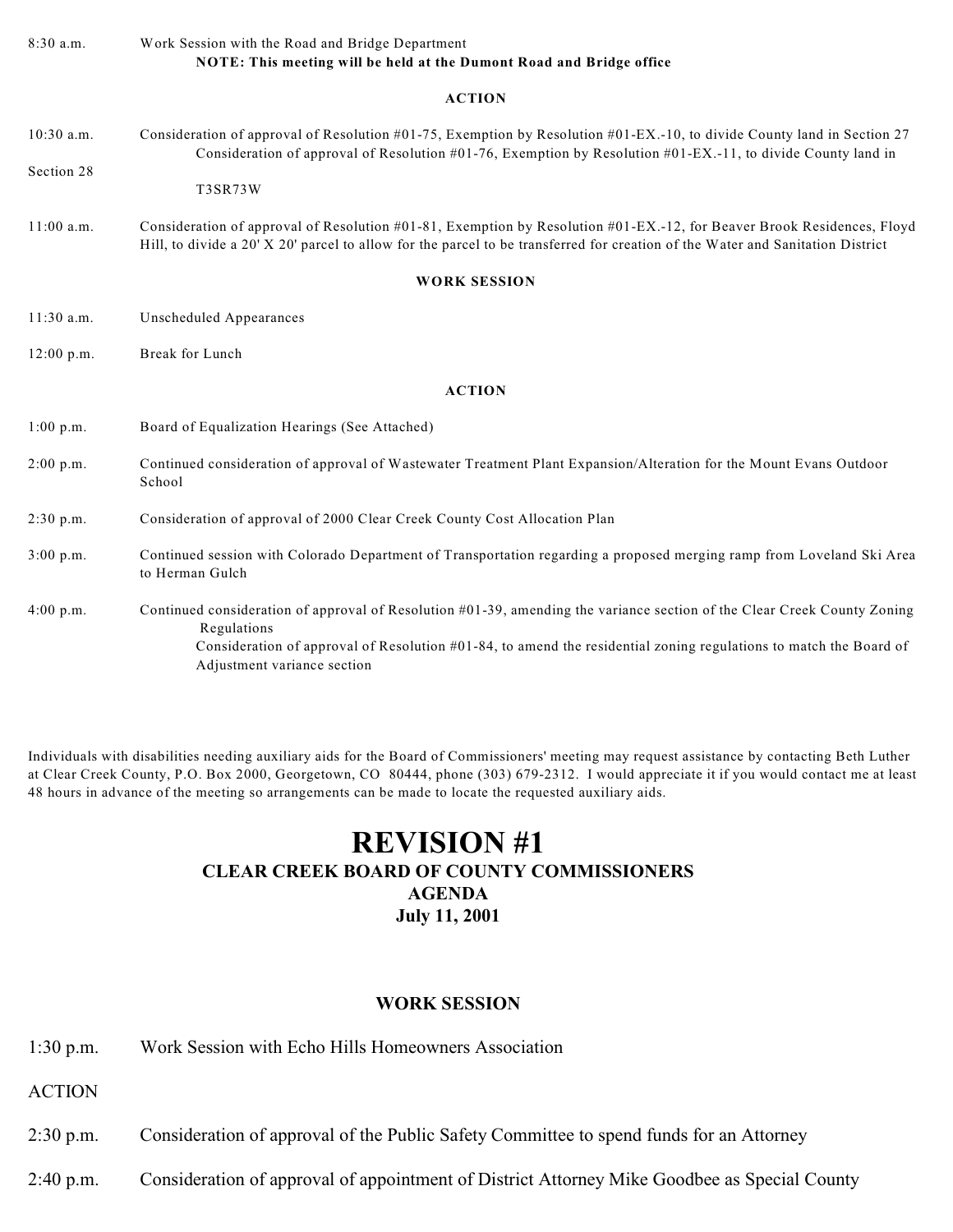Attorney for Zoning Enforcement cases

2:50 p.m. Continued Board of Equalization Hearing for Richard and Carolyn Davis

WORK SESSION

*.*

3:00 p.m. Vouchers

Individuals with disabilities needing auxiliary aids for the Board of Commissioners' meeting may request assistance by contacting Beth Luther at Clear Creek County, P.O. Box 2000, Georgetown, CO 80444, phone (303) 679-2312. I would appreciate it if you would contact me at least 48 hours in advance of the meeting so arrangements can be made to locate the requested auxiliary aids.

# **REVISION #1**

### **CLEAR CREEK BOARD OF COUNTY COMMISSIONERS MEETING AGENDA**

**July 17, 2001**

#### **WORK SESSION**

| $8:30$ a.m. | Service Unit Manager Reports with Land Use and Road & Bridge Departments |  |  |  |
|-------------|--------------------------------------------------------------------------|--|--|--|
|-------------|--------------------------------------------------------------------------|--|--|--|

#### **ACTION**

9:45 a.m. Consideration of approval of maintenance agreements for copy and fax machines for the County offices

#### **WORK SESSION**

10:00 a.m. Optional time for Community Development, County Lands, Ambulance and County Attorney

#### **ACTION**

- 10:30 a.m. Continued consideration of approval of the E911 Authority Board to spend funds for an Attorney
- 10:45 a.m. Consideration of approval of renewal of liquor license for Marietta Grille
- 11:00 a.m. Board of Equalization Hearings (See Attached)
- 12:00 p.m. Break for Lunch
- 1:30 p.m. Board of Equalization Hearings (See Attached)
- 3:00 p.m. Consideration of approval of renewed water lease with Berthoud Pass Ski Area

#### **WORK SESSION**

3:30 p.m. Work Session with the Site Development Department regarding Hamlin Gulch

- 4:00 p.m. Continued consideration of approval of Resolution #01-40, amending the obsolete C-1 zoning district in the obsolete section of the Clear Creek County Zoning Regulations
- 4:30 p.m. Consideration of approval of junk clean-up extension for Bob Bales, Miner's Candle
- 5:00 p.m. Executive Session to discuss personnel issue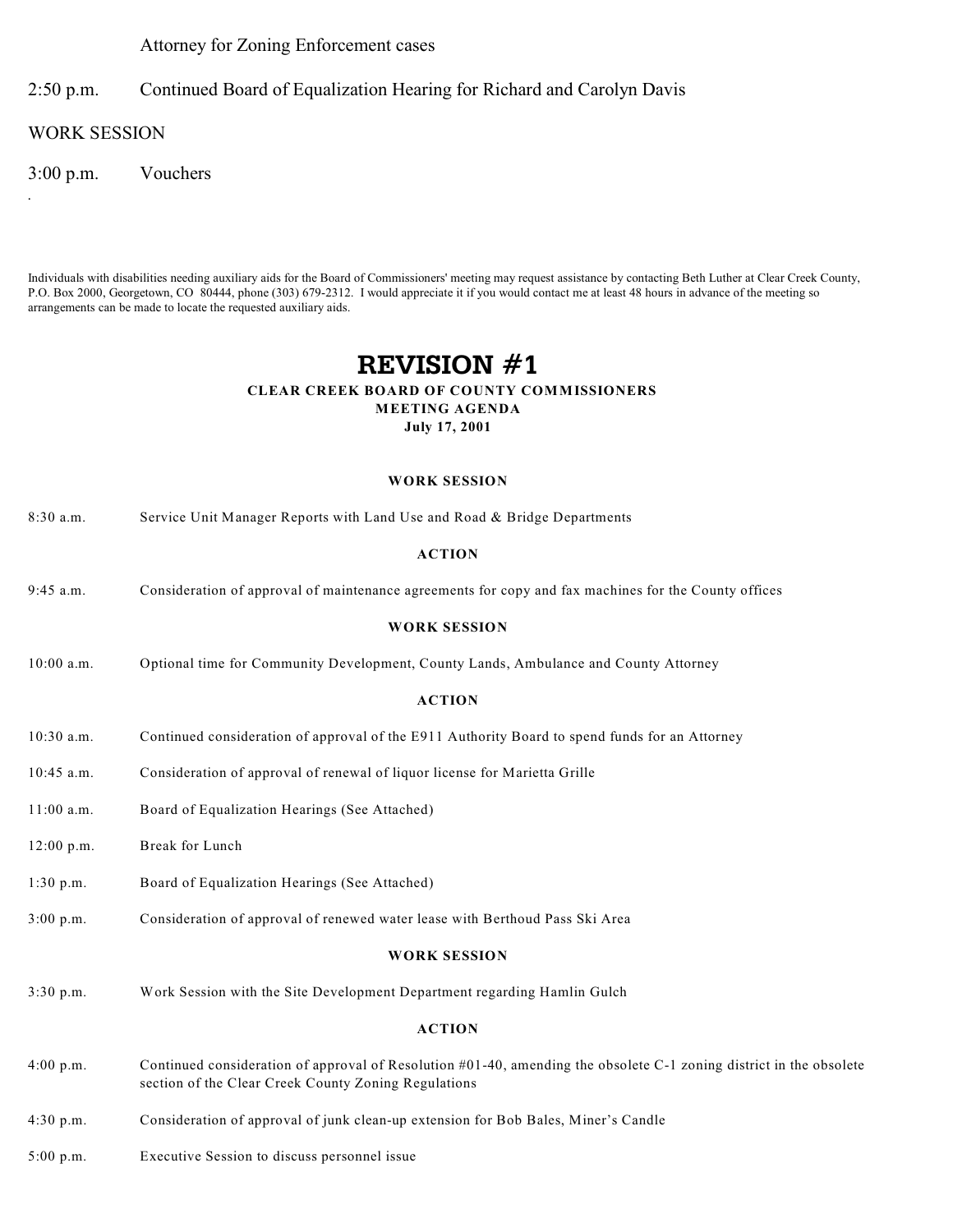Individuals with disabilities needing auxiliary aids for the Board of Commissioners' meeting may request assistance by contacting Beth Luther at Clear Creek County, P.O. Box 2000, Georgetown, CO 80444, phone (303) 679-2312. I would appreciate it if you would contact me at least 48 hours in advance of the meeting so arrangements can be made to locate the requested auxiliary aids.

## **CLEAR CREEK BOARD OF COUNTY COMMISSIONERS AGENDA July 18, 2001**

### **ACTION**

1:30 p.m. Executive Session to discuss personnel issue

Individuals with disabilities needing auxiliary aids for the Board of Commissioners' meeting may request assistance by contacting Beth Luther at Clear Creek County, P.O. Box 2000, Georgetown, CO 80444, phone (303) 679-2312. I would appreciate it if you would contact me at least 48 hours in advance of the meeting so arrangements can be made to locate the requested auxiliary aids.

## **CLEAR CREEK BOARD OF COUNTY COMMISSIONERS AGENDA July 19, 2001**

### **ACTION**

4:30 p.m. Executive Session to discuss personnel issue

Individuals with disabilities needing auxiliary aids for the Board of Commissioners' meeting may request assistance by contacting Beth Luther at Clear Creek County, P.O. Box 2000, Georgetown, CO 80444, phone (303) 679-2312. I would appreciate it if you would contact me at least 48 hours in advance of the meeting so arrangements can be made to locate the requested auxiliary aids.

#### **CLEAR CREEK BOARD OF COUNTY COMMISSIONERS MEETING AGENDA July 24, 2001**

#### **WORK SESSION**

8:30 a.m. Elected Officials Status Reports

#### **ACTION**

- 9:30 a.m. Executive Session to discuss Executive Sessions
- 10:00 a.m. Board of Equalization Hearings (See Attached)

#### **WORK SESSION**

11:30 a.m. Department Head Luncheon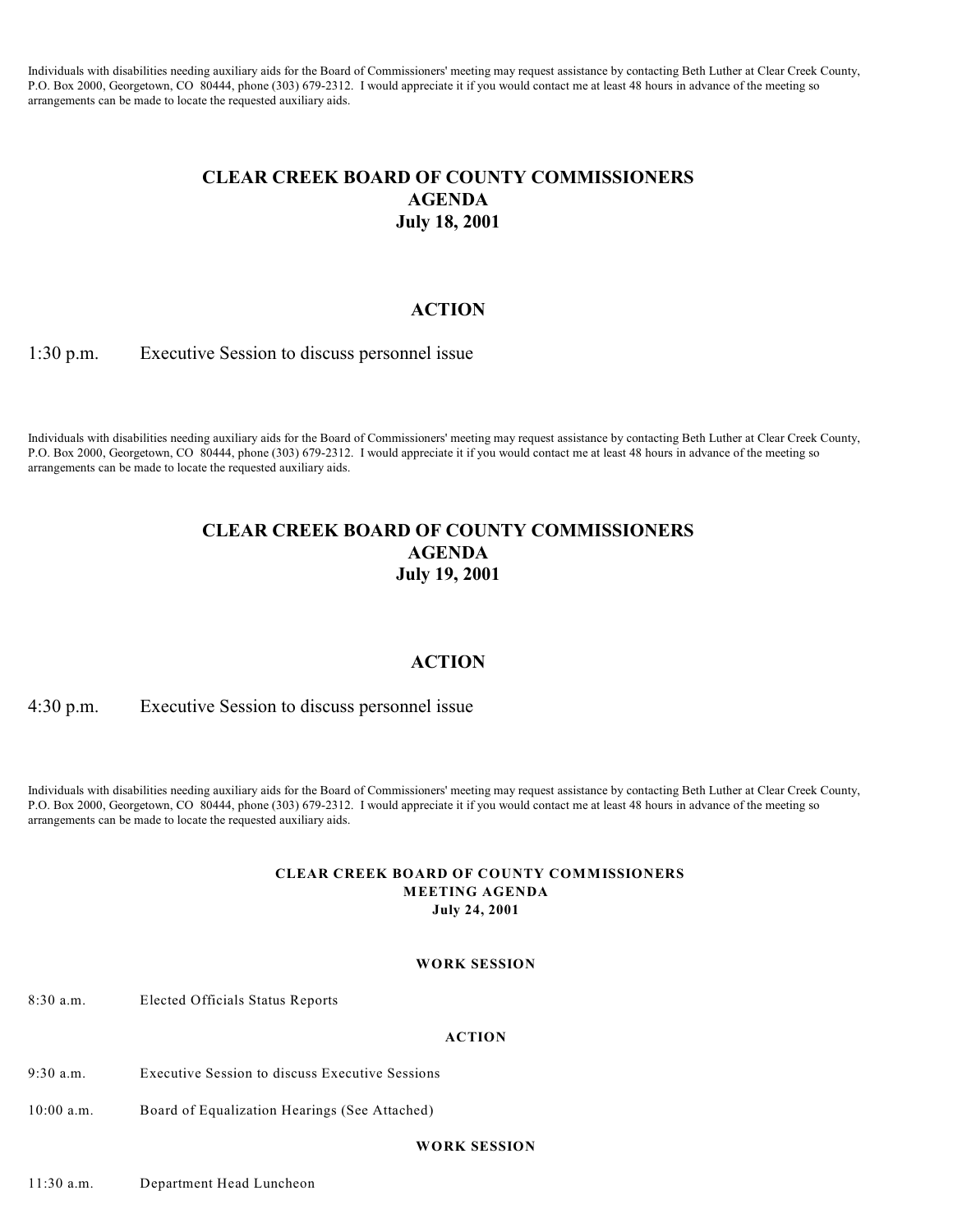- 1:00 p.m. Board of Equalization Hearings (See Attached)
- 2:00 p.m. Continued consideration of approval of Resolution #01-78, Minor Subdivision Exemption #01-BX-01, for Saddleback Mountain Development Inc., Lot 1 Block 1, Saddleback Ridge Estates, Filing 3
- 3:00 p.m. Continued consideration of approval of Resolution #01-79, Minor Subdivision Exemption #01-BX-02, for Hosch, Bathgate, and McColley, portion of SW 1/4 of Section 2, T4SR72W, Saddleback Drive
- 4:00 p.m. Continued consideration of approval of Resolution #01-56, Expedient Zone Plan Case #01-ZP-01, for Parnham, Wallace, and Dodge parties, Warren Gulch for four parcels of Forest Service land to M-1 zone and combined with existing parcels

Individuals with disabilities needing auxiliary aids for the Board of Commissioners' meeting may request assistance by contacting Beth Luther at Clear Creek County, P.O. Box 2000, Georgetown, CO 80444, phone (303) 679-2312. I would appreciate it if you would contact me at least 48 hours in advance of the meeting so arrangements can be made to locate the requested auxiliary aids.

# **CLEAR CREEK BOARD OF COUNTY COMMISSIONERS AGENDA July 25, 2001**

### **ACTION**

1:30 p.m. Consideration of approval of selection of planning consultant for the Heritage Grant

### **WORK SESSION**

1:40 p.m. Vouchers

3:00 p.m. Work Session with the Mapping Department regarding redistricting

### **ACTION**

3:15 p.m. Board of Equalization Hearings (See Attached)

Individuals with disabilities needing auxiliary aids for the Board of Commissioners' meeting may request assistance by contacting Beth Luther at Clear Creek County, P.O. Box 2000, Georgetown, CO 80444, phone (303) 679-2312. I would appreciate it if you would contact me at least 48 hours in advance of the meeting so arrangements can be made to locate the requested auxiliary aids.

#### **CLEAR CREEK BOARD OF COUNTY COMMISSIONERS MEETING AGENDA July 31, 2001**

#### **WORK SESSION**

- 7:00 a.m. Breakfast Meeting with Gilpin and Summit Counties
- 8:30 a.m. Work Session with the Land Use Departments **NOTE: This meeting will be held in the Planning Department** .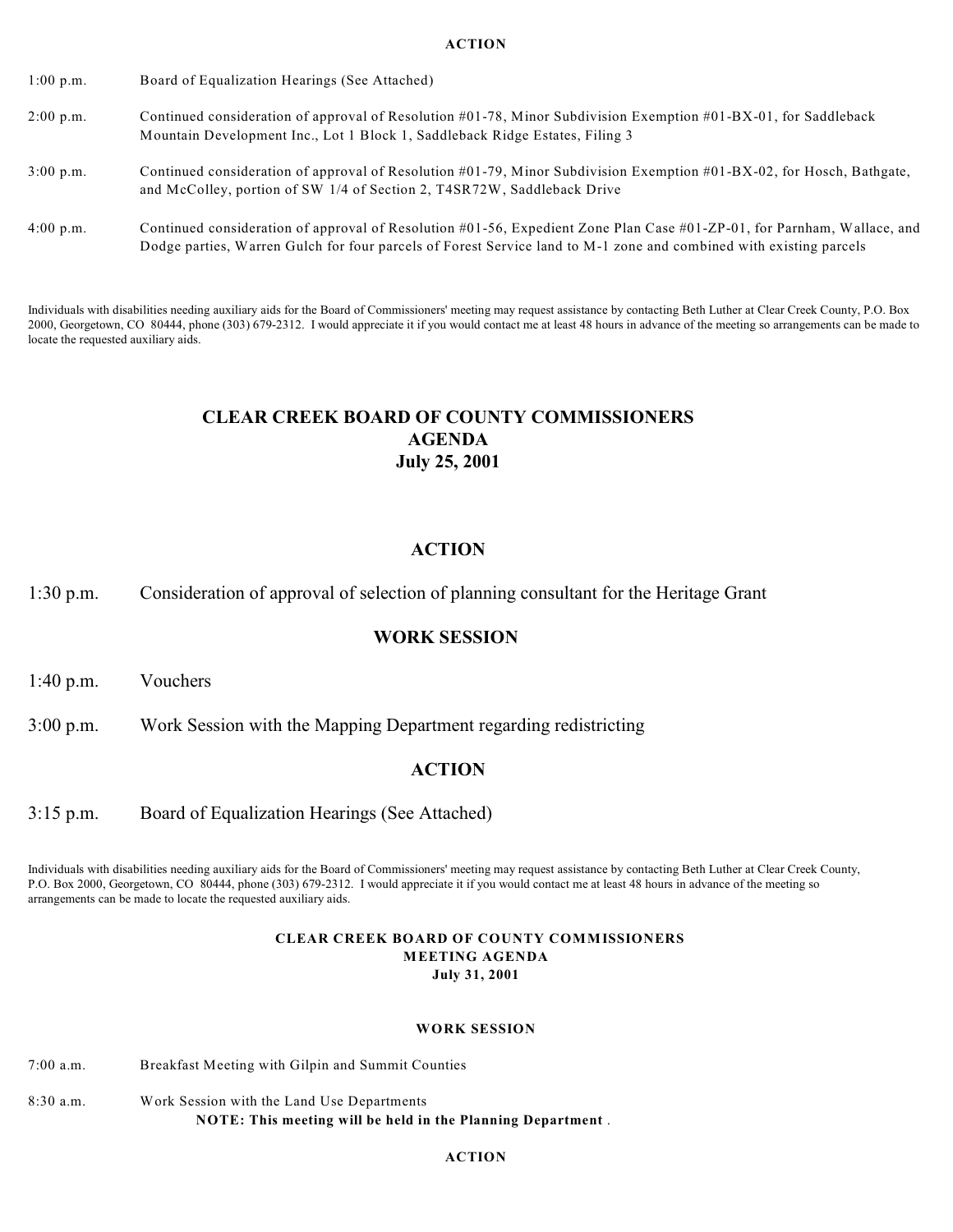9:45 a.m. Continued consideration of approval of junk clean-up extension for Bob Bales, Miner's Candle

#### **WORK SESSION**

- 10:00 a.m. Update from the Open Space Commission
- 10:30 a.m. Work Session with the Environmental Health Department

#### **ACTION**

- 10:45 a.m. Board of Equalization Hearings ( See Attached)
- 11:45 a.m. Consideration of signing of closing documents for Lot H, County Lands Department
- 12:00 p.m. Break for Lunch

#### **WORK SESSION**

- 1:30 p.m. Work Session to discuss VSO expenditures report from the State
- 2:00 p.m. Work Session with the Colorado Geologic Society

#### **ACTION**

- 2:30 p.m. Board of Equalization Hearing
- 3:00 p.m. Consideration of approval of funding for clean up of burned out trailer, St. Marys, Lot 546, Unit 4
- 3:30 p.m. Continued consideration of approval of renewed water lease with Berthoud Pass Ski Area
- 4:00 p.m. Executive Session to discuss pending litigation

Individuals with disabilities needing auxiliary aids for the Board of Commissioners' meeting may request assistance by contacting Beth Luther at Clear Creek County, P.O. Box 2000, Georgetown, CO 80444, phone (303) 679-2312. I would appreciate it if you would contact me at least 48 hours in advance of the meeting so arrangements can be made to locate the requested auxiliary aids.

### **REVISION #2 CLEAR CREEK BOARD OF COUNTY COMMISSIONERS MEETING AGENDA August 7, 2001**

#### **WORK SESSION**

8:30 a.m. Service Unit Manager Reports with Administration and Human Services

#### **ACTION**

- 9:30 a.m. Consideration of approval of Forest Receipt Apportionments
- 10:00 a.m. Consideration of approval of grant award for the Clear Creek Ambulance from the State of Colorado Pre-Hospital Care Grants Program

#### **WORK SESSION**

10:15 a.m. Optional time with Community Development, County Lands, Ambulance and the County Attorney

#### **ACTION**

11:00 a.m. Consideration of approval of Resolution #01-58, naming the existing road which originates at County Road #310 and proceeds past Ohio Gulch toward Silver Creek thence southeasterly to the Silver Senator mine in Section 25, Township 3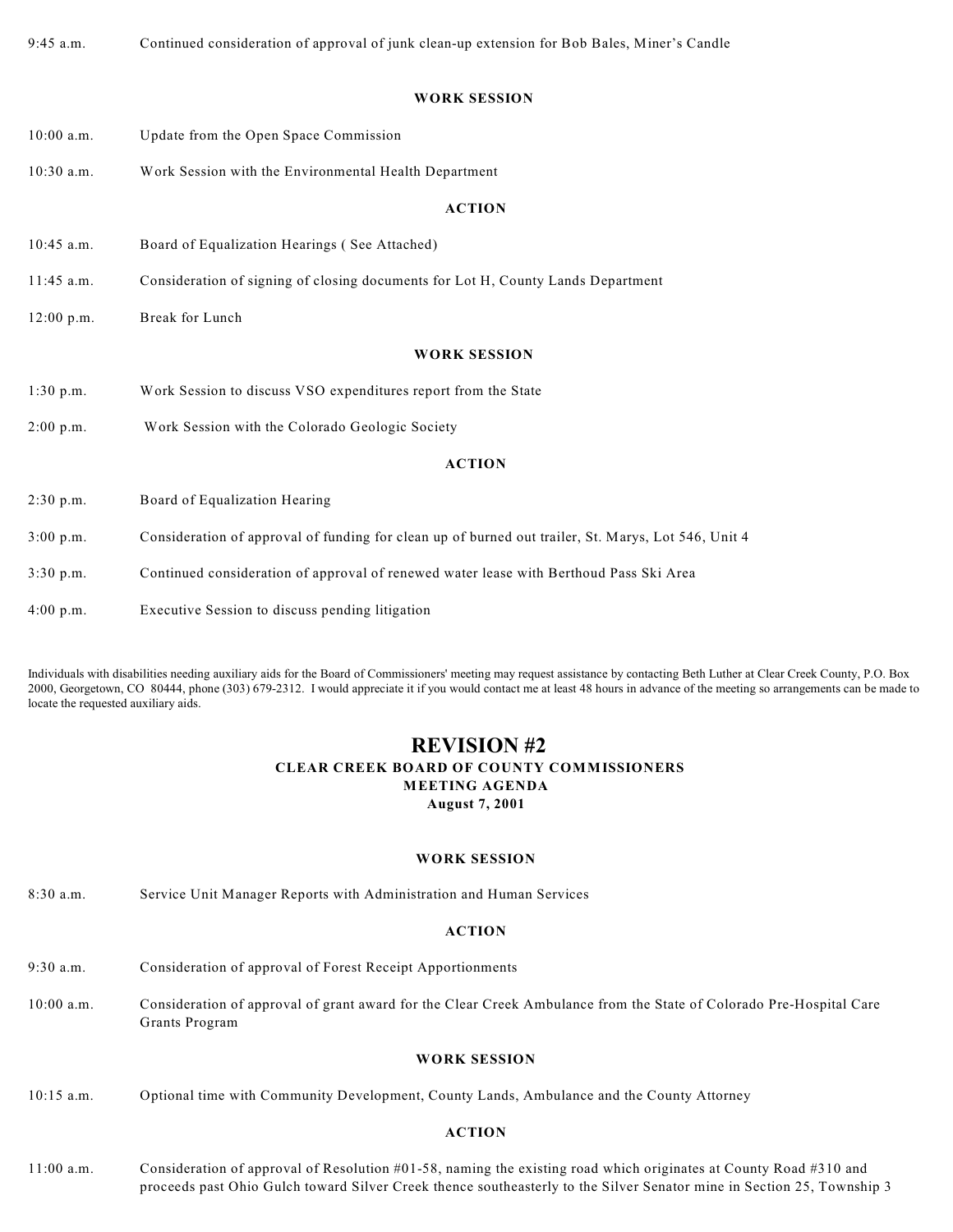South, Range 74 West. The proposed name is Blue Ridge Road.

11:30 a.m. Consideration of approval of out of state training for the Road and Bridge staff

#### **WORK SESSION**

- 11:35 a.m. Unscheduled Appearances
- 12:00 p.m. Break for Lunch

#### **ACTION**

1:00 p.m. Consideration of approval of Special Warranty Deeds: one deed for one parcel for the DeRay party in Section 26; two deeds for three parcels for the Durcholz party in Section 21; two deeds for three parcels for the McHugh party in Section 26; two deeds for two parcels for the Mosch party in Section 33; and one deed for one parcel for the Walters party in Section 34; T3SR73W

#### **WORK SESSION**

- 1:30 p.m Work Session with Tom Baran regarding telecommunications sites
- 2:00 p.m. Work Session to discuss Best Management Practices in the St. Mary's area

#### **ACTION**

- 3:00 p.m. Continued consideration of approval of Resolution #01-39, amending the variance section of the Clear Creek County Zoning Regulations
	- Consideration of approval of Resolution #01-84, to amend the residential zoning regulations to match the Board of Adjustment variance section
- 5:00 p.m. Break for Dinner
- 6:00 p.m. Consideration of Resolution #01-42, Rezoning to Planned Development Case #264, Santa Fe Mountain Ranch Planned Development, Beaver Brook Watershed*,* Vested Property Rights for the Official Development Plan, and Settlement Agreement.

Individuals with disabilities needing auxiliary aids for the Board of Commissioners' meeting may request assistance by contacting Beth Luther at Clear Creek County, P.O. Box 2000, Georgetown, CO 80444, phone (303) 679-2312. I would appreciate it if you would contact me at least 48 hours in advance of the meeting so arrangements can be made to locate the requested auxiliary aids.

# **REVISION #2**

### **CLEAR CREEK BOARD OF COUNTY COMMISSIONERS**

**AGENDA**

**August 8, 2001**

### **WORK SESSION**

3:30 p.m. Vouchers

### **ACTION**

6:00 p.m. Continued consideration of Resolution #01-42, Rezoning to Planned Development Case #264, Santa Fe Mountain Ranch Planned Development, Beaver Brook Watershed, Vested Property Rights for the Official Development Plan, and Settlement Agreement

Individuals with disabilities needing auxiliary aids for the Board of Commissioners' meeting may request assistance by contacting Beth Luther at Clear Creek County, P.O. Box 2000, Georgetown, CO 80444, phone (303) 679-2312. I would appreciate it if you would contact me at least 48 hours in advance of the meeting so arrangements can be made to locate the requested auxiliary aids.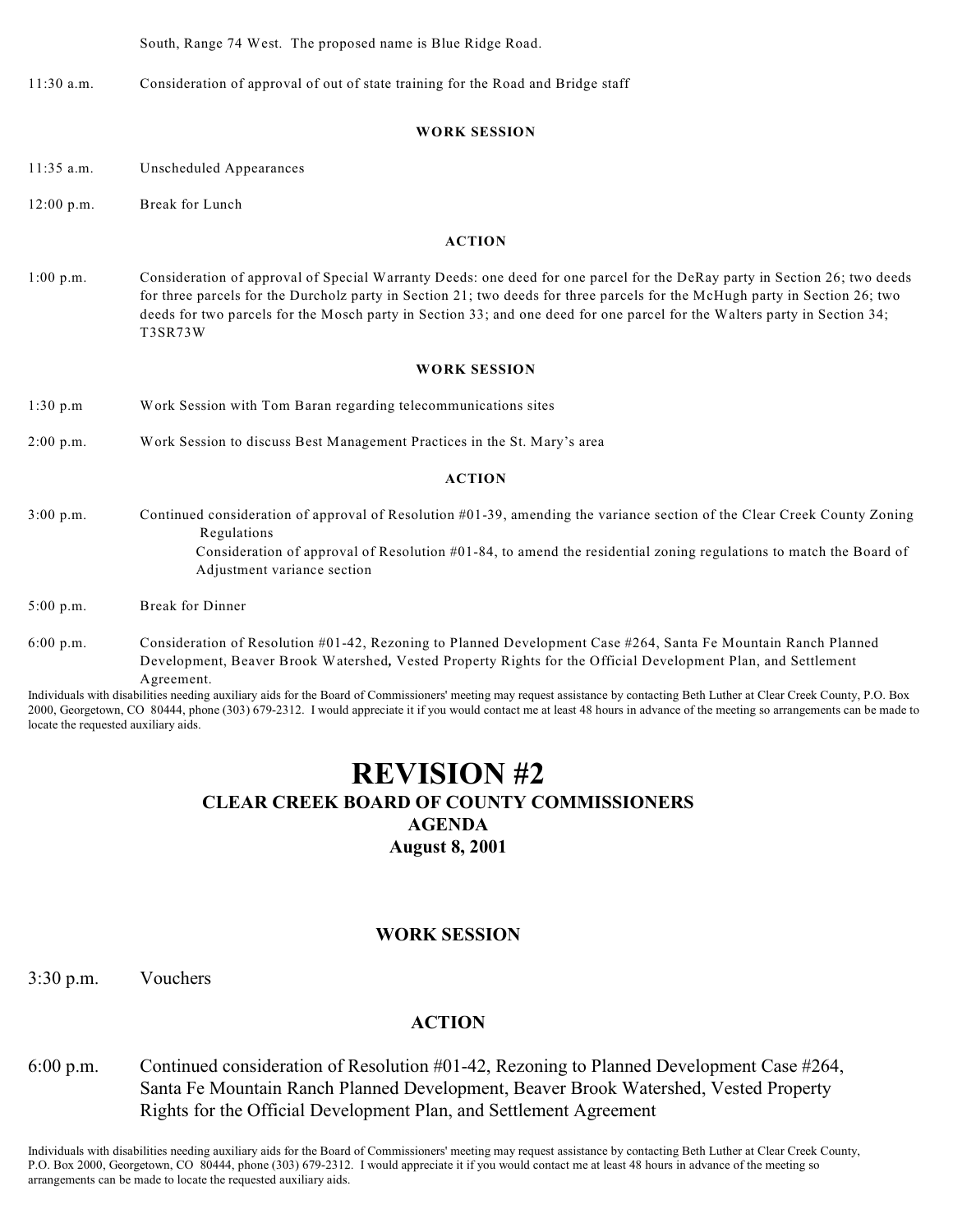## **REVISION #3 CLEAR CREEK BOARD OF COUNTY COMMISSIONERS MEETING AGENDA August 14, 2001**

#### **WORK SESSION**

| $8:30$ a.m.  | Breakfast Meeting with the Brookvale Road and Bridge Department<br>NOTE: This meeting will be held at the Brookvale Road and Bridge office.                                                                                                                                               |
|--------------|-------------------------------------------------------------------------------------------------------------------------------------------------------------------------------------------------------------------------------------------------------------------------------------------|
| 10:00 a.m.   | Work Session with Bondi and Company to review audit report                                                                                                                                                                                                                                |
|              | <b>ACTION</b>                                                                                                                                                                                                                                                                             |
| 11:00 a.m.   | Consideration of GOCO grant application from the King Murphy Elementary School                                                                                                                                                                                                            |
| 11:30 a.m.   | Consideration of approval of new fee schedule for the wood chipper                                                                                                                                                                                                                        |
| $11:40$ a.m. | Consideration of appointment of Environmental Health Director Chris Etcheson as the Clear Creek County Health Officer                                                                                                                                                                     |
| 11:45 a.m.   | Executive Session to receive legal advice on roads<br>(This will be a working lunch session)                                                                                                                                                                                              |
|              | <b>ACTION</b>                                                                                                                                                                                                                                                                             |
| 1:00 p.m.    | Consideration of approval of Resolution #01-88, to adopt a Mail Ballot plan for Clear Creek County                                                                                                                                                                                        |
|              | <b>WORK SESSION</b>                                                                                                                                                                                                                                                                       |
| 1:30 p.m     | Work Session to discuss redistricting options for Commissioner's districts                                                                                                                                                                                                                |
| 2:00 p.m.    | Work Session to discuss implementing the E911 Authority and Budget Authority                                                                                                                                                                                                              |
| 2:30 p.m.    | Work Session to discuss risk management                                                                                                                                                                                                                                                   |
|              | <b>ACTION</b>                                                                                                                                                                                                                                                                             |
| 3:00 p.m.    | Continued consideration of approval of Resolution #01-78, Minor Subdivision Exemption #01-BX-01, for Saddleback<br>Mountain Development Inc., Lot 1 Block 1, Saddleback Ridge Estates, Filing 3<br>PLEASE NOTE: This hearing will be opened and continued to August 28, 2001 at 3:00 p.m. |
| 3:30 p.m.    | Consideration of approval of agreement regarding provision of professional services for Silver Area Heritage Plan                                                                                                                                                                         |
| $3:45$ a.m.  | Consideration of approval of grant application from Human Services for Vail Project for technical equipment                                                                                                                                                                               |
| 4:00 p.m.    | Continued consideration of approval of Resolution #01-79, Minor Subdivision Exemption #01-BX-02, for Hosch, Bathgate,<br>and McColley, portion of SW 1/4 of Section 2, T4SR72W, Saddleback Drive                                                                                          |

**PLEASE NOTE: This hearing will be opened and continued to August 28, 2001 at 4:00 p.m.**

Individuals with disabilities needing auxiliary aids for the Board of Commissioners' meeting may request assistance by contacting Beth Luther at Clear Creek County, P.O. Box 2000, Georgetown, CO 80444, phone (303) 679-2312. I would appreciate it if you would contact me at least 48 hours in advance of the meeting so arrangements can be made to locate the requested auxiliary aids.

### **REVISION #1 CLEAR CREEK BOARD OF COUNTY COMMISSIONERS MEETING AGENDA August 21, 2001**

#### **WORK SESSION**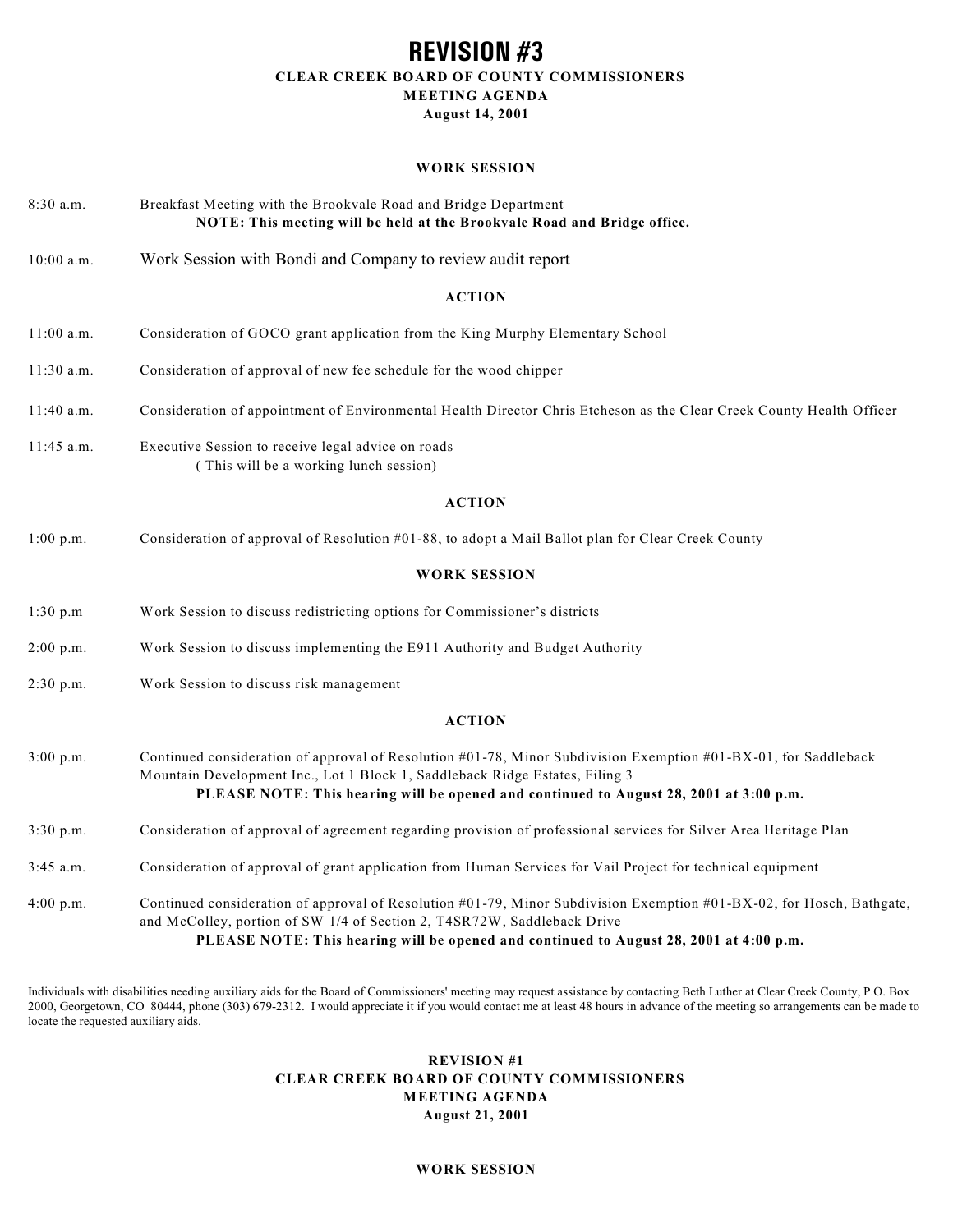| 8:30 a.m.    | Service Unit Manager Reports with Road and Bridge and Land Use Departments                                                                                                                                                                                                                                                                                                                                                                                                                                                                                                                                                                                                                                                                                                                                                                                                                                                                                                                                                                                                                                                                                                                  |
|--------------|---------------------------------------------------------------------------------------------------------------------------------------------------------------------------------------------------------------------------------------------------------------------------------------------------------------------------------------------------------------------------------------------------------------------------------------------------------------------------------------------------------------------------------------------------------------------------------------------------------------------------------------------------------------------------------------------------------------------------------------------------------------------------------------------------------------------------------------------------------------------------------------------------------------------------------------------------------------------------------------------------------------------------------------------------------------------------------------------------------------------------------------------------------------------------------------------|
|              | <b>ACTION</b>                                                                                                                                                                                                                                                                                                                                                                                                                                                                                                                                                                                                                                                                                                                                                                                                                                                                                                                                                                                                                                                                                                                                                                               |
| $9:45$ a.m.  | Consideration of approval of Education Agreement with Cate Camp                                                                                                                                                                                                                                                                                                                                                                                                                                                                                                                                                                                                                                                                                                                                                                                                                                                                                                                                                                                                                                                                                                                             |
|              | <b>WORK SESSION</b>                                                                                                                                                                                                                                                                                                                                                                                                                                                                                                                                                                                                                                                                                                                                                                                                                                                                                                                                                                                                                                                                                                                                                                         |
| $10:00$ a.m. | Optional time with County Lands, Community Development, County Attorney and the Ambulance Departments                                                                                                                                                                                                                                                                                                                                                                                                                                                                                                                                                                                                                                                                                                                                                                                                                                                                                                                                                                                                                                                                                       |
|              | <b>ACTION</b>                                                                                                                                                                                                                                                                                                                                                                                                                                                                                                                                                                                                                                                                                                                                                                                                                                                                                                                                                                                                                                                                                                                                                                               |
| 10:30 a.m.   | Consideration of approval of Service and Facilities Agreement with Clear Creek Fire Authority and Clear Creek Ambulance<br>at the Georgetown Fire Station                                                                                                                                                                                                                                                                                                                                                                                                                                                                                                                                                                                                                                                                                                                                                                                                                                                                                                                                                                                                                                   |
| $10:45$ a.m. | Consideration of approval of clean-up esitmate for the Bellevue Hudson Mine Claim from David Valdez                                                                                                                                                                                                                                                                                                                                                                                                                                                                                                                                                                                                                                                                                                                                                                                                                                                                                                                                                                                                                                                                                         |
| $11:00$ a.m. | Consideration of approval of Resolution #01-87, for Temporary Limited Impact Special Use Permit #01-TSUP-11, for Art<br>Boscamp, Ideal Service and Maintenance, to allow for business and apartment use at 2 Colorado Blvd                                                                                                                                                                                                                                                                                                                                                                                                                                                                                                                                                                                                                                                                                                                                                                                                                                                                                                                                                                  |
| $11:30$ a.m. | Consideration of approval of an Intergovernmental Agreement between Clear Creek County and the City of Idaho Springs for<br>the November 6, 2001 Coordinated Election                                                                                                                                                                                                                                                                                                                                                                                                                                                                                                                                                                                                                                                                                                                                                                                                                                                                                                                                                                                                                       |
|              | <b>WORK SESSION</b>                                                                                                                                                                                                                                                                                                                                                                                                                                                                                                                                                                                                                                                                                                                                                                                                                                                                                                                                                                                                                                                                                                                                                                         |
| $11:40$ a.m. | Unscheduled Appearances                                                                                                                                                                                                                                                                                                                                                                                                                                                                                                                                                                                                                                                                                                                                                                                                                                                                                                                                                                                                                                                                                                                                                                     |
| $12:00$ p.m. | Break for Lunch                                                                                                                                                                                                                                                                                                                                                                                                                                                                                                                                                                                                                                                                                                                                                                                                                                                                                                                                                                                                                                                                                                                                                                             |
|              | <b>ACTION</b>                                                                                                                                                                                                                                                                                                                                                                                                                                                                                                                                                                                                                                                                                                                                                                                                                                                                                                                                                                                                                                                                                                                                                                               |
| 1:00 p.m.    | Consideration of approval of Resolution #01-89, to correct Exemption by Resolution #00-EX.-20, which divided County land<br>in Section 22 and amending Resolution #00-208<br>Consideration of approval of Resolution #01-90, to correct Exemption by Resolution #00-EX.-21, which divided<br>County land in Section 22 and amending Resolution #00-209                                                                                                                                                                                                                                                                                                                                                                                                                                                                                                                                                                                                                                                                                                                                                                                                                                      |
| 1:30 p.m.    | Consideration of approval of Special Warranty Deeds and Corrections Deeds: two correction deeds for two parcels for the<br>Ellzey party in Section 21; one correction deed for one parcel for Breaker Investments in Section 32; one Special Warranty<br>Deed for one parcel for the Baldwin party in Section 28; one deed for one parcel for the Barrett party in Section 27; one deed<br>for three parcels for Breaker Investments in Section 31; one deed for one parcel for Brush Prairie Minerals Inc. in Section 33;<br>one deed for one parcel for Hidee Gold Mining Co. in Section 26; one deed for one parcel for the Hutchison party in Section<br>22; one deed for one parcel for the Mosch party in Section 33; one deed for two parcels for the Mosch/U.S. Real Estate Corp.<br>in Section 21 and 22; one deed for two parcel for the Ostenson party in Section 21; one deed for one parcel for the Rogers<br>party in Section 32; one deed for two parcels for the Salem Minerals Inc. in Section 26; one deed for one parcl for the Samad<br>party in Secton 32; and one deed for one parcel for the TBM Land Conservancy Inc. in Section 27; all of the above in<br>T3SR73W |
| $2:00$ p.m.  | Consideration of approval of Resolution #01-92, to amend Resolution #00-101, establishment of an E911 surcharge                                                                                                                                                                                                                                                                                                                                                                                                                                                                                                                                                                                                                                                                                                                                                                                                                                                                                                                                                                                                                                                                             |

2:30 p.m. Executive Session for selection of a Road and Bridge Director

Individuals with disabilities needing auxiliary aids for the Board of Commissioners' meeting may request assistance by contacting Beth Luther at Clear Creek County, P.O. Box 2000, Georgetown, CO 80444, phone (303) 679-2312. I would appreciate it if you would contact me at least 48 hours in advance of the meeting so arrangements can be made to locate the requested auxiliary aids.

# **CLEAR CREEK BOARD OF COUNTY COMMISSIONERS AGENDA August 22, 2001**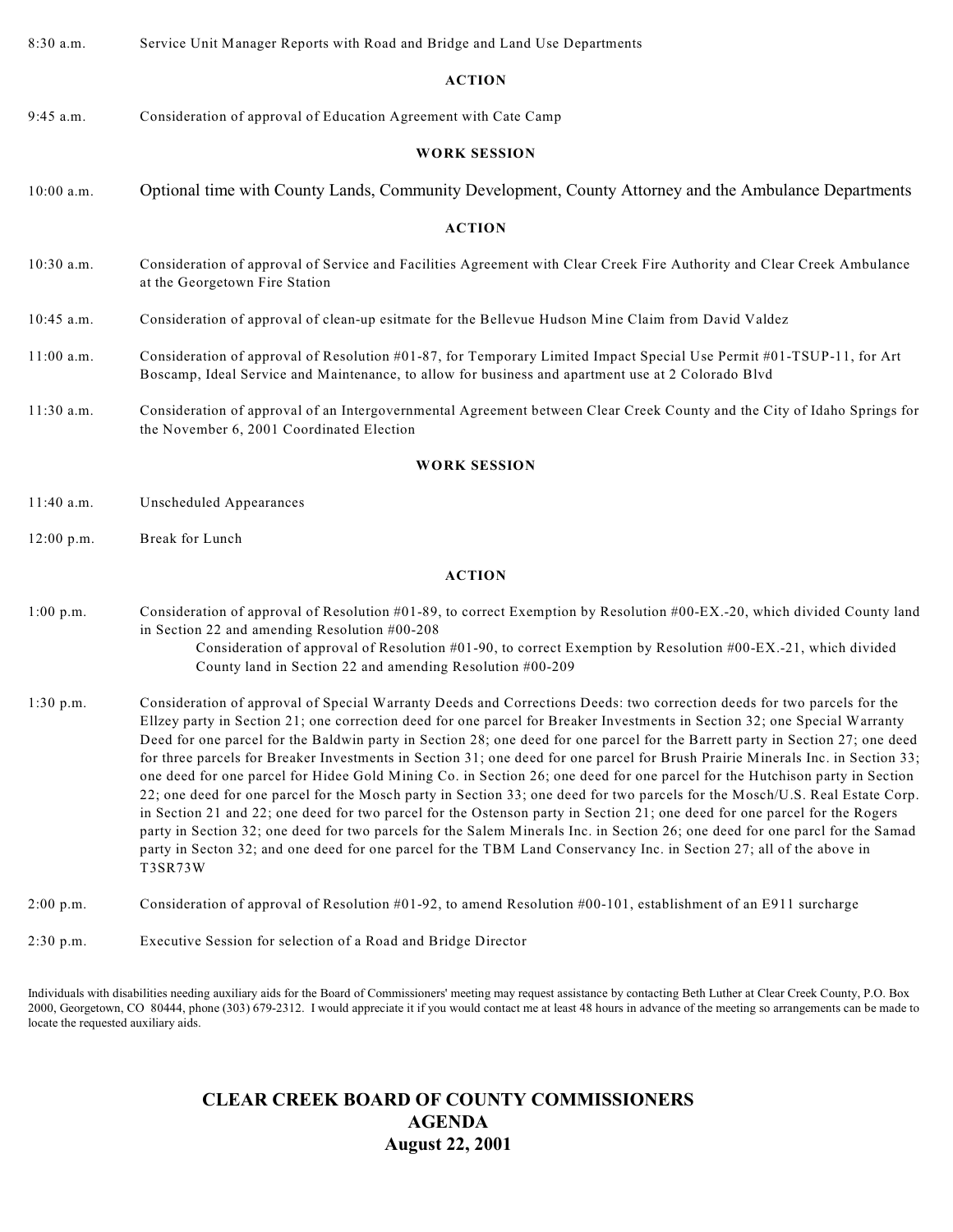### **WORK SESSION**

### 9:00 a.m. Vouchers

Individuals with disabilities needing auxiliary aids for the Board of Commissioners' meeting may request assistance by contacting Beth Luther at Clear Creek County, P.O. Box 2000, Georgetown, CO 80444, phone (303) 679-2312. I would appreciate it if you would contact me at least 48 hours in advance of the meeting so arrangements can be made to locate the requested auxiliary aids.

# **REVISION #3 CLEAR CREEK BOARD OF COUNTY COMMISSIONERS MEETING AGENDA August 28, 2001**

### **WORK SESSION**

- 8:00 a.m. Executive Session with Human Services
- 8:30 a.m. Elected Officials Status Reports
- 9:00 a.m. Work Session with the Clear Creek School District

### **ACTION**

- 9:25 a.m. Consideration of appointment of Interim Planning Director
- 9:30 a.m. Consideration of approval of Resolution #01-95, to establish ballot language for a noxious weed mill levy
- 9:50 a.m. Consideration of approval of renewal of WIC contract for the Nursing Department

### **WORK SESSION**

- 10:00 a.m. Open Space Commission Update
- 10:30 a.m. Continued discussion of redistricting options for Commissioner's districts
- 11:00 a.m. Work Session to discuss the administrative naming of roads

### **ACTION**

- 11:25 a.m. Consideration of approval of CEAF grant for Human Services
- 11:30 a.m. Consideration of approval of Contract Change Letter for the Road and Bridge Gaming Grant for Virginia Canyon Road

### **WORK SESSION**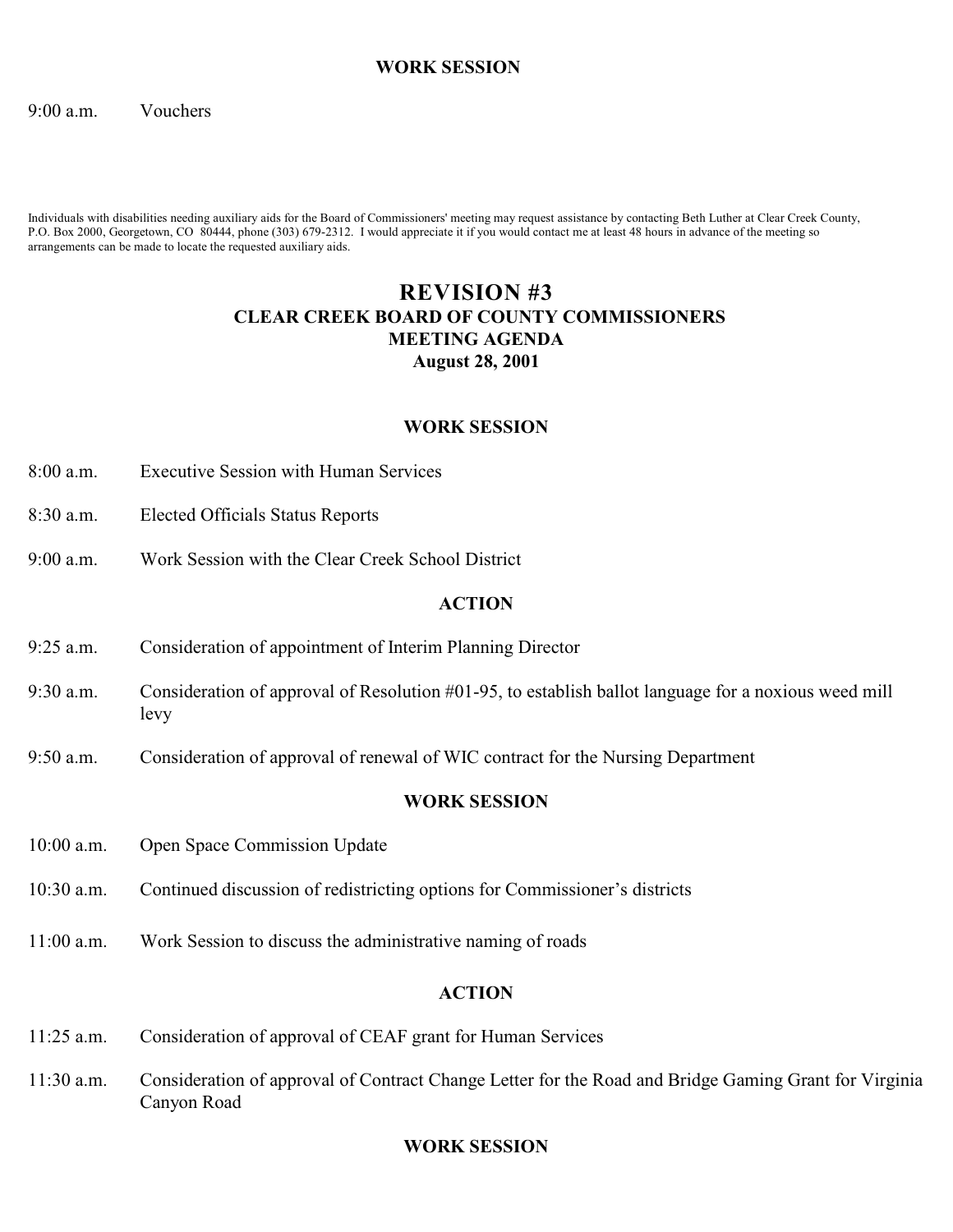| $11:35$ a.m. | Department Head Luncheon |
|--------------|--------------------------|
|--------------|--------------------------|

12:30 p.m. Executive Session to receive legal advice

### **ACTION**

- 1:00 p.m. Consideration of review and selection of proposal for Land Use Consultant for the Clear Creek/Gilpin subregion
- 1:30 p.m. Consideration of approval of Resolution #01-93, amendment to Site Development Fees and Resolution #00-132 Consideration of approval of Resolution #01-94, amendment to the BMP Resolution #99-125
- 2:00 p.m. Continued consideration of approval of security agreement with Cecil Sexton for road permit for 10- WW-2

Continued consideration of approval of variance of grade for 10-WW-2 off Mill Creek Road

- 3:00 p.m. Continued consideration of approval of Resolution #01-78, Minor Subdivision Exemption #01-BX-01, for Saddleback Mountain Development Inc., Lot 1 Block 1, Saddleback Ridge Estates, Filing 3
- 4:00 p.m. Continued consideration of approval of Resolution #01-79, Minor Subdivision Exemption #01-BX-02, for Hosch, Bathgate, and McColley, portion of SW 1/4 of Section 2, T4SR72W, Saddleback Drive
- 5:00 p.m. Executive Session for selection of Board of Adjustment Associate Member

Individuals with disabilities needing auxiliary aids for the Board of Commissioners' meeting may request assistance by contacting Beth Luther at Clear Creek County, P.O. Box 2000, Georgetown, CO 80444, phone (303) 679-2312. I would appreciate it if you would contact me at least 48 hours in advance of the meeting so arrangements can be made to locate the requested auxiliary aids.

### **CLEAR CREEK BOARD OF COUNTY COMMISSIONERS AGENDA**

**August 30, 2001**

5:00 p.m. Working Session to discuss the Beaver Brook Residences Project Status

Individuals with disabilities needing auxiliary aids for the Board of Commissioners' meeting may request assistance by contacting Beth Luther at Clear Creek County, P.O. Box 2000, Georgetown, CO 80444, phone (303) 679-2312. I would appreciate it if you would contact me at least 48 hours in advance of the meeting so arrangements can be made to locate the requested auxiliary aids.

## **CLEAR CREEK BOARD OF COUNTY COMMISSIONERS MEETING AGENDA September 4, 2001**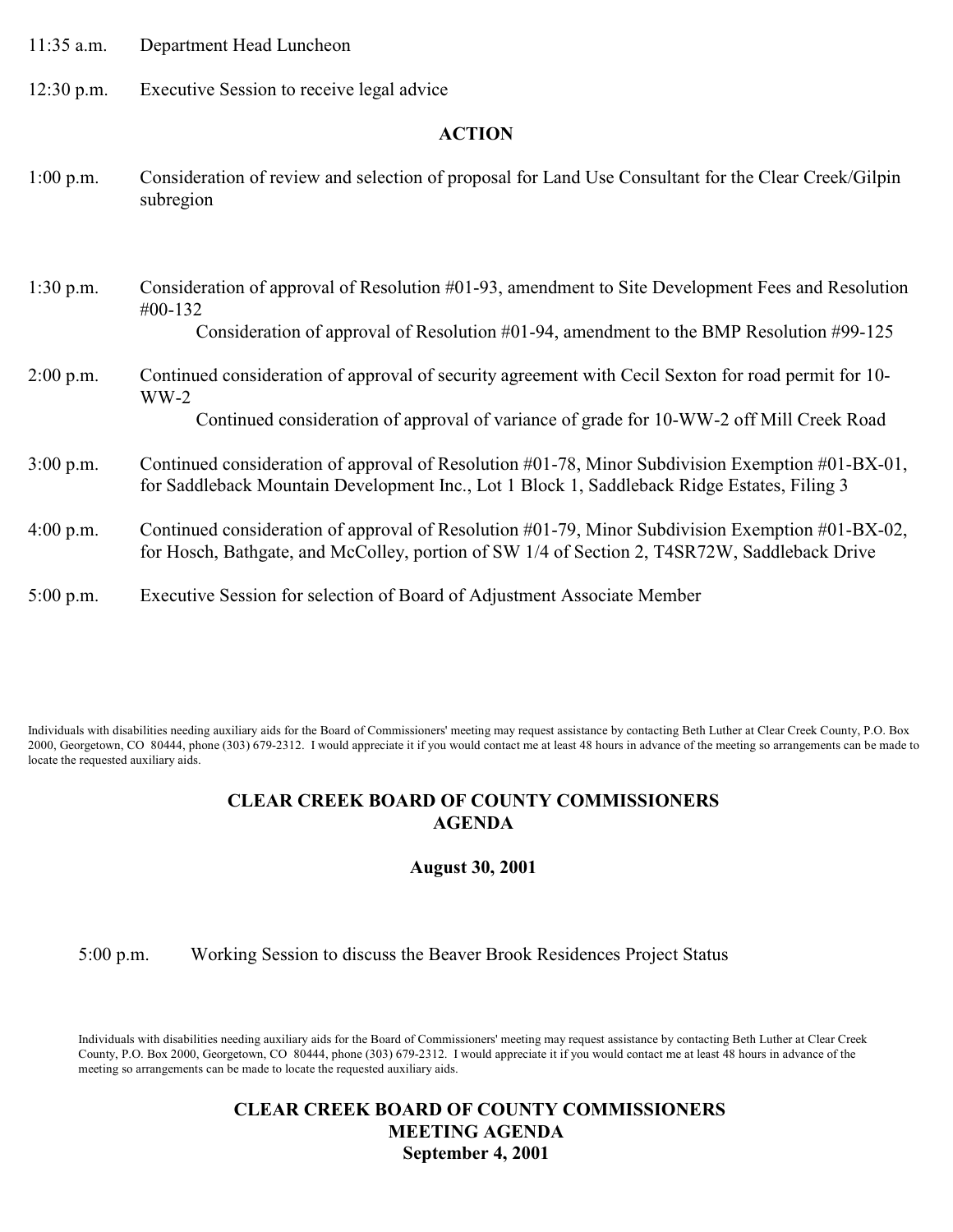### **WORK SESSION**

8:30 a.m. Service Unit Manager Reports with Administration and Human Services

### **ACTION**

9:30 a.m. Consideration of approval of bid for two miles of paving on Fall River Road

### **WORK SESSION**

10:00 a.m. Optional time for County Lands, Community Development, Ambulance, and County Attorney

### **ACTION**

- 10:30 a.m. Continued consideration of approval of Resolution #01-95, to establish ballot language for a noxious weed mill levy
- 10:45 a.m. Consideration of approval of renewal of Hotel/Restaurant Liquor License for Clear Creek Dude Ranch Inc.
- 11:00 a.m. Continued consideration of approval of Resolution #01-58, naming the existing road which originates at County Road #310 and proceeds past Ohio Gulch toward Silver Creek thence southeasterly to the Silver Senator mine in Section 25, Township 3 South, Range 74 West. The proposed name is Blue Ridge Road
- 11:30 a.m. Consideration of appointment of new Board of Adjustment Associate Member
- 11:35 a.m. Consideration of approval of Intergovernmental Agreement with the School District for Coordinated Elections

### **WORK SESSION**

- 11:40 a.m. Unscheduled Appearances
- 12:00 p.m. Break for Lunch

### **ACTION**

- 1:00 p.m. Consideration of approval of out of state conference for Mike Duran, Transfer Station
- 1:30 p.m. Continued consideration of approval of Resolution #01-39, amending the variance section of the Clear Creek County Zoning Regulations Consideration of approval of Resolution #01-84, to amend the residential zoning regulations to match the Board of Adjustment variance section

### **WORK SESSION**

- 2:30 p.m. Work Session to discuss National Fire Plan Project with the Clear Creek Ranger District
- 3:00 p.m. Executive Session to discuss pending litigation
- 4:00 p.m. Work Session with staff to review the Corridor Management Plan Strategies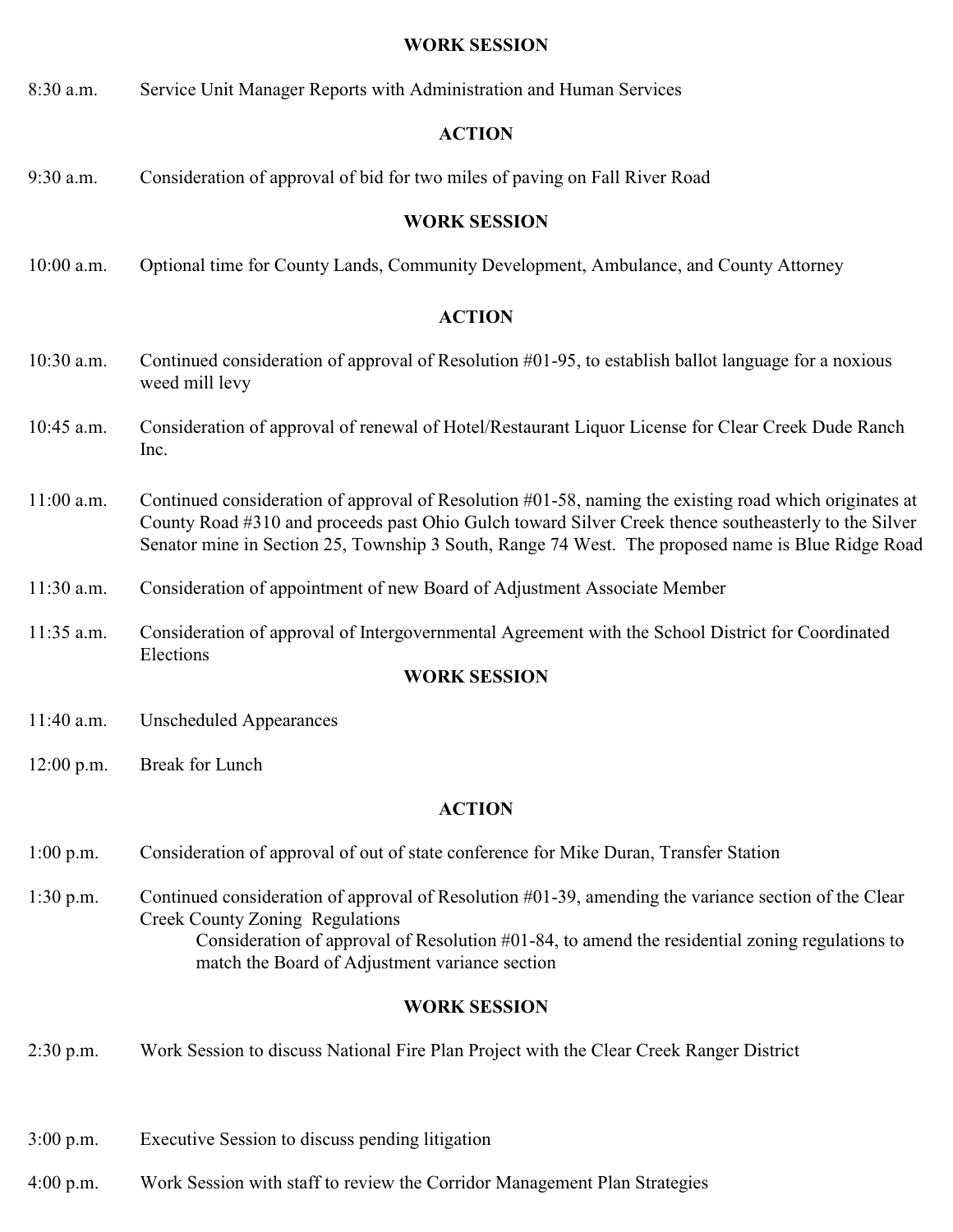*Note: This is a draft for the September 4, 2001 Commissioner's meeting. This draft is subject to change before the actual meeting date. Thank you.*

Individuals with disabilities needing auxiliary aids for the Board of Commissioners' meeting may request assistance by contacting Beth Luther at Clear Creek County, P.O. Box 2000, Georgetown, CO 80444, phone (303) 679-2312. I would appreciate it if you would contact me at least 48 hours in advance of the meeting so arrangements can be made to locate the requested auxiliary aids.

# **REVISION #3 CLEAR CREEK BOARD OF COUNTY COMMISSIONERS MEETING AGENDA September 11, 2001**

### **WORK SESSION**

## 8:00 a.m. Breakfast Meeting with the Community Service Center **NOTE: This meeting will be held at the Community Service Center in Idaho Springs**

### **WORK SESSION**

- 10:00 a.m. Work Session with Emergency Management regarding the wood chipper
- 10:30 a.m. Work Session with the Chief Accountant

### **ACTION**

11:00 a.m. Consideration of appeal of variance penalty fee for Scott Schafer, Hamlin Gulch

### **WORK SESSION**

- 11:30 a.m. Unscheduled Appearances
- 12:00 p.m. Break for Lunch

### **ACTION**

- 1:00 p.m. Consideration of approval of Master Plan Scope of Services for submission to Department of Local Affairs
- 1:30 p.m. Continued consideration of review and selection of proposal for Land Use Consultant for the Clear Creek/Gilpin subregion
- 2:00 p.m. Consideration of approval of renewal of license for the Ambulance Service for Clear Creek County

### **WORK SESSION**

3:30 p.m. Work Session with Environmental Health Department

### **ACTION**

4:00 p.m. Consideration of approval of Resolution #01-91, for Temporary Limited Impact Special Use Permit,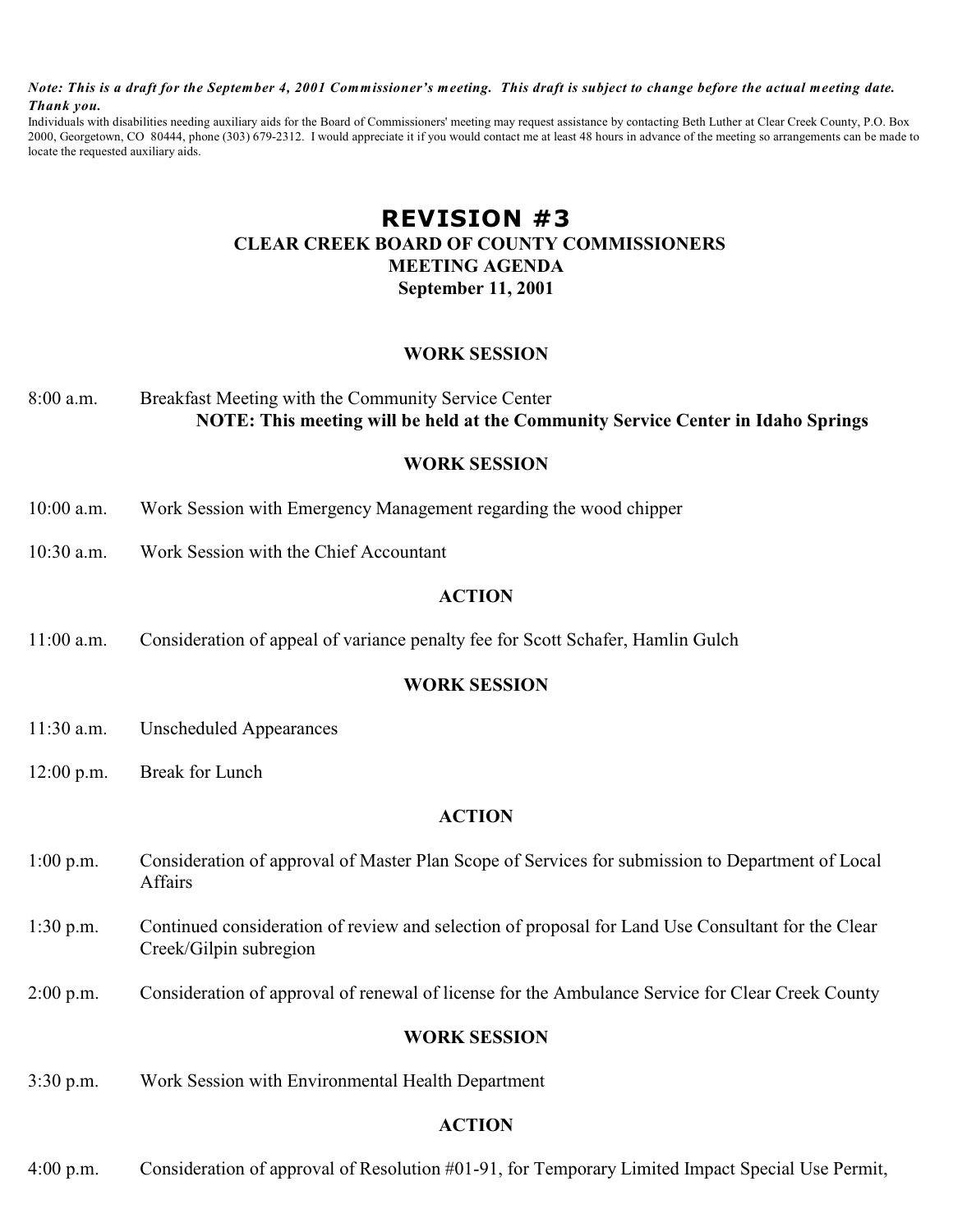#01-TSUP-12, for Noah and Liz Sarvis, to allow use of a shed prior to building a primary residence, Ute Creek

### **NOTE: This hearing will be opened and continued to a later date.**

#### *Note: This is a draft for the September 11, 2001 Commissioner's meeting. This draft is subject to change before the actual meeting date. Thank you.*

Individuals with disabilities needing auxiliary aids for the Board of Commissioners' meeting may request assistance by contacting Beth Luther at Clear Creek County, P.O. Box 2000, Georgetown, CO 80444, phone (303) 679-2312. I would appreciate it if you would contact me at least 48 hours in advance of the meeting so arrangements can be made to locate the requested auxiliary aids.

# **REVISION #1 CLEAR CREEK BOARD OF COUNTY COMMISSIONERS AGENDA September 12, 2001**

### **WORK SESSION**

10:00 a.m. Vouchers

12:00 p.m. Break for Lunch

### 1:00 p.m. Joint Meeting to discuss the Guanella Pass Corridor Management Plan **NOTE: This meeting will be held at the Heritage Center in Idaho Springs.**

#### *Note: This is a draft for the September 12, 2001 Commissioner's meeting. This draft is subject to change before the actual meeting date. Thank you.*

Individuals with disabilities needing auxiliary aids for the Board of Commissioners' meeting may request assistance by contacting Beth Luther at Clear Creek County, P.O. Box 2000, Georgetown, CO 80444, phone (303) 679-2312. I would appreciate it if you would contact me at least 48 hours in advance of the meeting so arrangements can be made to locate the requested auxiliary aids.

# REVISION #3  **CLEAR CREEK BOARD OF COUNTY COMMISSIONERS MEETING AGENDA September 18, 2001**

### **WORK SESSION**

### 8:30 a.m. Service Unit Manager Reports with Land Use and Road and Bridge

- 9:30 a.m. Consideration of approval of Beanpole Grant Award for Clear Creek County Consideration of approval of Contract for Services between Clear Creek County and CCEDC
- 9:45 a.m. Consideration of approval of Special Events Permit Liquor License for the Idaho Springs Chamber of Commerce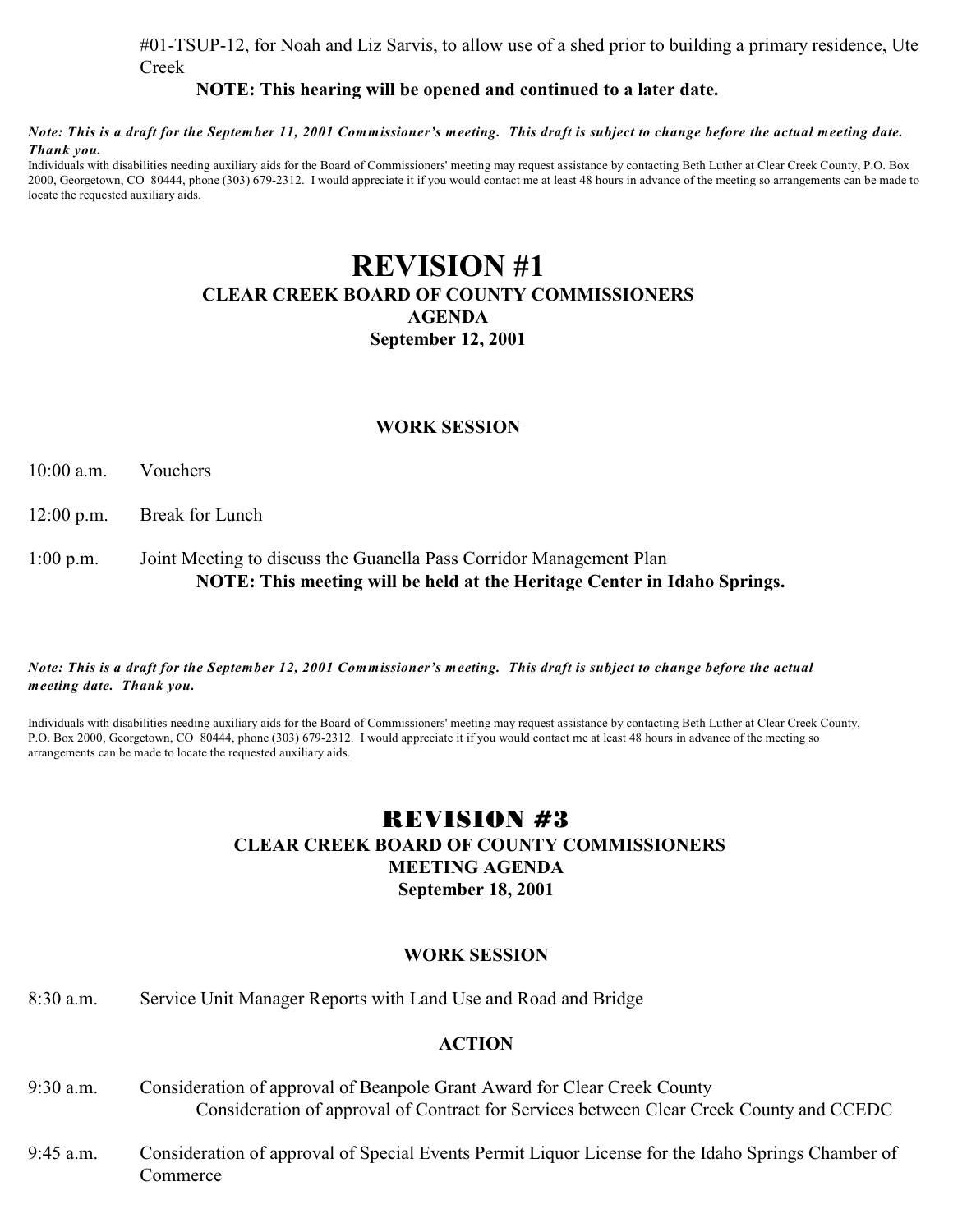### **WORK SESSION**

11:00 a.m. Executive Session to discuss personnel issue

### **ACTION**

- 11:30 a.m. Continued consideration of approval of renewal of license for the Ambulance Service for Clear Creek County
- 11:40 a.m. Consideration of approval of Resolution #01-103, Resolution to condemn the terrorist actions against the United States and to support the President of the United States in defending against additional attacks
- 11:45 a.m. Work Session with Bill Kazel
- 12:00 p.m. Break for Lunch
- 1:00 p.m. Executive Session to discuss personnel issue
- 1:30 p.m. Executive Session to discuss personnel issue

### **ACTION**

- 2:00 p.m. Public Hearing to consider the redistricting of Commissioner's Districts
- 3:00 p.m. Continued consideration of approval of Resolution #01-78, Minor Subdivision Exemption #01-BX-01, for Saddleback Mountain Development Inc., Lot 1 Block 1, Saddleback Ridge Estates, Filing 3
- 4:00 p.m. Continued consideration of approval of Resolution #01-79, Minor Subdivision Exemption #01-BX-02, for Hosch, Bathgate, and McColley, portion of SW 1/4 of Section 2, T4SR72W, Saddleback Drive

*Note: This is a draft for the September 18, 2001 Commissioner's meeting. This draft is subject to change before the actual meeting date. Thank you.*

Individuals with disabilities needing auxiliary aids for the Board of Commissioners' meeting may request assistance by contacting Beth Luther at Clear Creek County, P.O. Box 2000, Georgetown, CO 80444, phone (303) 679-2312. I would appreciate it if you would contact me at least 48 hours in advance of the meeting so arrangements can be made to locate the requested auxiliary aids.

### **CLEAR CREEK BOARD OF COUNTY COMMISSIONERS AGENDA**

### **September 19, 2001**

9:00 a.m. Working Session with the Colorado Department of Transportation, J.F. Sato, and the I-70 Task Force to discuss PEIS Alternatives and the Fixed Guideway System

*Note: This is a draft for the September 19, 2001 Commissioner's meeting. This draft is subject to change before the actual meeting date. Thank you.*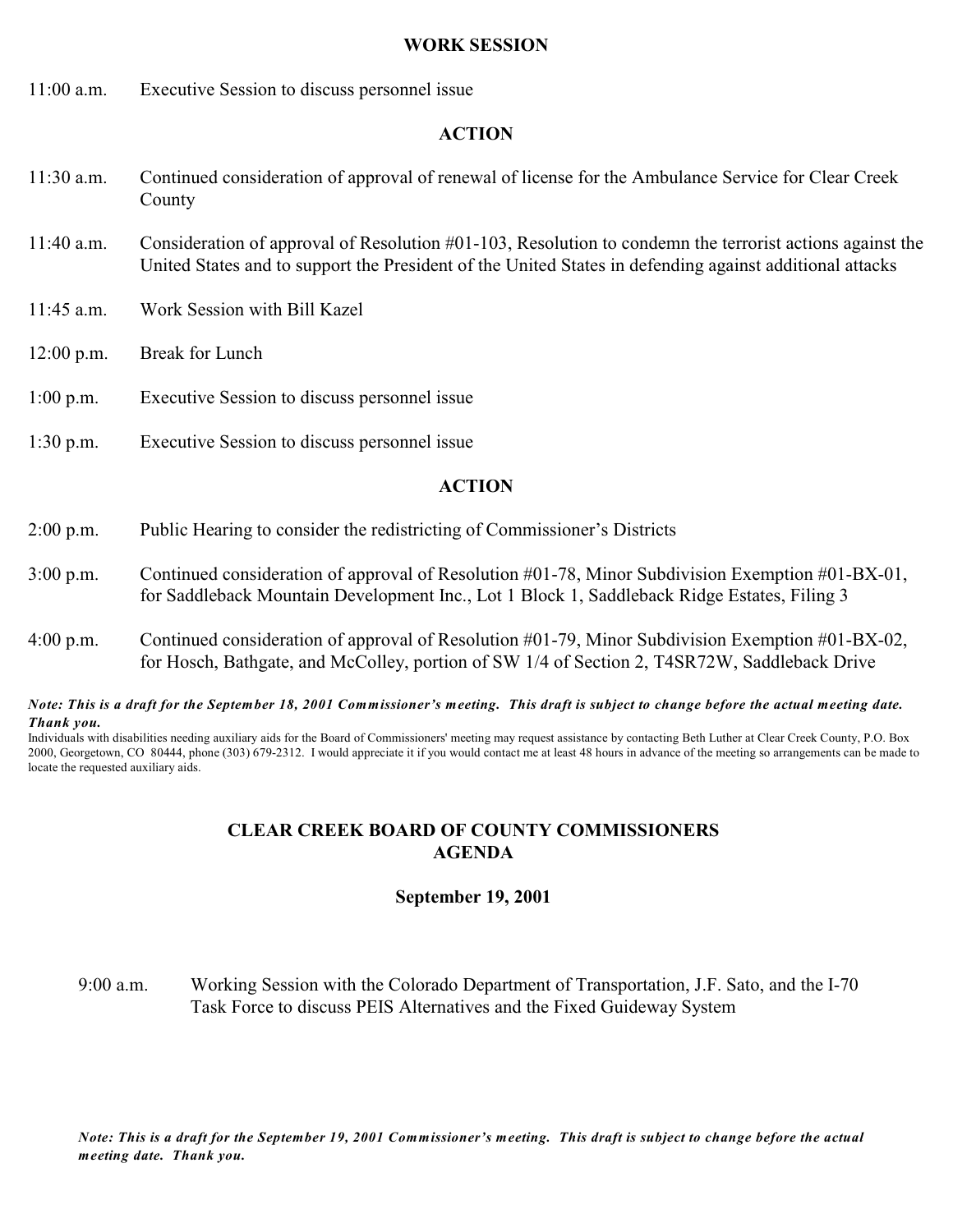Individuals with disabilities needing auxiliary aids for the Board of Commissioners' meeting may request assistance by contacting Beth Luther at Clear Creek County, P.O. Box 2000, Georgetown, CO 80444, phone (303) 679-2312. I would appreciate it if you would contact me at least 48 hours in advance of the meeting so arrangements can be made to locate the requested auxiliary aids.

## **CLEAR CREEK BOARD OF COUNTY COMMISSIONERS MEETING AGENDA September 25, 2001**

### **WORK SESSION**

- 7:00 a.m. Breakfast Meeting with Summit and Gilpin Counties
- 8:30 a.m. Elected Officials Status Reports
- 9:00 a.m. Executive Session to receive legal advice

### **ACTION**

- 9:30 a.m. Consideration of approval of capital purchase of pickup truck and forklift for Road and Bridge
- 9:45 a.m. Consideration of approval of renewal of liquor license, optional premises, for Clear Creek Skiing Corporation d.b.a. Loveland Ski Area

### **WORK SESSION**

- 10:00 a.m. Update from the Open Space Commission
- 10:30 a.m. Executive Session to discuss personnel issue
- 11:00 a.m. Executive Session to discuss personnel issue
- 11:30 a.m. Department Head Luncheon

### **ACTION**

- 1:00 p.m. Consideration of approval of Resolution #01-96, to vacate portions of Skyline Drive, Barbour Heights Subdivision
- 1:30 p.m. Continued consideration of approval of security agreement with Cecil Sexton for road permit for 10- WW-2

Continued consideration of approval of variance of grade for 10-WW-2 off Mill Creek Road

### **WORK SESSION**

2:30 p.m. Executive Session to discuss personnel issue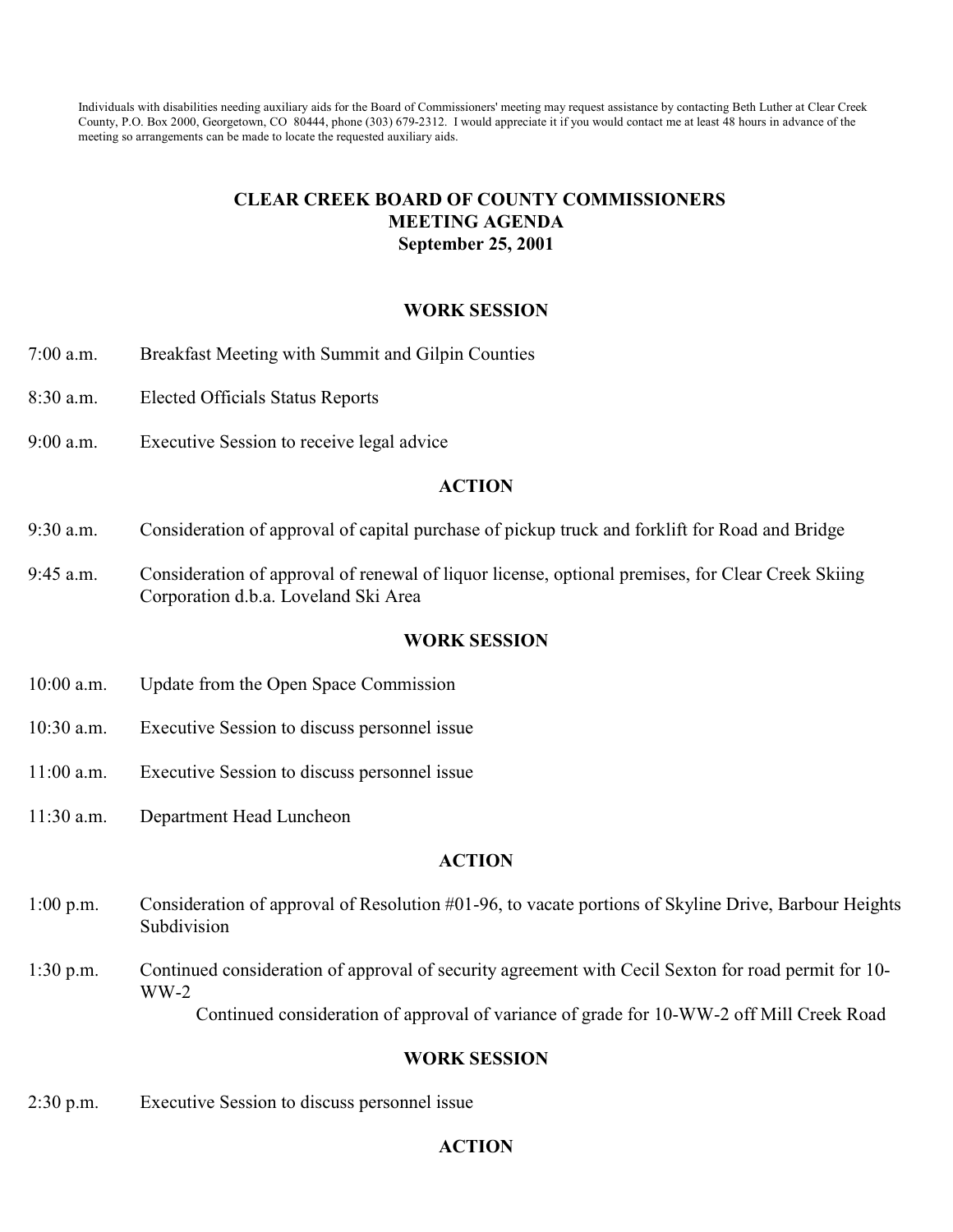3:00 p.m. Consideration of approval of Contract to Sell for County land to TBM Land Conservancy Inc.

- 3:30 p.m. Consideration of authorization of privately funded improvements on Upper Elk Valley Dr., North Santa Fe Mountain
- 4:00 p.m. Continued consideration of approval of Resolution #01-91, Temporary Limited Impact Special Use Permit, #01-TSUP-12, for Noah and Mary Sarvis, Jewell Millsite, at junction of Ute Creek and Lamartine Roads, to allow temporary use of small storage shed on M-2 zoned property prior to rezoning and construction of a primary residence

### **WORK SESSION**

4:30 p.m. Executive Session to discuss personnel issue

*Note: This is a draft for the September 25, 2001 Commissioner's meeting. This draft is subject to change before the actual meeting date. Thank you.*

Individuals with disabilities needing auxiliary aids for the Board of Commissioners' meeting may request assistance by contacting Beth Luther at Clear Creek County, P.O. Box 2000, Georgetown, CO 80444, phone (303) 679-2312. I would appreciate it if you would contact me at least 48 hours in advance of the meeting so arrangements can be made to locate the requested auxiliary aids.

# **REVISION #1 CLEAR CREEK BOARD OF COUNTY COMMISSIONERS AGENDA September 26, 2001**

### **WORK SESSION**

- 8:30 a.m. Executive Session for a personnel issue
- 9:00 a.m. Vouchers

### **ACTION**

11:00 a.m. Consideration of approval of Mutual Aid and Assistance Agreement with the Board of health for Emergency Epidemic Statute

### **WORK SESSION**

11:15 a.m. Work Session with the Department of Local Affairs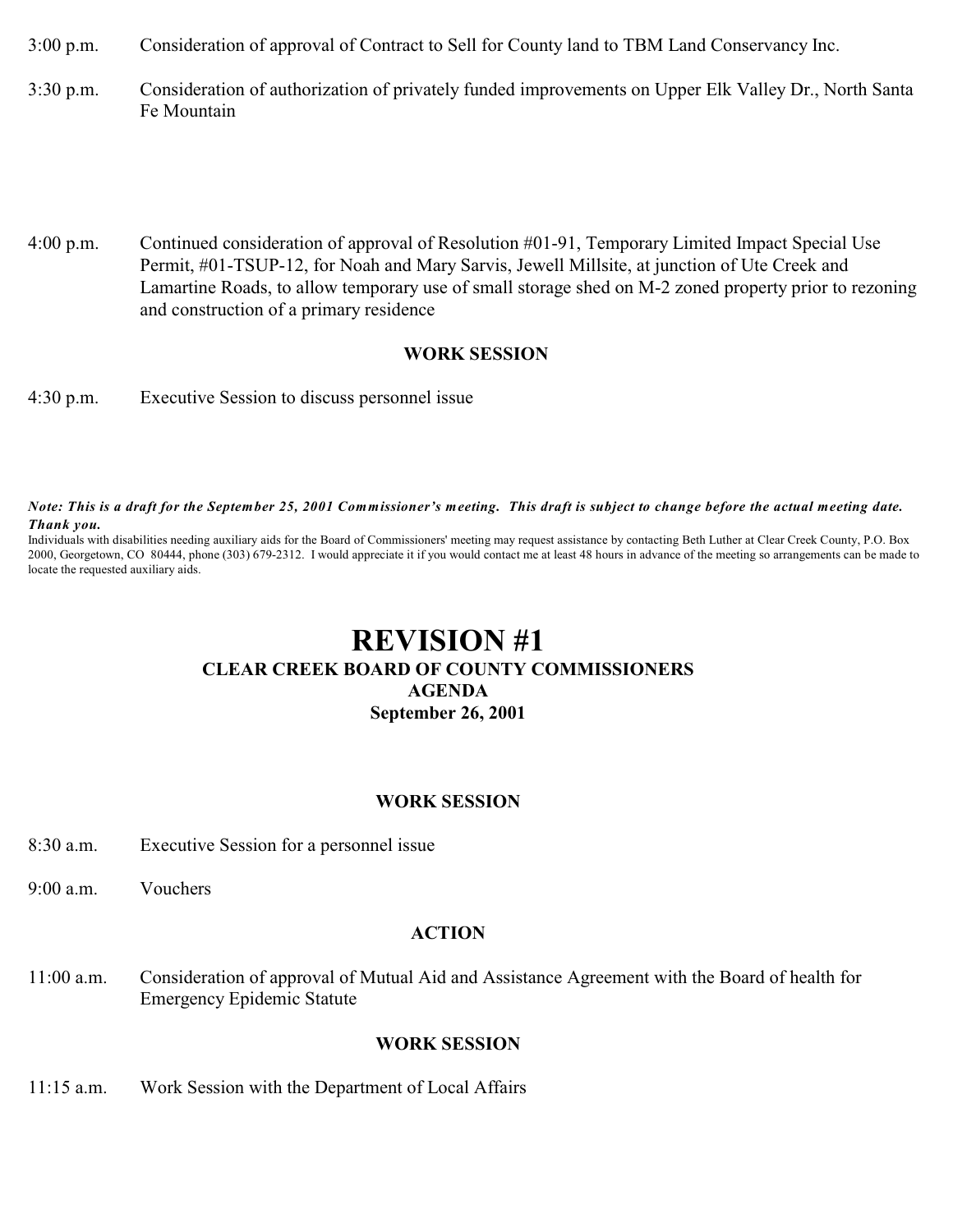*Note: This is a draft for the September 26, 2001 Commissioner's meeting. This draft is subject to change before the actual meeting date. Thank you.*

Individuals with disabilities needing auxiliary aids for the Board of Commissioners' meeting may request assistance by contacting Beth Luther at Clear Creek County, P.O. Box 2000, Georgetown, CO 80444, phone (303) 679-2312. I would appreciate it if you would contact me at least 48 hours in advance of the meeting so arrangements can be made to locate the requested auxiliary aids.

# **CLEAR CREEK BOARD OF COUNTY COMMISSIONERS MEETING AGENDA October 2, 2001**

### **WORK SESSION**

- 8:30 a.m. Service Unit Manager Reports with Administration and Human Services
- 10:00 a.m. Executive Session to receive legal advice

### **ACTION**

- 10:30 a.m. Consideration of approval of Master Plan Grant Award from the Energy and Mineral Impact Assistance Program, Department of Local Affairs
- 11:00 a.m. Consideration of approval of Resolution #01-101, Special Use Permit #01-SUP-14, for St. Mary's Water and Sanitation District, to build a structure for well house storage, St. Mary's Subdivision, L60, U1

### **WORK SESSION**

- 11:30 a.m. Unscheduled Appearances
- 12:00 p.m. Break for Lunch

### **ACTION**

1:00 p.m. Consideration of approval of Special Warranty Deeds: 19 deeds for 29 parcels in Sections 21, 26, 27, 28, 31, 34, 22, 25, 19, 23. All in T3SR73W or T3SR74W

### **WORK SESSION**

- 1:30 p.m. Work Session with Upper Clear Creek Watershed Association
- 2:00 p.m. Executive Session for a personnel issue

#### **ACTION**

- 2:30 p.m. Consideration of agreement for operation of automated external defibrillators for the Ambulance Department
- 3:00 p.m. Continued consideration of review and selection of proposal for Land Use Consultant for the Clear Creek/Gilpin subregion

### **WORK SESSION**

3:30 p.m. Work Session with the Open Space Commission regarding mine claims near Waldorf Basin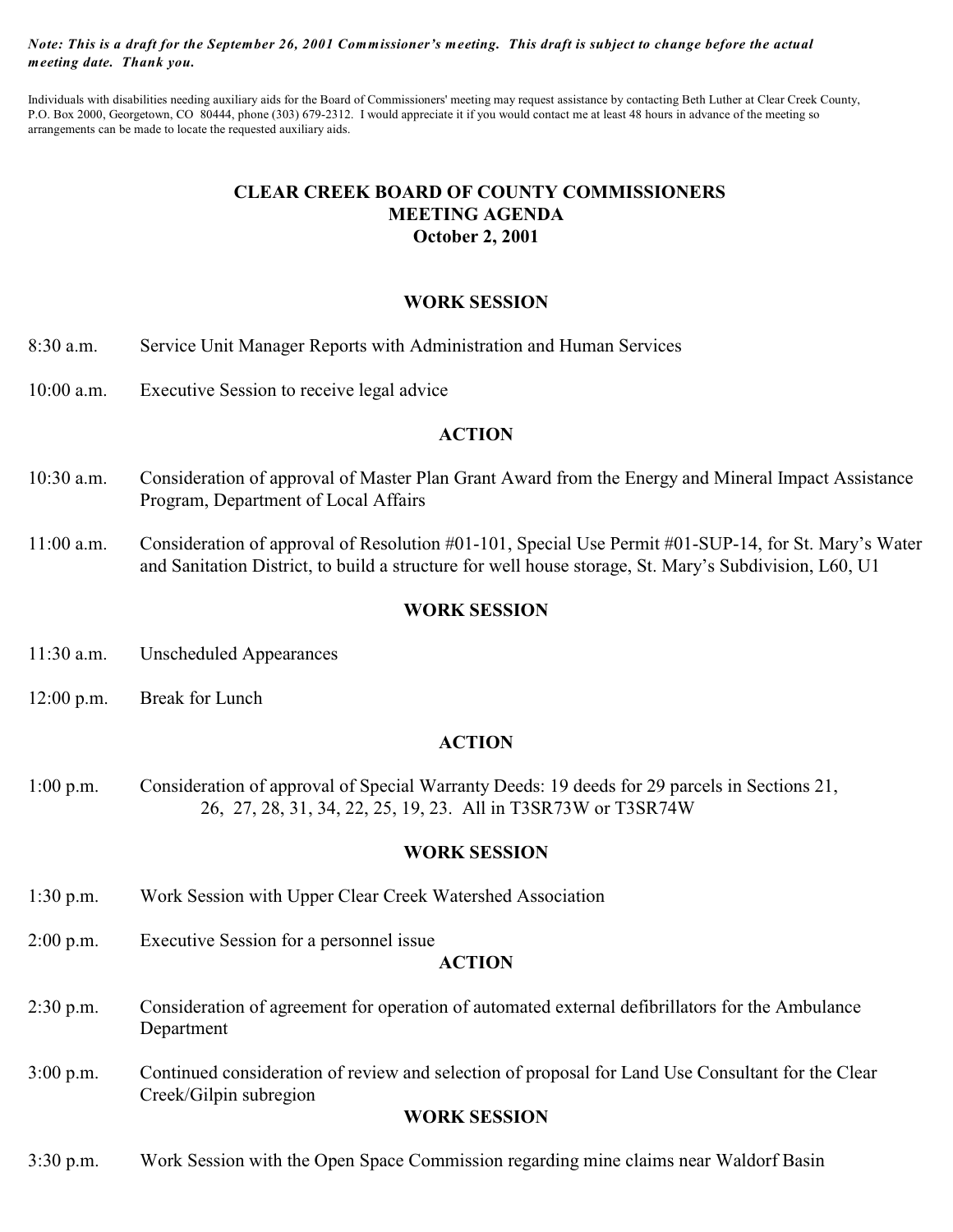4:30 p.m. Consideration of approval of funding request from Clear Creek Radio Inc.

*Note: This is a draft for the October 2, 2001 Commissioner's meeting. This draft is subject to change before the actual meeting date. Thank you.*

Individuals with disabilities needing auxiliary aids for the Board of Commissioners' meeting may request assistance by contacting Beth Luther at Clear Creek County, P.O. Box 2000, Georgetown, CO 80444, phone (303) 679-2312. I would appreciate it if you would contact me at least 48 hours in advance of the meeting so arrangements can be made to locate the requested auxiliary aids.

# **REVISION #1 CLEAR CREEK BOARD OF COUNTY COMMISSIONERS AGENDA**

### **October 8, 2001**

### **WORK SESSION**

1:00 p.m. Executive Session to discuss personnel issue

*Note: This is a draft for the October 8, 2001 Commissioner's meeting. This draft is subject to change before the actual meeting date. Thank you.*

Individuals with disabilities needing auxiliary aids for the Board of Commissioners' meeting may request assistance by contacting Beth Luther at Clear Creek County, P.O. Box 2000, Georgetown, CO 80444, phone (303) 679-2312. I would appreciate it if you would contact me at least 48 hours in advance of the meeting so arrangements can be made to locate the requested auxiliary aids.

# REVISION #1  **CLEAR CREEK BOARD OF COUNTY COMMISSIONERS MEETING AGENDA October 9, 2001**

### **WORK SESSION**

### 8:00 a.m. Breakfast Meeting with the Sheriff's Department **NOTE: This meeting will be held in the Sheriff's Department.**

- 9:30 a.m. 2002 Budget Work Sessions with the County Assessor, Archives, Central Services/Administration
- 12:00 p.m. Break for Lunch
- 1:00 p.m. Work Session with the District Attorney regarding the 2002 Budget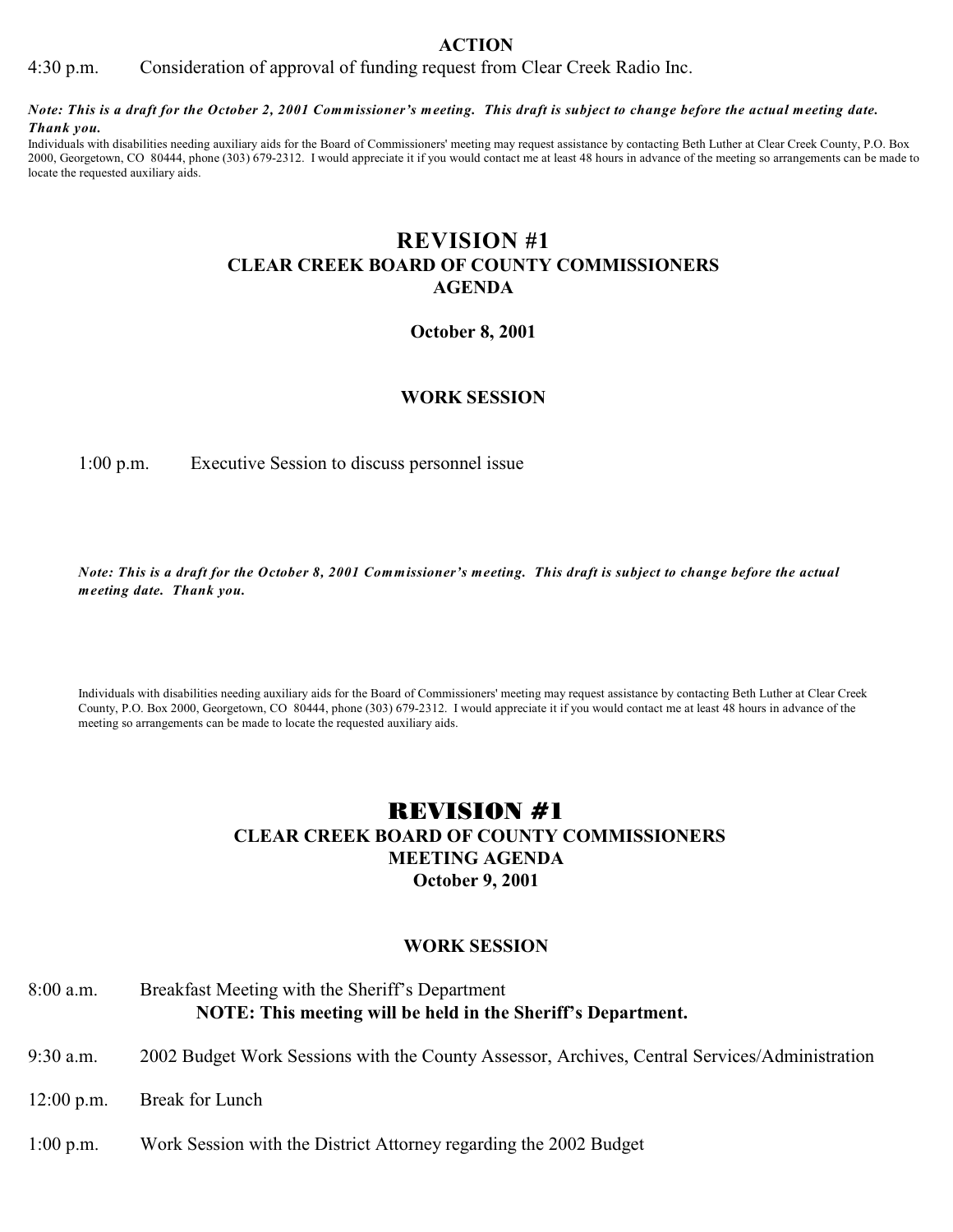2:00 p.m. Consideration of approval of Resolution #01-102, Special Use Permit for new County shops in Brook Forest Estates for Clear Creek County

### **WORK SESSION**

3:00 p.m. Work Session with Historic Georgetown Inc.

### **ACTION**

- 3:30 p.m. Consideration of approval of waiver of driveway permit application fee for Kelly Babeon, 1772 Alvarado Road
- 4:00 p.m. Consideration of approval of Resolution #01-105, for indemnification of punitive damages

### **WORK SESSION**

- 4:30 p.m. Work Session with the Personnel Review Board
- 5:00 p.m. Break for Dinner

### **ACTION**

6:30 p.m. Consideration of approval of amendment to approved Official Development Plan for Beaver Brook Residences for commercial section of the project, Floyd Hill

*Note: This is a draft for the October 9, 2001 Commissioner's meeting. This draft is subject to change before the actual meeting date. Thank you.*

Individuals with disabilities needing auxiliary aids for the Board of Commissioners' meeting may request assistance by contacting Beth Luther at Clear Creek County, P.O. Box 2000, Georgetown, CO 80444, phone (303) 679-2312. I would appreciate it if you would contact me at least 48 hours in advance of the meeting so arrangements can be made to locate the requested auxiliary aids.

# **REVISION #2 CLEAR CREEK BOARD OF COUNTY COMMISSIONERS AGENDA October 10, 2001**

### **WORK SESSION**

9:30 a.m. 2002 Budget Work Sessions with Commissioners Office, Clerk and Recorder's Office, Budget and Administration Office, and the Treasurer/Public Trustee

### **ACTION**

11:30 a.m. Consideration of approval of renewal of contract for services with Trailhead Wilderness School for the JAIBG grant for Youth Services

### **WORK SESSION**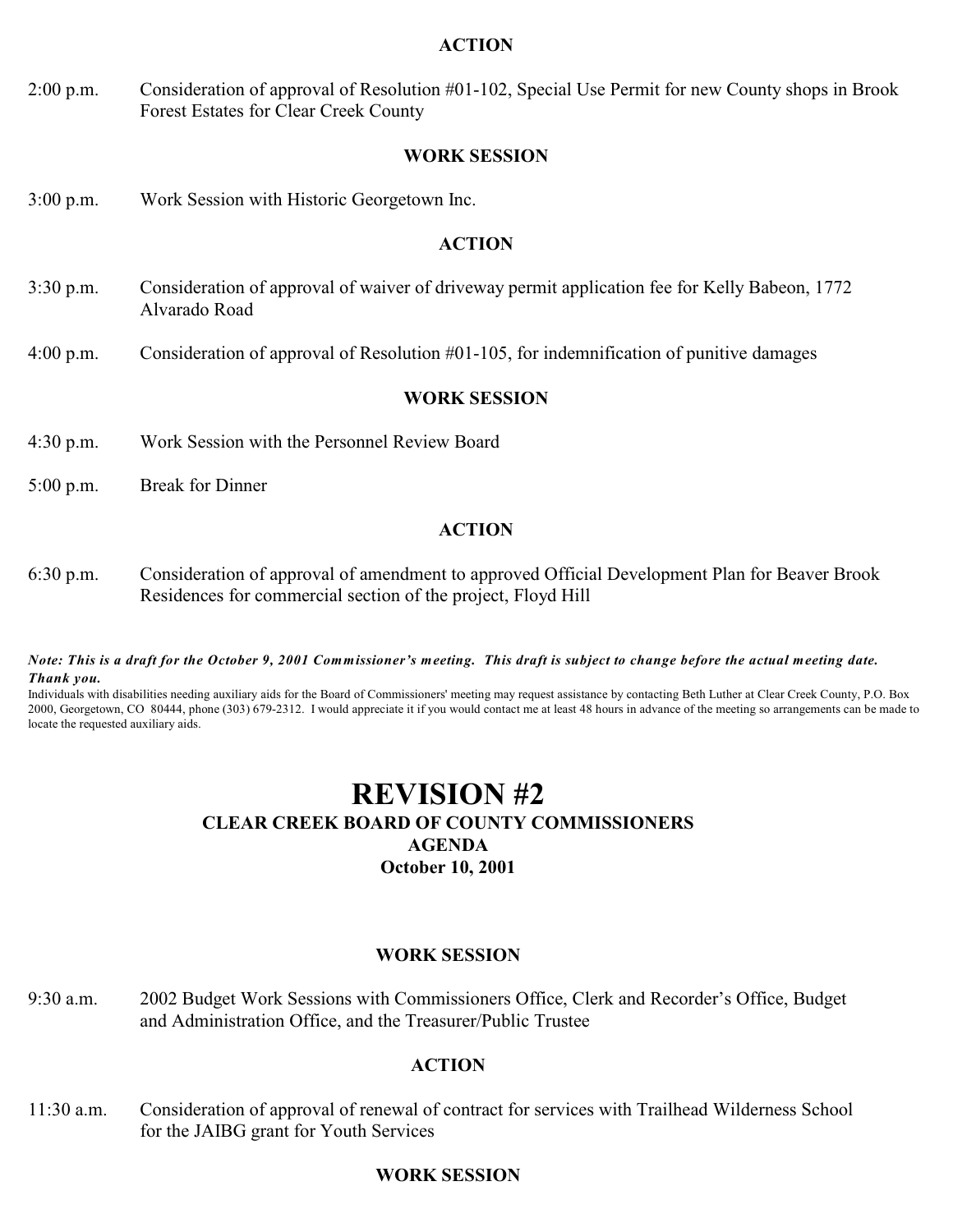11:35 a.m. Vouchers

12:30 p.m. Break for Lunch

1:00 p.m. Executive Session to receive legal advice

#### *Note: This is a draft for the October 10, 2001 Commissioner's meeting. This draft is subject to change before the actual meeting date. Thank you.*

Individuals with disabilities needing auxiliary aids for the Board of Commissioners' meeting may request assistance by contacting Beth Luther at Clear Creek County, P.O. Box 2000, Georgetown, CO 80444, phone (303) 679-2312. I would appreciate it if you would contact me at least 48 hours in advance of the meeting so arrangements can be made to locate the requested auxiliary aids.

### **CLEAR CREEK BOARD OF COUNTY COMMISSIONERS MEETING AGENDA October 16, 2001**

### **WORK SESSION**

8:30 a.m. Service Unit Manager Reports with Land Use and Road and Bridge

### **ACTION**

9:45 a.m. Consideration of approval of renewal of hotel/restaurant liquor license for Kermits Inc., d.b.a. Kermits Roadhouse

### **WORK SESSION**

- 10:30 a.m. Executive Session to discuss a personnel issue
- 11:00 a.m. Work Session with CTSI to discuss loss analysis, general liability and workmen's compensation
- 11:30 a.m. Work Session with the Henderson Mine
- 12:00 p.m. Break for Lunch
- 1:00 p.m. 2002 Budget Work Sessions with Public Lands Fund, Information Services, and Community Development
- 4:00 p.m. Work Session with County Lands to discuss Blue Ridge Road lots

#### *Note: This is a draft for the October 16, 2001 Commissioner's meeting. This draft is subject to change before the actual meeting date. Thank you.*

Individuals with disabilities needing auxiliary aids for the Board of Commissioners' meeting may request assistance by contacting Beth Luther at Clear Creek County, P.O. Box 2000, Georgetown, CO 80444, phone (303) 679-2312. I would appreciate it if you would contact me at least 48 hours in advance of the meeting so arrangements can be made to locate the requested auxiliary aids.

# **CLEAR CREEK BOARD OF COUNTY COMMISSIONERS**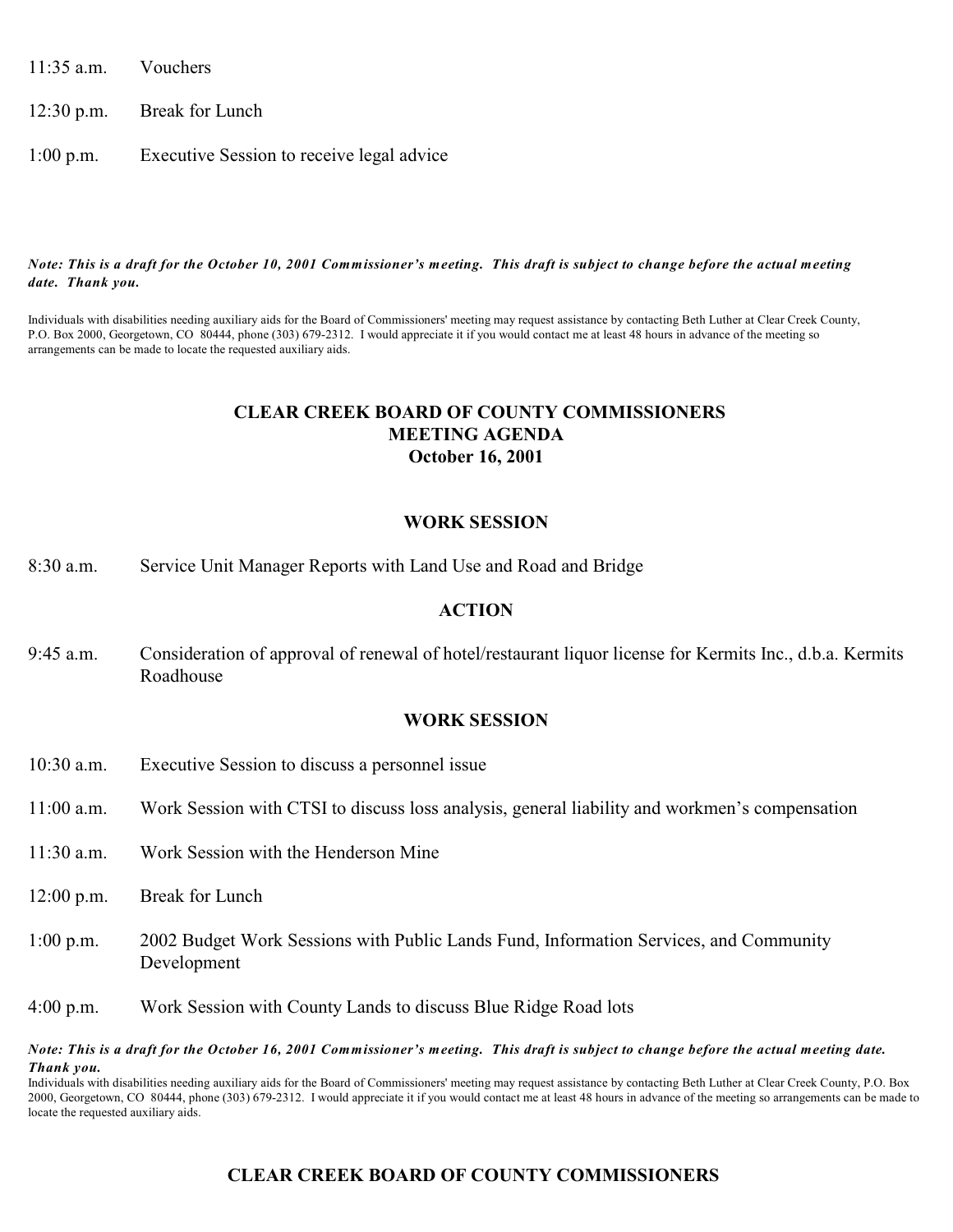### **AGENDA**

### **October 19, 2001**

### **WORK SESSION**

### 1:30 p.m. Work Session with the Colorado Department of Transportation (CDOT), J.F. Sato, and the I-70 Task Force to discuss the following: \*Ridership Survey \*Packaging Alternatives \*The No Action Baseline

- \*Early Action Items
- \*Localized Highway Improvements

*Note: This is a draft for the October 19, 2001 Commissioner's meeting. This draft is subject to change before the actual meeting date. Thank you.*

Individuals with disabilities needing auxiliary aids for the Board of Commissioners' meeting may request assistance by contacting Beth Luther at Clear Creek County, P.O. Box 2000, Georgetown, CO 80444, phone (303) 679-2312. I would appreciate it if you would contact me at least 48 hours in advance of the meeting so arrangements can be made to locate the requested auxiliary aids.

### **CLEAR CREEK BOARD OF COUNTY COMMISSIONERS AGENDA**

### **October 22, 2001**

### **WORK SESSION**

1:00 p.m. Executive Session to discuss a personnel issue

2:00 p.m. Work Session with the High School Intern Class

*Note: This is a draft for the October 22, 2001 Commissioner's meeting. This draft is subject to change before the actual meeting date. Thank you.*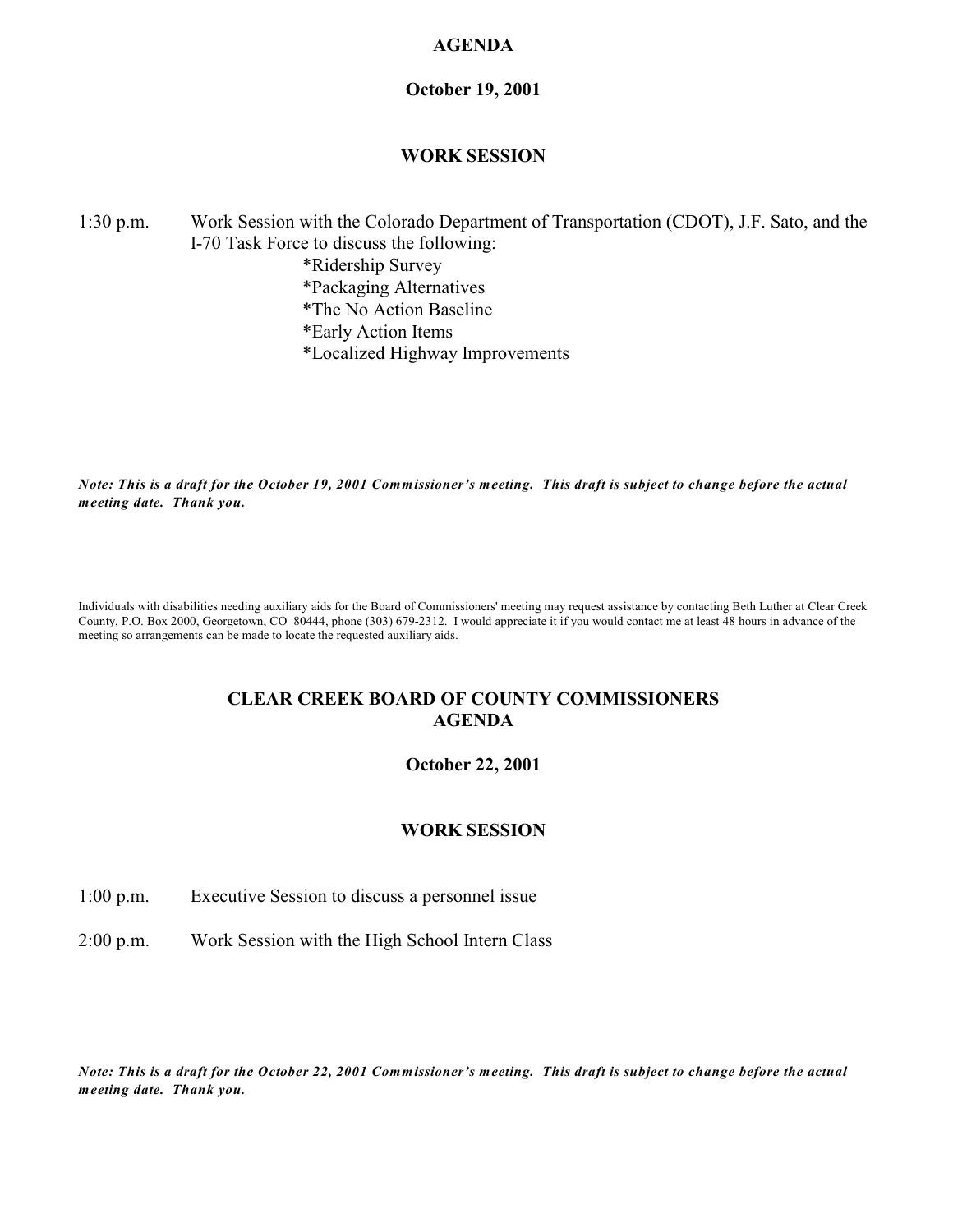Individuals with disabilities needing auxiliary aids for the Board of Commissioners' meeting may request assistance by contacting Beth Luther at Clear Creek County, P.O. Box 2000, Georgetown, CO 80444, phone (303) 679-2312. I would appreciate it if you would contact me at least 48 hours in advance of the meeting so arrangements can be made to locate the requested auxiliary aids.

# REVISION #1  **CLEAR CREEK BOARD OF COUNTY COMMISSIONERS MEETING AGENDA October 23, 2001**

### **WORK SESSION**

- 7:00 a.m. Breakfast Meeting with Gilpin and Summit Counties
- 8:30 a.m. Elected Officials Status Reports

### **ACTION**

- 9:15 a.m. Consideration of approval of accepting deeds from Frank Lowe for property east of Idaho Springs
- 9:30 a.m. Board of Social Services Meeting

### **WORK SESSION**

10:00 a.m. Work Session with the Open Space Commission to review bylaws and the operating plan

### **ACTION**

- 11:00 a.m. Consideration of appeal of variance fee for the O'Neill party, Case #6-AP-01 Consideration of appeal of variance fee for the Poe party, Case #7-AP-01
- 11:30 a.m. Consideration of approval of Special Events Permit for the Historical Society of Idaho Springs

### **WORK SESSION**

- 11:35 a.m. Department Head Luncheon
- 1:00 p.m. 2002 Budget Work Sessions with Veterans, County Attorney, Ambulance Fund, Special Projects, and the Conservation Trust Fund

### **ACTION**

4:00 p.m. Consideration of approval of employee contracts for Tim Allen and Cindy Dicken

*Note: This is a draft for the October 23, 2001 Commissioner's meeting. This draft is subject to change before the actual meeting date. Thank you.*

Individuals with disabilities needing auxiliary aids for the Board of Commissioners' meeting may request assistance by contacting Beth Luther at Clear Creek County, P.O. Box 2000, Georgetown, CO 80444, phone (303) 679-2312. I would appreciate it if you would contact me at least 48 hours in advance of the meeting so arrangements can be made to locate the requested auxiliary aids.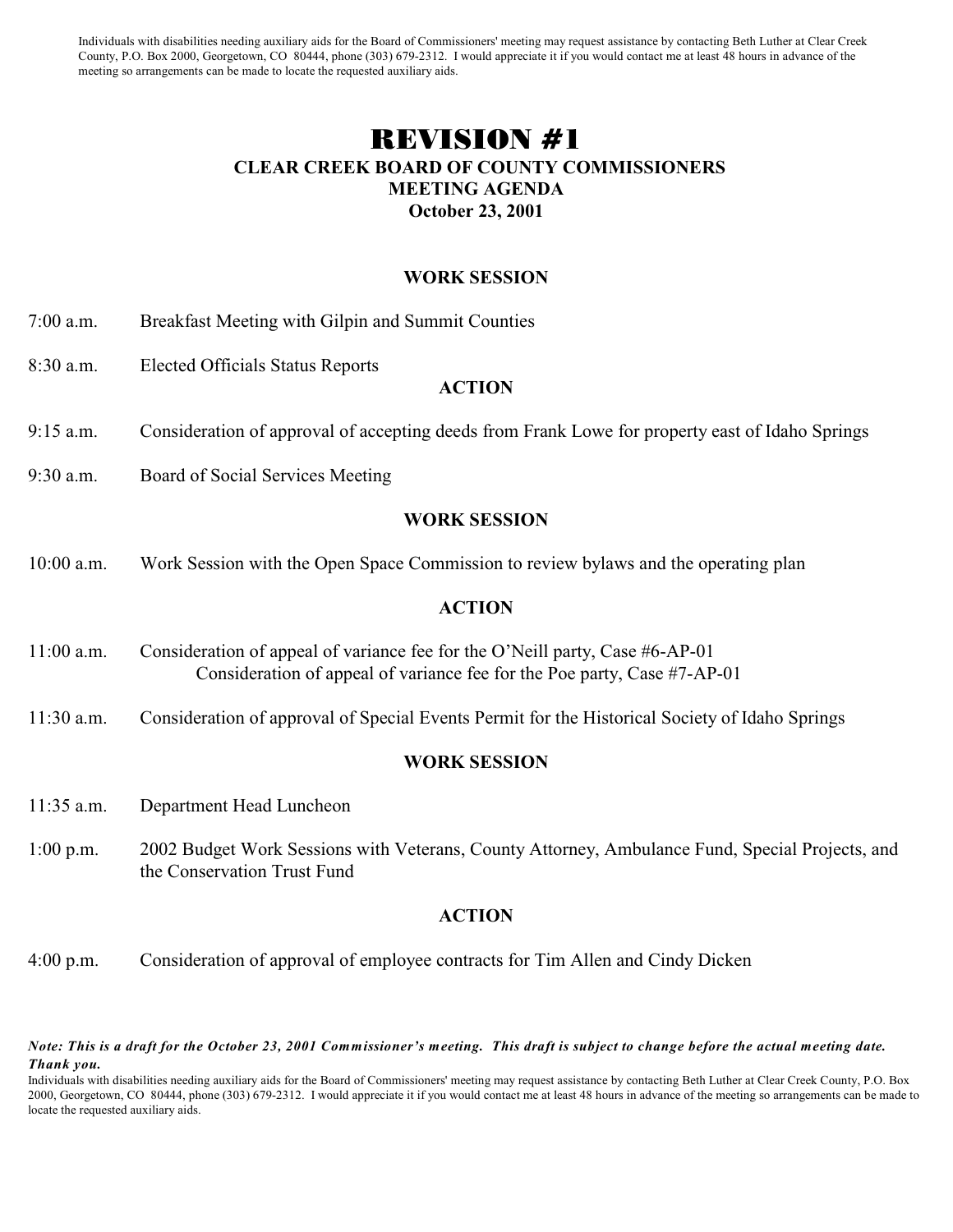### **CLEAR CREEK BOARD OF COUNTY COMMISSIONERS AGENDA October 24, 2001**

### **ACTION**

9:00 a.m. Consideration of approval of Contract For Services between the Clear Creek County Mapping Department and Merrick and Co. for Phase II of the Aerial Mapping Project

### **WORK SESSION**

- 9:30 a.m. Executive Session to receive legal advice
- 10:30 a.m. Vouchers
- 12:00 p.m. Break for Lunch
- 1:00 p.m. 2002 Budget Work Sessions with Emergency Management, Revolving Loans Fund, Sales Tax Fund, Solid Waste, and Maintenance Departments
- 4:30 p.m. Work Session with Medill Barnes and Gilpin County Commissioner Web Sill

#### *Note: This is a draft for the October 24, 2001 Commissioner's meeting. This draft is subject to change before the actual meeting date. Thank you.*

Individuals with disabilities needing auxiliary aids for the Board of Commissioners' meeting may request assistance by contacting Beth Luther at Clear Creek County, P.O. Box 2000, Georgetown, CO 80444, phone (303) 679-2312. I would appreciate it if you would contact me at least 48 hours in advance of the meeting so arrangements can be made to locate the requested auxiliary aids.

# **REVISION #3**

# **CLEAR CREEK BOARD OF COUNTY COMMISSIONERS MEETING AGENDA October 30, 2001**

- 9:15 a.m. Consideration of approval of Contract Change Letter for the Clear Creek/Gilpin Subregion Gaming Grant
- 9:30 a.m. Consideration of approval of Intergovernmental Agreement and First Amendment to the Intergovernmental Agreement for the Tri County Workforce Agreement
- 9:45 a.m. Consideration of approval of replacement of microfilming duplicator for Clerk's Office
- 10:00 a.m. Consideration of approval of Resolution #01-100, road naming of road off of Yankee Creek Road to Bear Meadow Trail
- 10:30 a.m. Abatement Hearings (See Attached)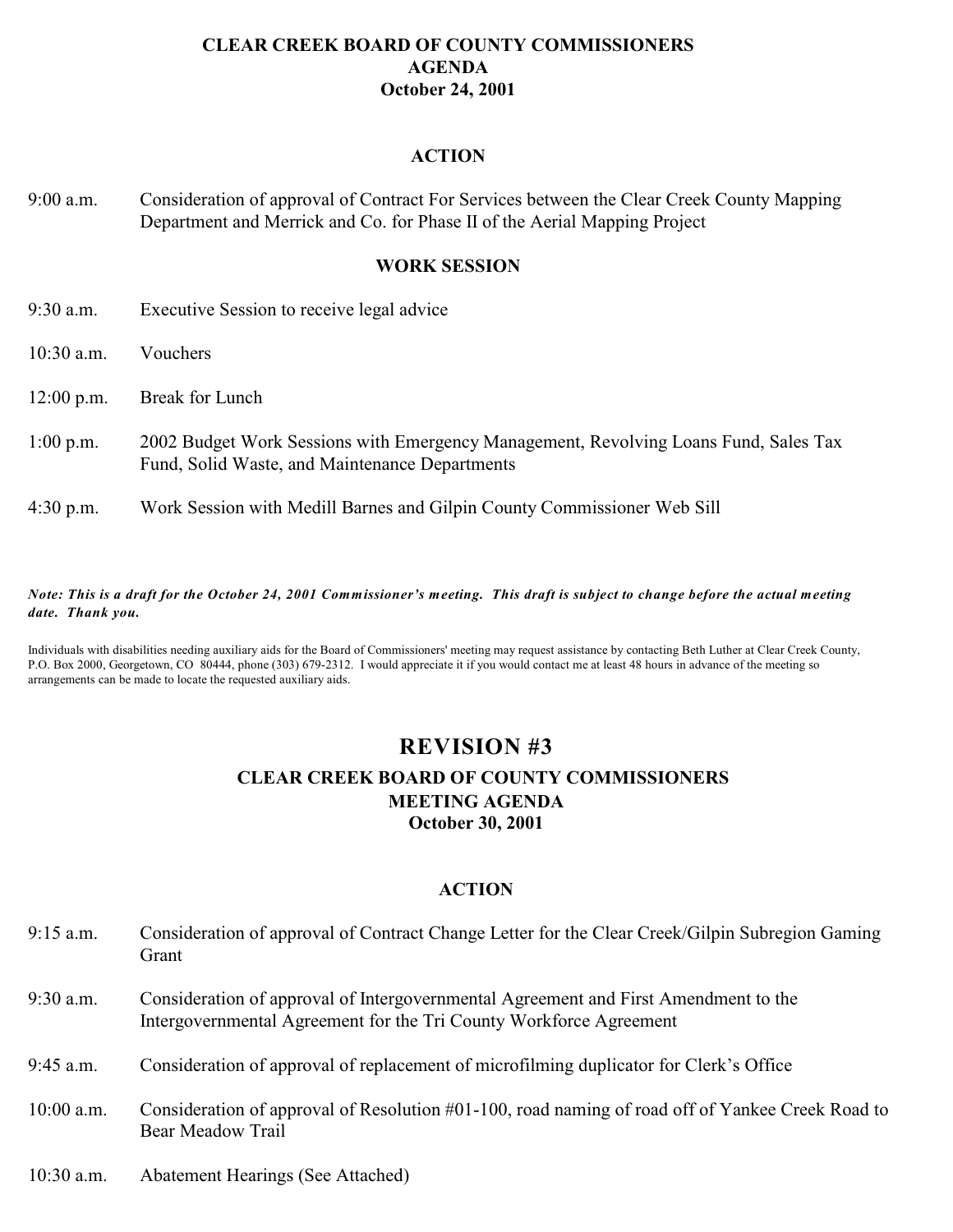- 11:30 a.m. Consideration of approval of Special Warranty Deeds: 14 deeds for 16 parcels in Sections 31, 26, 21, 31, 30, 22, 23, 28, and 25; in T3SR73W and T3SR74W
- 11:45 a.m. Consideration of approval of contract change to extend gaming contract for gaming staff support
- 12:00 p.m. Break for Lunch
- 1:00 p.m. Consideration of approval of Resolution #01-97, Rezoning Case #263 from MR-1 to AG for Kelly and Jennifer Babeon, 1772 Alvarado Road, Parcel 2A of the Berry Division of Land
- 1:30 p.m. Consideration of approval of Resolution #01-116, accepting of LEAF grant for the Sheriff's Department
- 1:45 p.m. Consideration of approval of employee contract with Deb Kirkham

## **WORK SESSION**

2:00 p.m. 2002 Budget Work Sessions with Planning, Environmental Health, Site Development Department, Mapping, and Building Inspector

## **ACTION**

4:30 p.m. Consideration of approval of capital improvement allocation for construction of new animal shelter

### *Note: This is a draft for the October 30, 2001 Commissioner's meeting. This draft is subject to change before the actual meeting date. Thank you.*

Individuals with disabilities needing auxiliary aids for the Board of Commissioners' meeting may request assistance by contacting Beth Luther at Clear Creek County, P.O. Box 2000, Georgetown, CO 80444, phone (303) 679-2312. I would appreciate it if you would contact me at least 48 hours in advance of the meeting so arrangements can be made to locate the requested auxiliary aids.

# REVISION #1

# **CLEAR CREEK BOARD OF COUNTY COMMISSIONERS MEETING AGENDA**

**November 6, 2001**

# **WORK SESSION**

8:30 a.m. Service Unit Manager Reports with Administration and Human Services

- 9:30 a.m. Consideration of acceptance of Grant of Easement and other easements given to the County along Blue Ridge Road
- 9:45 a.m. Consideration of approval of employee contract with Craig Abrahamson
- 10:00 a.m. Consideration of approval of Resolution #01-106, Exemption by Resolution #01-EX-13, to divide County land in Section 31, T3SR73W
- 10:30 a.m. Consideration of approval of Resolution #01-108, for Major Plan Amendment Case #01-PDA-03, for Sandy Olnhausen to modify the uses under the Official Development Plan to include RV and Boat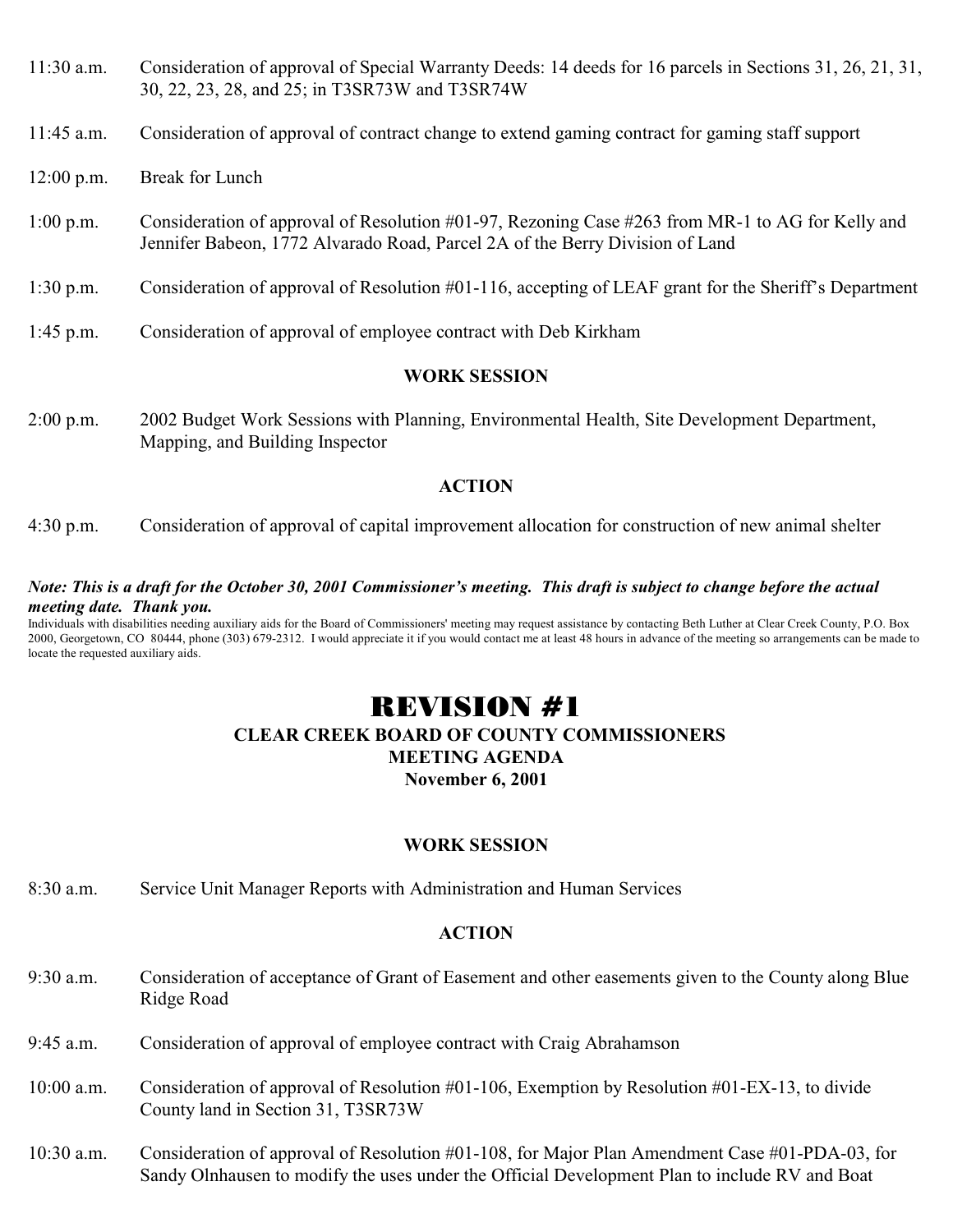Storage facility not to exceed 110 units, Idaho Springs

11:00 a.m. Continued consideration of approval of renewed water lease with Berthoud Pass Ski Area

### **WORK SESSION**

- 11:30 a.m. Work Session and Update with the Clear Creek County Tourism Board
- 12:00 p.m. Break for Lunch
- 1:00 p.m. 2002 Budget Work Sessions with the Nursing Department, Human Services, Youth Services, and the Emergency Reserve Fund

### **ACTION**

- 4:25 p.m. Consideration of approval of Resolution #01-117, to release the Letter of Credit for RMX Global Logistics
- 4:30 p.m. Consideration of approval of reclassification of Board of Adjustment members
- 4:35 p.m. Consideration of approval of TEA-21 Enhancement Requests for years 2003, 2004, 2005
- 4:40 p.m. Consideration of approval of Gaming Contract Award for the District Attorney's office Consideration of approval of Gaming Contract Award for Clear Creek County Advocates Consideration of approval of Gaming Contract Award for Mt. Evans Hospice

*Note: This is a draft for the November 6, 2001 Commissioner's meeting. This draft is subject to change before the actual meeting date. Thank you.*

Individuals with disabilities needing auxiliary aids for the Board of Commissioners' meeting may request assistance by contacting Beth Luther at Clear Creek County, P.O. Box 2000, Georgetown, CO 80444, phone (303) 679-2312. I would appreciate it if you would contact me at least 48 hours in advance of the meeting so arrangements can be made to locate the requested auxiliary aids.

## **CLEAR CREEK BOARD OF COUNTY COMMISSIONERS AGENDA**

**November 8, 2001**

# **WORK SESSION**

9:00 a.m. to 4:00 p.m. Joint Meeting with Clear Creek County, Town of Georgetown, Park County Commissioners, Forest Service, and the FHWA to discuss Guanella Pass

**NOTE: This meeting will be held at the FHWA Office, 555 Zang Street, Lakewood**

*Note: This is a draft for the November 8, 2001 Commissioner's meeting. This draft is subject to change before the actual meeting date. Thank you.*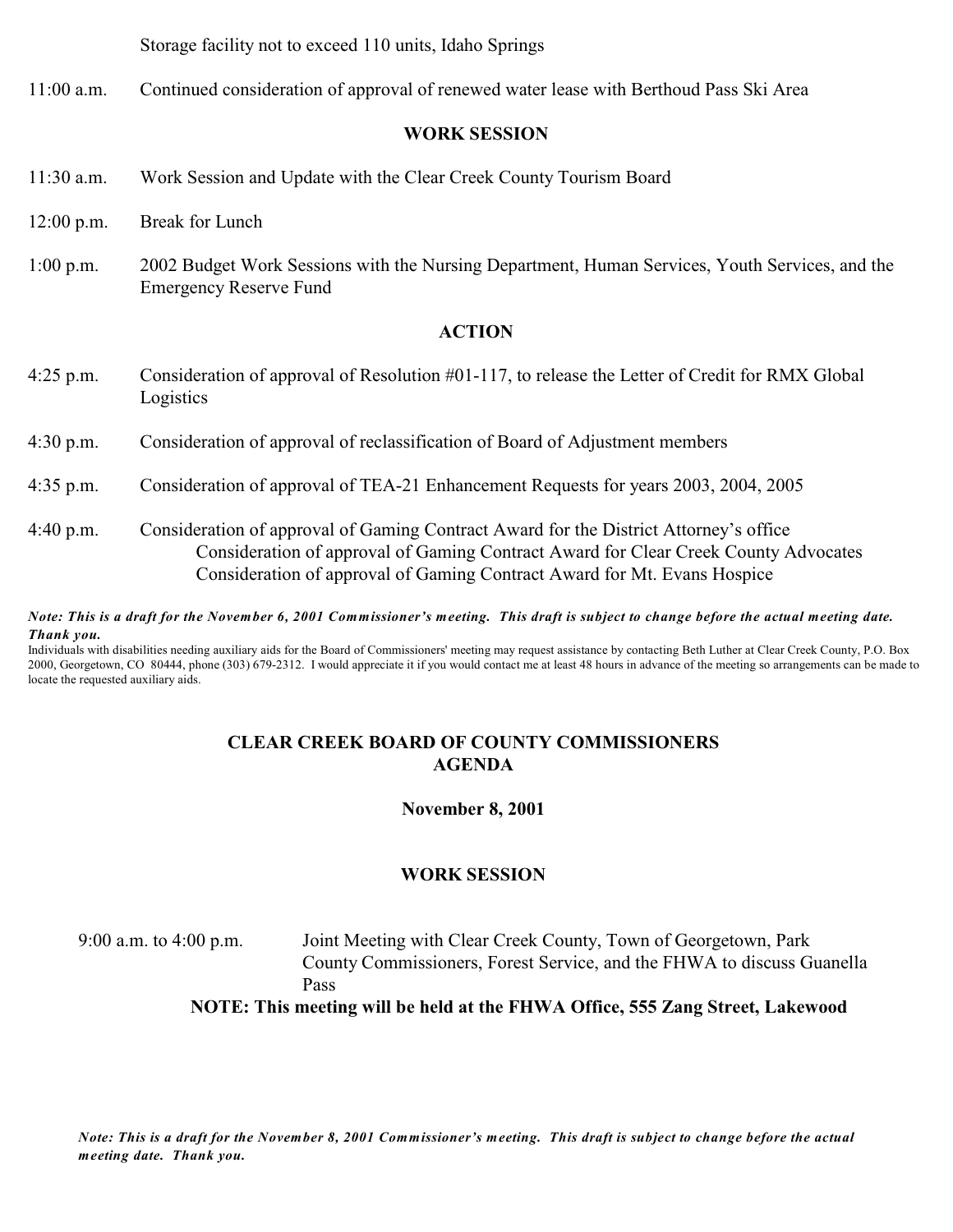Individuals with disabilities needing auxiliary aids for the Board of Commissioners' meeting may request assistance by contacting Beth Luther at Clear Creek County, P.O. Box 2000, Georgetown, CO 80444, phone (303) 679-2312. I would appreciate it if you would contact me at least 48 hours in advance of the meeting so arrangements can be made to locate the requested auxiliary aids.

# **CLEAR CREEK BOARD OF COUNTY COMMISSIONERS AGENDA November 14, 2001**

### **WORK SESSION**

1:00 p.m.Vouchers

1:30 p.m.Executive Session to receive legal advice

### **ACTION**

3:30 p.m. Consideration of approval of Resolution #01-50, creation of fee schedule for road cut permits for the Road and Bridge Department

4:00 p.m.Continued consideration of approval of employee contract with Craig Abrahamson

4:30 p.m.Continued consideration of approval of renewed water lease with Berthoud Pass Ski Area

4:45 p.m.Consideration of appointment Rick Scott as the new Veterans Service Officer for Clear Creek County

*Note: This is a draft for the November 14, 2001 Commissioner's meeting. This draft is subject to change before the actual meeting date. Thank you.*

Individuals with disabilities needing auxiliary aids for the Board of Commissioners' meeting may request assistance by contacting Beth Luther at Clear Creek County, P.O. Box 2000, Georgetown, CO 80444, phone (303) 679-2312. I would appreciate it if you would contact me at least 48 hours in advance of the meeting so arrangements can be made to locate the requested auxiliary aids.

## **CLEAR CREEK BOARD OF COUNTY COMMISSIONERS MEETING AGENDA November 20, 2001**

### **WORK SESSION**

7:00 a.m. Breakfast Meeting with Gilpin and Summit Counties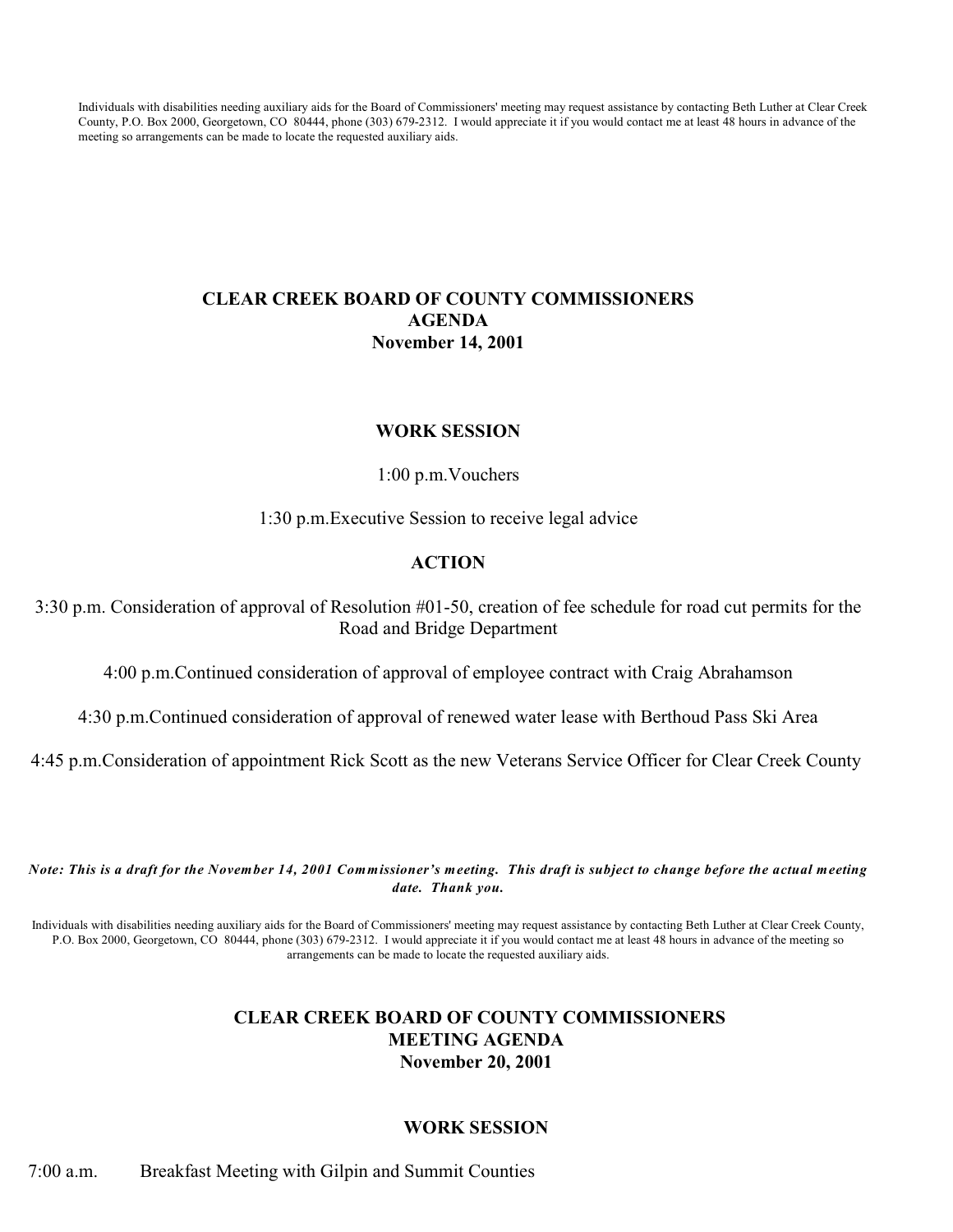8:30 a.m. Service Unit Manager Reports with Land Use and Road and Bridge Departments **ACTION** 9:45 a.m. Consideration of Parson's Engineering Invoice for services **WORK SESSION** 10:00 a.m. Work Session with Dr. Lutz, owner of the Community Service Center Building **ACTION** 11:00 a.m. Signing of approved Resolution #01-109, amendment to approved Official Development Plan for Beaver Brook Residences for commercial section of the project, Floyd Hill **WORK SESSION** 11:10 a.m. Work Session with Paul Fiorino to discuss the Brookvale School **ACTION**

11:30 a.m. Discussion of County lands to be leased to the Division of Wildlife

### **WORK SESSION**

- 12:00 p.m. Break for Lunch
- 1:00 p.m. 2002 Budget Work Sessions with Animal Control, Sheriff, Confinement, Communications, and Emergency 911 Surcharge funds

### **ACTION**

4:30 p.m. Continued consideration of approval of Resolution #01-50, creation of fee schedule for road cut permits for the Road and Bridge Department

*Note: This is a draft for the November 20, 2001 Commissioner's meeting. This draft is subject to change before the actual meeting date. Thank you.*

Individuals with disabilities needing auxiliary aids for the Board of Commissioners' meeting may request assistance by contacting Beth Luther at Clear Creek County, P.O. Box 2000, Georgetown, CO 80444, phone (303) 679-2312. I would appreciate it if you would contact me at least 48 hours in advance of the meeting so arrangements can be made to locate the requested auxiliary aids.

# **CLEAR CREEK BOARD OF COUNTY COMMISSIONERS AGENDA**

### **November 26, 2001**

# **ACTION**

10:00 a.m. Prioritization of Clear Creek County TEA-21 Enhancement Requests with DRCOG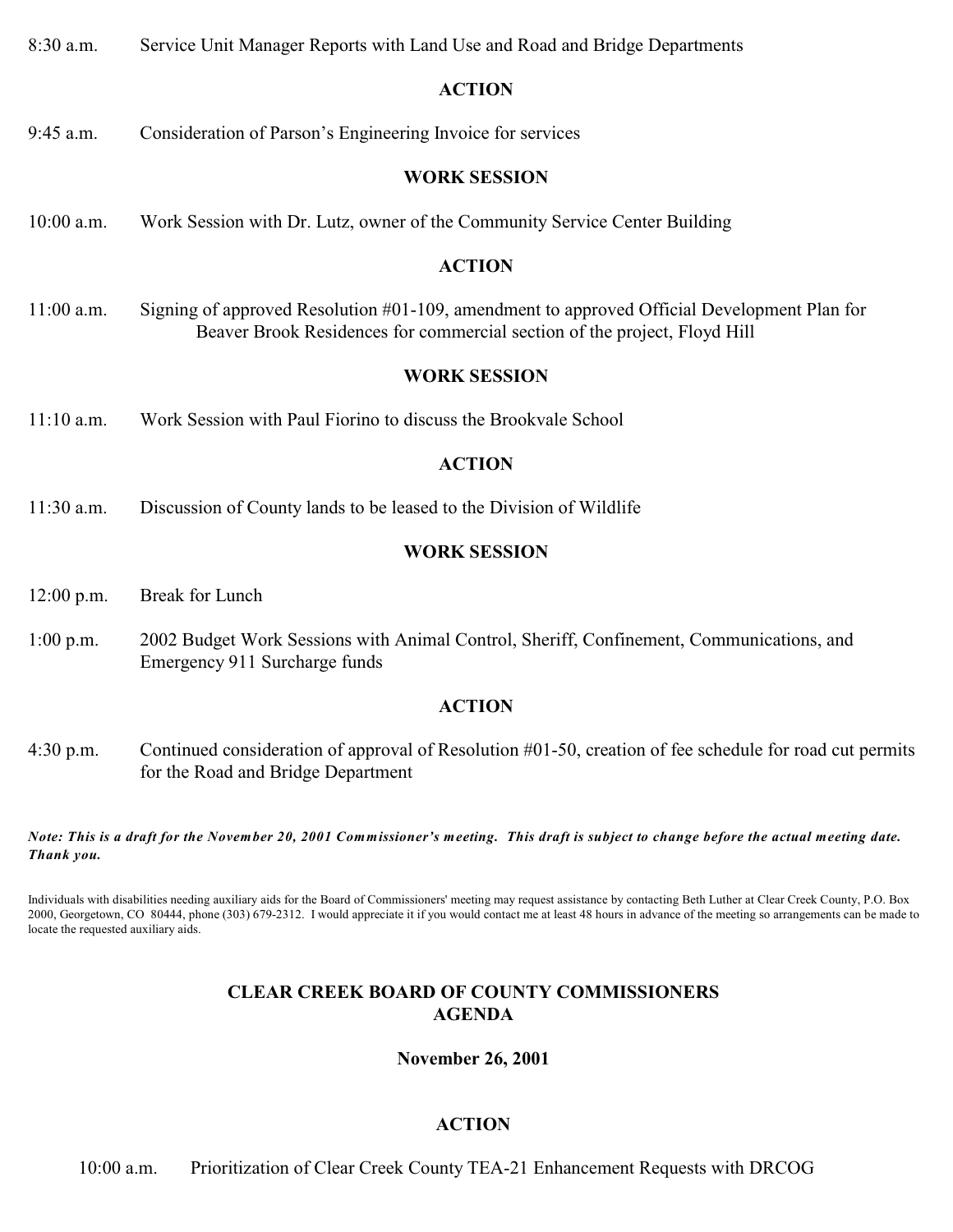*Note: This is a draft for the November 26, 2001 Commissioner's meeting. This draft is subject to change before the actual meeting date. Thank you.*

Individuals with disabilities needing auxiliary aids for the Board of Commissioners' meeting may request assistance by contacting Beth Luther at Clear Creek County, P.O. Box 2000, Georgetown, CO 80444, phone (303) 679-2312. I would appreciate it if you would contact me at least 48 hours in advance of the meeting so arrangements can be made to locate the requested auxiliary aids.

### **CLEAR CREEK BOARD OF COUNTY COMMISSIONERS MEETING AGENDA November 27, 2001**

### **WORK SESSION**

- 8:30 a.m. Elected Officials Status Reports
- 10:00 a.m. Work Session with the Open Space Commission

### **ACTION**

10:30 a.m. Consideration of approval of PRB policy concerning PTO cash outs for Clear Creek County employees

### **WORK SESSION**

- 12:00 p.m. Break for Lunch
- 1:00 p.m. 2002 Budget Work Sessions

### **ACTION**

- 4:00 p.m. Public Hearing to discuss the proposed 2002 Clear Creek County Budget
- 5:00 p.m. Break for Dinner
- 6:30 p.m. Public Hearing to discuss the proposed 2002 Library District Fund
- 7:00 p.m. Public Hearing to discuss the proposed 2002 Clear Creek County Budget

*Note: This is a draft for the November 27, 2001 Commissioner's meeting. This draft is subject to change before the actual meeting date. Thank you.*

Individuals with disabilities needing auxiliary aids for the Board of Commissioners' meeting may request assistance by contacting Beth Luther at Clear Creek County, P.O. Box 2000, Georgetown, CO 80444, phone (303) 679-2312. I would appreciate it if you would contact me at least 48 hours in advance of the meeting so arrangements can be made to locate the requested auxiliary aids.

# **REVISION #4**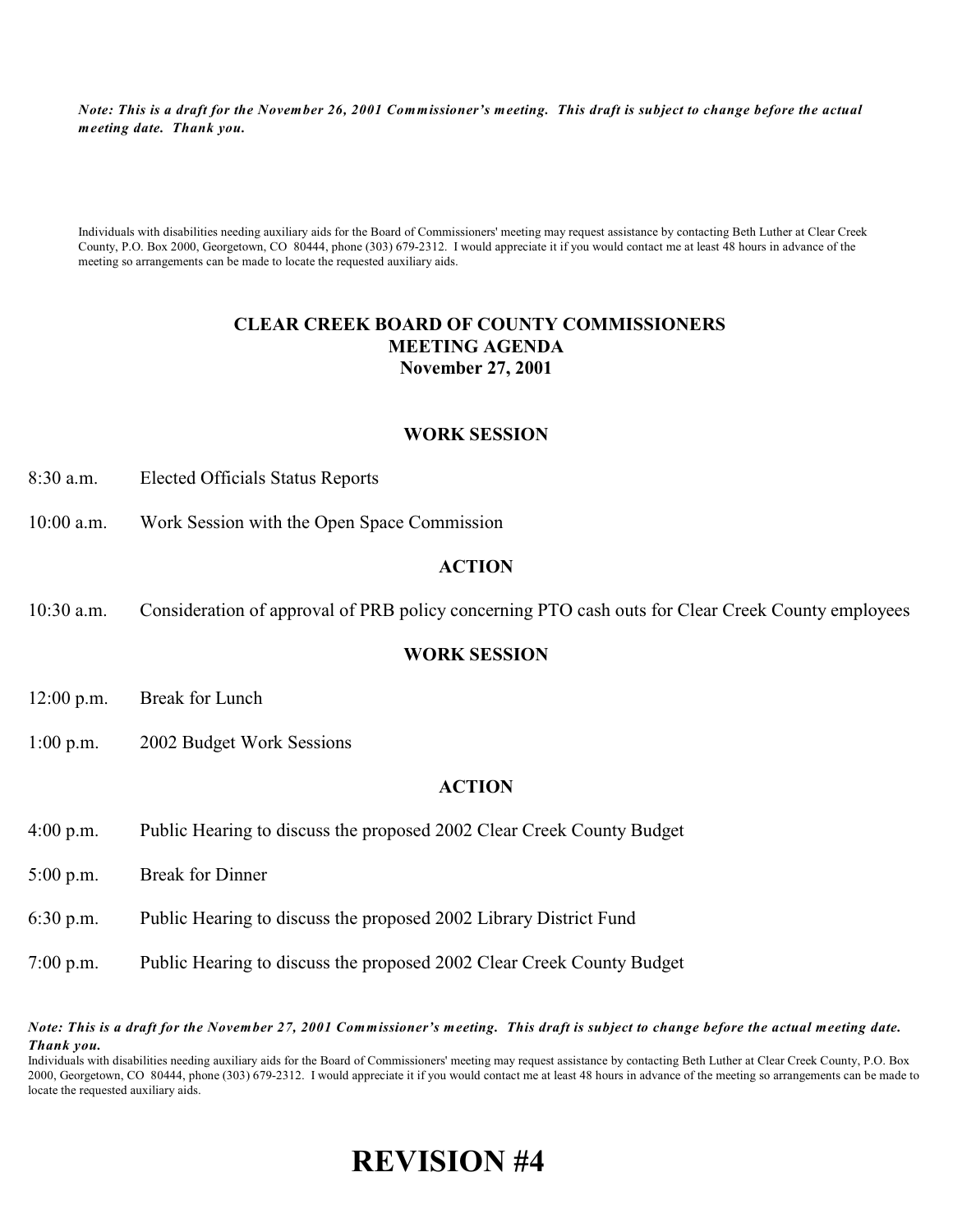### **CLEAR CREEK BOARD OF COUNTY COMMISSIONERS AGENDA November 28, 2001**

### **WORK SESSION**

1:00 p.m. Vouchers

### **ACTION**

| $2:30$ p.m. | Consideration of approval of EMS Subsidy Funds for Clear Creek County                                                                                    |
|-------------|----------------------------------------------------------------------------------------------------------------------------------------------------------|
| $2:35$ p.m. | Consideration of approval of Gaming Grant Contracts for Road and Bridge and Emergency<br>Management                                                      |
| $2:45$ p.m. | Consideration of approval of signing closing documents for the Open Space Commission to<br>purchase the Mammoth Claim                                    |
| $2:50$ p.m. | Consideration of approval of adding the Chicago Creek Clinic as an additional Workmen's<br>Compensation provider for Clear Creek County employees        |
| $3:00$ p.m. | Consideration of approval of a Cartographer Technician to assist with the Clear Creek/Gilpin<br><b>Subregion Gaming Grant</b>                            |
| $3:05$ p.m. | Consideration of approval of Resolution $\#01-124$ , rescinding Resolution $\#94-54$ , removing<br>authority granted to the County Administrator therein |

*Note: This is a draft for the November 28, 2001 Commissioner's meeting. This draft is subject to change before the actual meeting date. Thank you.*

Individuals with disabilities needing auxiliary aids for the Board of Commissioners' meeting may request assistance by contacting Beth Luther at Clear Creek County, P.O. Box 2000, Georgetown, CO 80444, phone (303) 679-2312. I would appreciate it if you would contact me at least 48 hours in advance of the meeting so arrangements can be made to locate the requested auxiliary aids.

# **REVISION #1**

# **CLEAR CREEK BOARD OF COUNTY COMMISSIONERS**

**AGENDA**

**December 3, 2001**

### **WORK SESSION**

11:30 a.m. Work Session with the County Assessor and the County Attorney

### **ACTION**

2:30 p.m. Joint Meeting with Commissioners of Grand and Clear Creek Counties and Henderson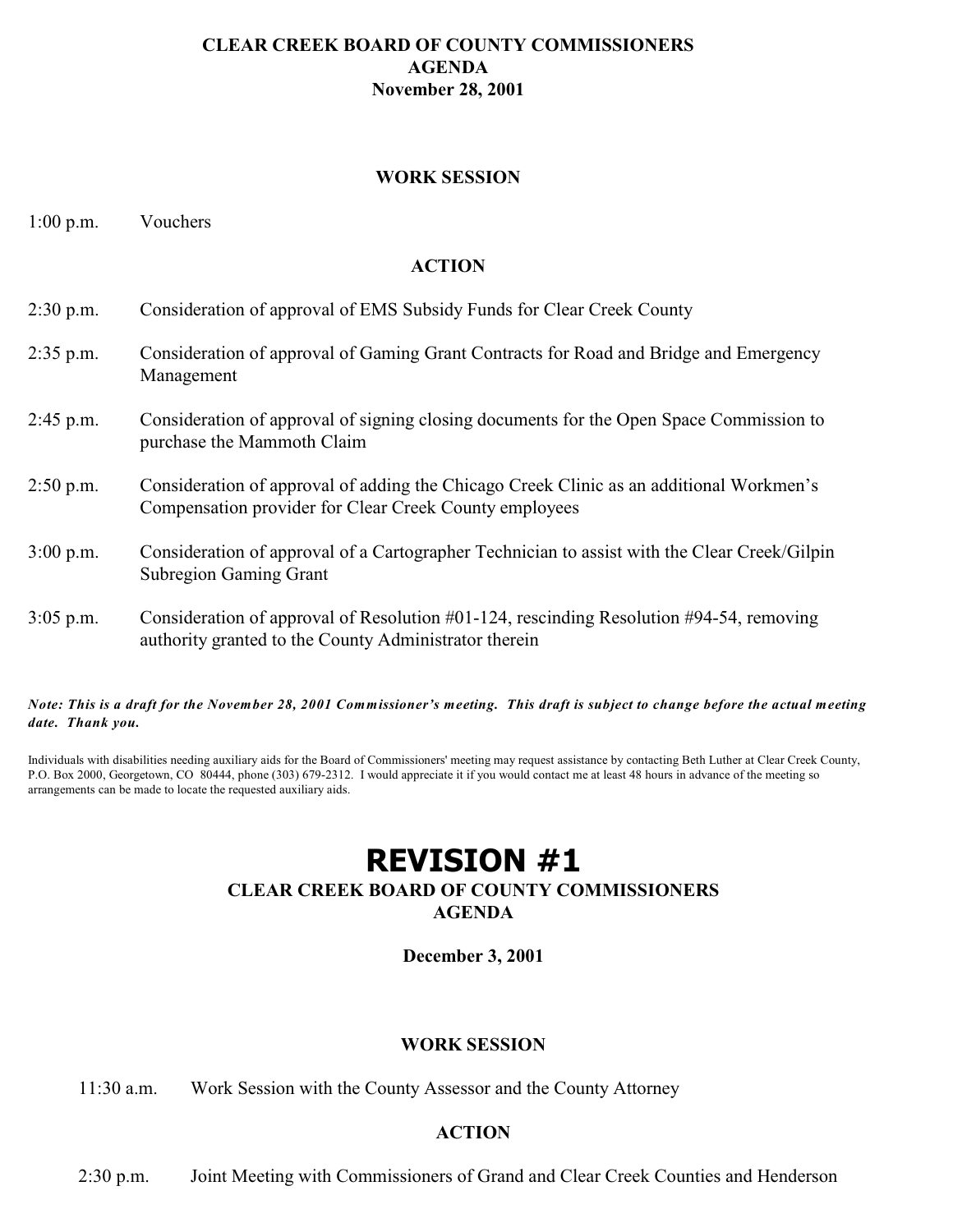*Note: This is a draft for the December 3, 2001 Commissioner's meeting. This draft is subject to change before the actual meeting date. Thank you.*

Individuals with disabilities needing auxiliary aids for the Board of Commissioners' meeting may request assistance by contacting Beth Luther at Clear Creek County, P.O. Box 2000, Georgetown, CO 80444, phone (303) 679-2312. I would appreciate it if you would contact me at least 48 hours in advance of the meeting so arrangements can be made to locate the requested auxiliary aids.

# **REVISION #1 CLEAR CREEK BOARD OF COUNTY COMMISSIONERS MEETING AGENDA December 4, 2001**

### **WORK SESSION**

8:30 a.m. Service Unit Manager Reports with Administration and Human Services

### **ACTION**

9:45 a.m. Consideration of approval of U.S.G.S. Joint Funding Agreements for Clear Creek

### **WORK SESSION**

10:00 a.m. Work Session with Road and Bridge to discuss Silver Lakes Road

### **ACTION**

- 10:30 a.m. Consideration of approval of the Open Space Commission Operating Plan
- 11:00 a.m. Consideration of approval of a tavern license for Joe Sysel d.b.a. Shadows Ranch, Alvarado Road
- 11:15 a.m. Consideration of approval of Contract for Services for the Gaming Grants for the Clear Creek Advocates, the District Attorney's office, and the Mount Evans Hospice

### **WORK SESSION**

- 11:30 a.m. Work Session with Trailhead Wilderness School
- 12:00 p.m. Break for Lunch
- 1:00 p.m. 2002 Budget Work Sessions with the Open Space Commission, Coroner, Road and Bridge, and the Lodging Tax Fund/Tourism Board
- 4:30 p.m. Discussion with Kevin and Mary Semcken and the Circle K Ranch homeowners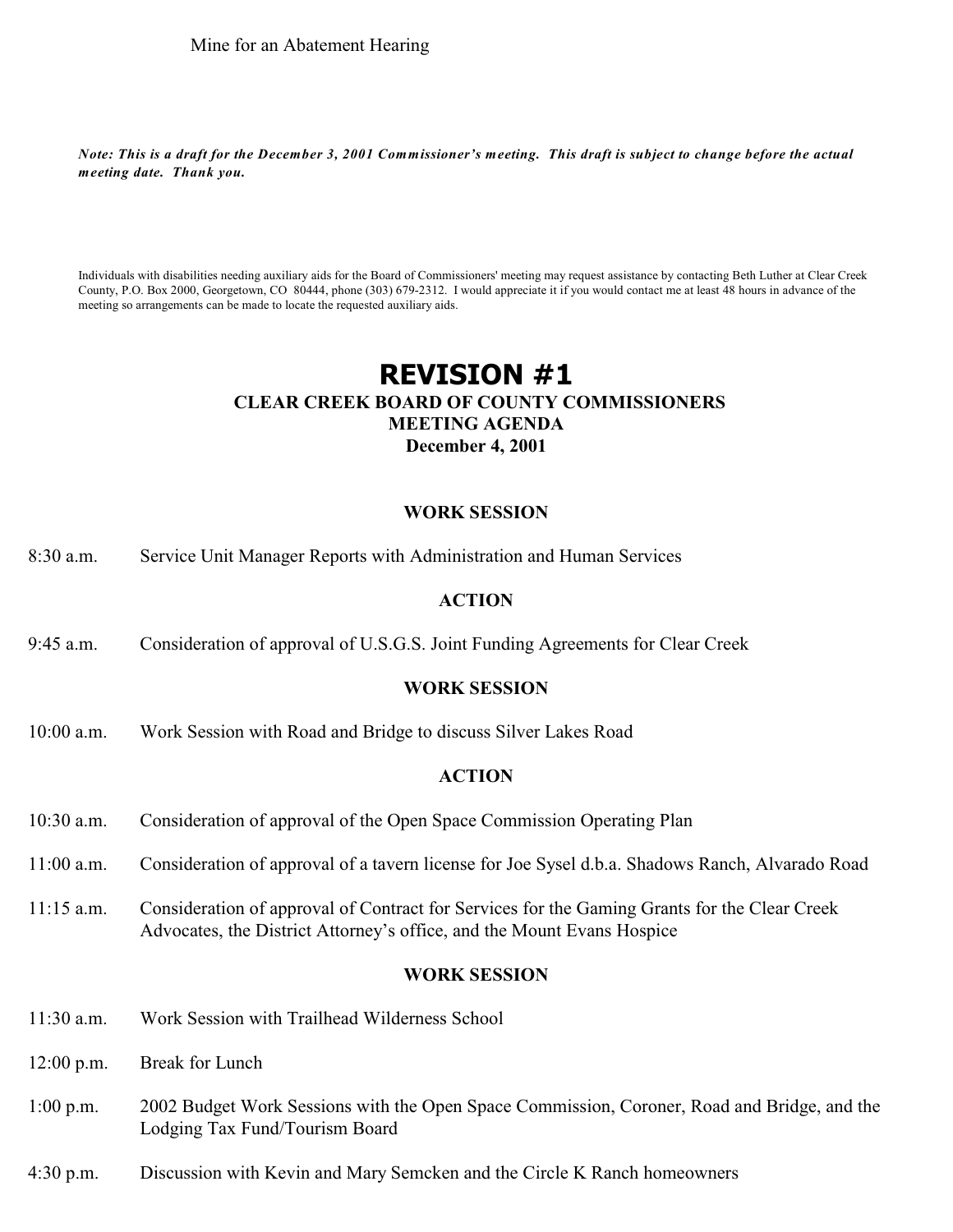5:30 p.m. Continued Henderson Mine Abatement Hearing

*Note: This is a draft for the December 4, 2001 Commissioner's meeting. This draft is subject to change before the actual meeting date. Thank you.*

Individuals with disabilities needing auxiliary aids for the Board of Commissioners' meeting may request assistance by contacting Beth Luther at Clear Creek County, P.O. Box 2000, Georgetown, CO 80444, phone (303) 679-2312. I would appreciate it if you would contact me at least 48 hours in advance of the meeting so arrangements can be made to locate the requested auxiliary aids.

# REVISION #1 **CLEAR CREEK BOARD OF COUNTY COMMISSIONERS AGENDA**

**December 10, 2001**

### **ACTION**

### 10:00 a.m. Continued Henderson Mine Abatement Hearing

### **WORK SESSION**

### 10:15 a.m. Work Session with Chief Accountant Carl Small to discuss the proposed 2002 budget

*Note: This is a draft for the December 10, 2001 Commissioner's meeting. This draft is subject to change before the actual meeting date. Thank you.*

Individuals with disabilities needing auxiliary aids for the Board of Commissioners' meeting may request assistance by contacting Beth Luther at Clear Creek County, P.O. Box 2000, Georgetown, CO 80444, phone (303) 679-2312. I would appreciate it if you would contact me at least 48 hours in advance of the meeting so arrangements can be made to locate the requested auxiliary aids.

### **CLEAR CREEK BOARD OF COUNTY COMMISSIONERS MEETING AGENDA December 11, 2001**

### **WORK SESSION**

8:30 a.m. Optional Time for work sessions

9:00 a.m. Work Session with the District Attorney Michael Goodbee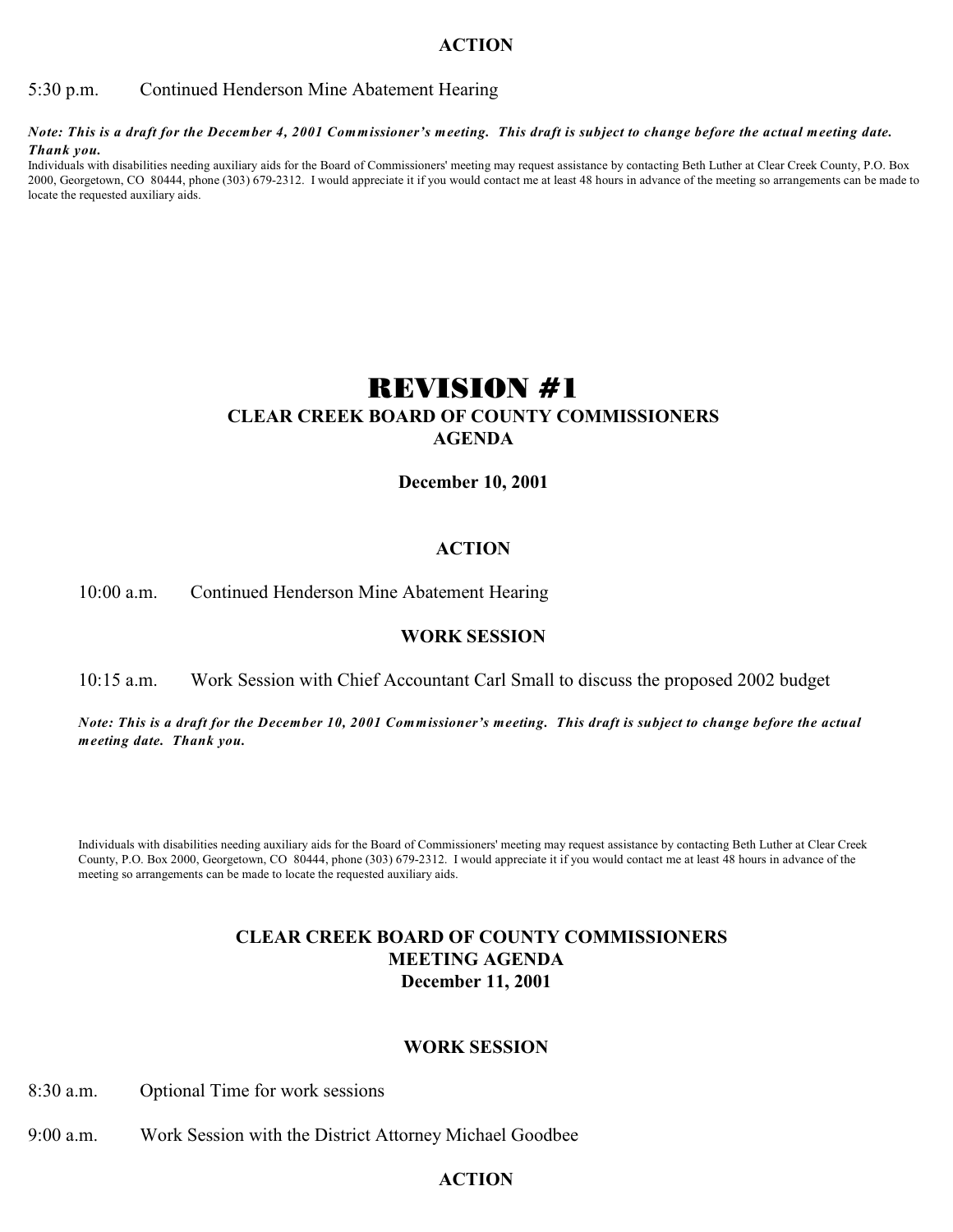Page 2 Board of County Commissioners Agenda December 11, 2001

9:45 a.m. Consideration of waiver of permit fees for the Road and Bridge Brook Forest Shop

### **WORK SESSION**

10:00 a.m. Discussion of transfer of management of the County lands known as the Arrastra at Mill Creek, Snyder Mountain site, and the Lila B. Mining Claim to the Open Space Commission

### **ACTION**

- 10:30 a.m. Consideration of approval of Resolution #01-120, Exemption by Resolution #01-EX-14, to divide County land in Section 21, T3SR73W Consideration of approval of Resolution #01-121, Exemption by Resolution #01-EX-15, to divide County land in Section 28, T3SR74W
- 11:00 a.m. Continued consideration of approval of Resolution #01-50, creation of fee schedule for road cut permits for the Road and Bridge Department
- 11:30 a.m. Consideration of approval of Special Warranty Deeds: one deed for one parcel in Section 28 for Colorado Investor's Trust; one deed for one parcel for the Lunnon party in Section 28; one deed for one parcel for Marathon Investments in Section 28; all in T3SR73W; one deed for three parcels for The Marquette Group et al/ Consolidated Empire Mines, Ltd in Section 21; two deeds for two parcels for the Quinn Family Trust/Louise Thompson in Section 26 and 25; all in T3SR74W

### **WORK SESSION**

12:00 p.m. Break for Lunch

- 1:00 p.m. Continued consideration of approval of PRB policy concerning PTO cash outs for Clear Creek County employees
- 1:30 p.m. Continued consideration of approval of signing a contract for the Open Space Commission to purchase the Mammoth Claim
- 2:00 p.m. Consideration of approval of Resolution #01-126, adoption of 2002 budget for Clear Creek County Consideration of approval of Resolution  $\#01-127$ , to appropriate sums of money Consideration of approval of Resolution #01-128, to levy general property tax Consideration of approval of Emergency Services District Resolution #01-01, to adopt the 2002 Emergency Services District Budget Consideration of approval of Emergency Services District Resolution #01-02, to appropriate sums of money Consideration of approval of Emergency Services District Resolution #01-03, to levy general property tax
- 2:30 p.m. Consideration of approval Special Warranty Deeds: one deed for 17 parcels for the TBM Land Conservancy Inc. in Sections 22,23,26, & 27, T3SR73W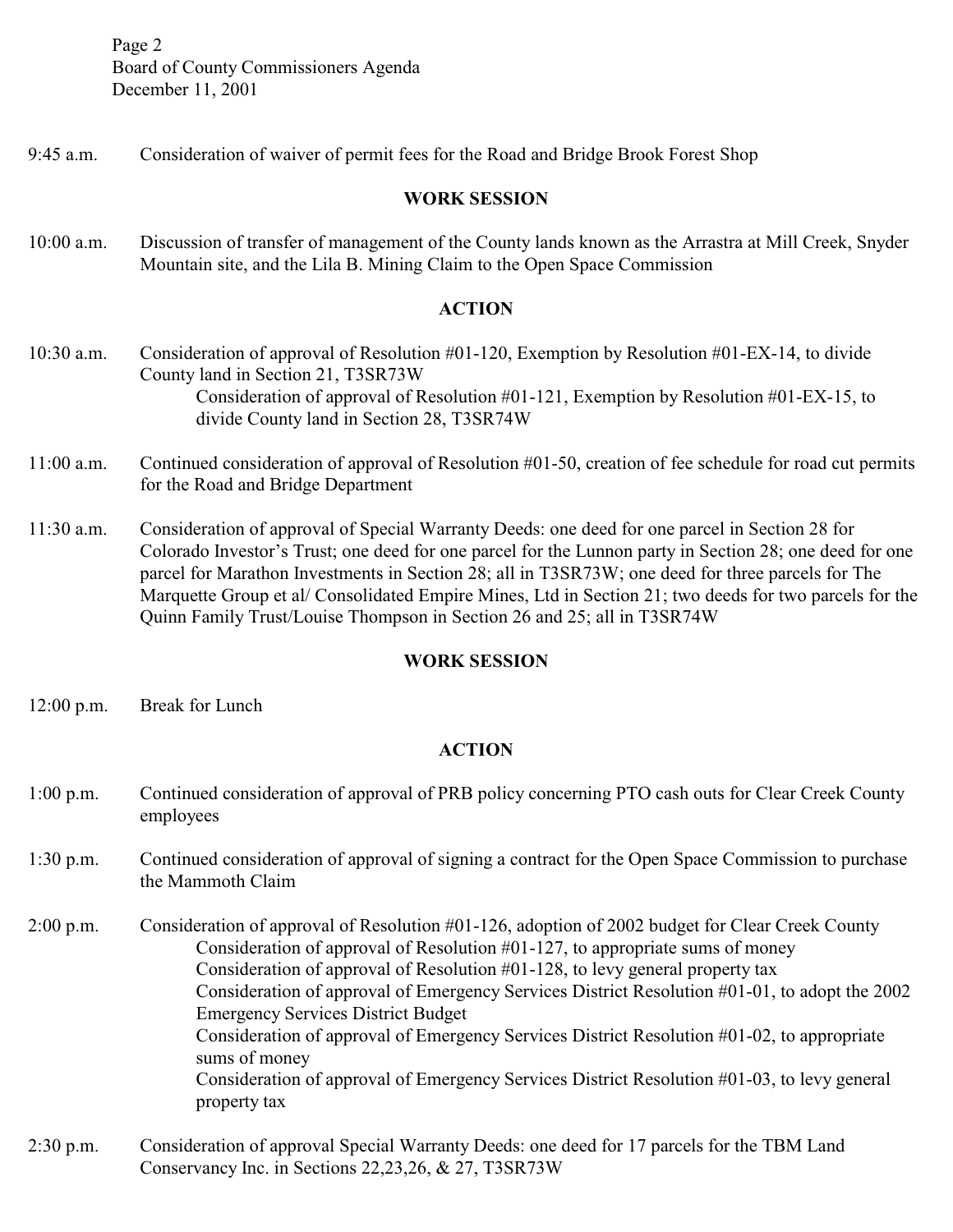Page 2 Board of County Commissioners Agenda December 11, 2001

- 3:00 p.m. Discussion of lease to the Division of Wildlife and review of contract for County lands with the Big Horn Sheep Society
- 4:00 p.m. Consideration of approval of adoption of the Wage Compensation Plan for Clear Creek County employees
- 4:30 p.m. Consideration of approval of Grant of Easement to Clear Creek County for flood control on Virginia Canyon Road

### **WORK SESSION**

4:35 p.m. Work Session with the Upper Clear Creek Watershed Association

#### *Note: This is a draft for the December 11, 2001 Commissioner's meeting. This draft is subject to change before the actual meeting date. Thank you.*

Individuals with disabilities needing auxiliary aids for the Board of Commissioners' meeting may request assistance by contacting Beth Luther at Clear Creek County, P.O. Box 2000, Georgetown, CO 80444, phone (303) 679-2312. I would appreciate it if you would contact me at least 48 hours in advance of the meeting so arrangements can be made to locate the requested auxiliary aids.

# **REVISION #2 CLEAR CREEK BOARD OF COUNTY COMMISSIONERS AGENDA December 12, 2001**

### **WORK SESSION**

9:30 a.m. Vouchers

### **ACTION**

- 11:00 a.m. Continued consideration of approval of Resolution #01-50, creation of fee schedule for road cut permits for the Road and Bridge Department
- 12:00 p.m. Break for Lunch
- 1:15 p.m. Consideration of approval of Education Agreement with Kelly Miller of the Nursing Department

### **WORK SESSION**

- 1:30 p.m. Work Session with Gary Severson of NWCOG and Commissioner Bill Wallace of Summit County to discuss the Rural Resort Regions
- 2:30 p.m. Continued discussion with Kevin and Mary Semcken and the Circle K Ranch homeowners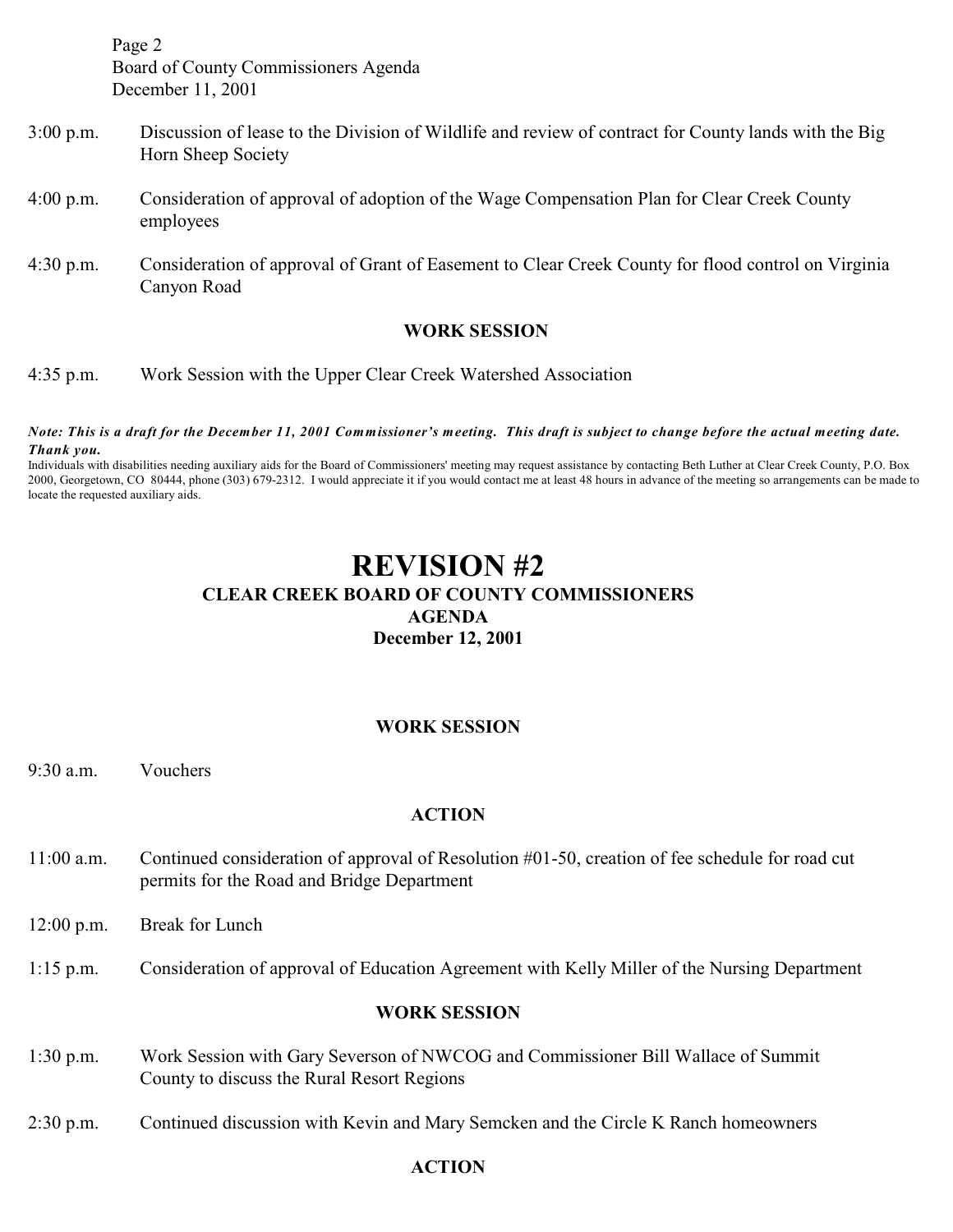Page 2 Board of County Commissioners Agenda December 11, 2001

### 3:30 p.m. Consideration of approval of Resolution #01-130, changing of road name from Foxridge Drive to Fox Ridge Drive

*Note: This is a draft for the December 12, 2001 Commissioner's meeting. This draft is subject to change before the actual meeting date. Thank you.*

Individuals with disabilities needing auxiliary aids for the Board of Commissioners' meeting may request assistance by contacting Beth Luther at Clear Creek County, P.O. Box 2000, Georgetown, CO 80444, phone (303) 679-2312. I would appreciate it if you would contact me at least 48 hours in advance of the meeting so arrangements can be made to locate the requested auxiliary aids.

### **CLEAR CREEK BOARD OF COUNTY COMMISSIONERS AGENDA**

**December 14, 2001**

### **WORK SESSION**

10:30 a.m. Joint Meeting with CDOT, J.F. Sato and Associates, and the I-70 Task Force

*Note: This is a draft for the December 14, 2001 Commissioner's meeting. This draft is subject to change before the actual meeting date. Thank you.*

Individuals with disabilities needing auxiliary aids for the Board of Commissioners' meeting may request assistance by contacting Beth Luther at Clear Creek County, P.O. Box 2000, Georgetown, CO 80444, phone (303) 679-2312. I would appreciate it if you would contact me at least 48 hours in advance of the meeting so arrangements can be made to locate the requested auxiliary aids.

### **CLEAR CREEK BOARD OF COUNTY COMMISSIONERS MEETING AGENDA December 18, 2001**

### **WORK SESSION**

- 7:00 a.m. Breakfast Meeting with Summit and Gilpin Counties
- 8:30 a.m. Service Unit Manager Reports with Land Use and Road and Bridge
- 10:00 a.m. Elected Officials Status Reports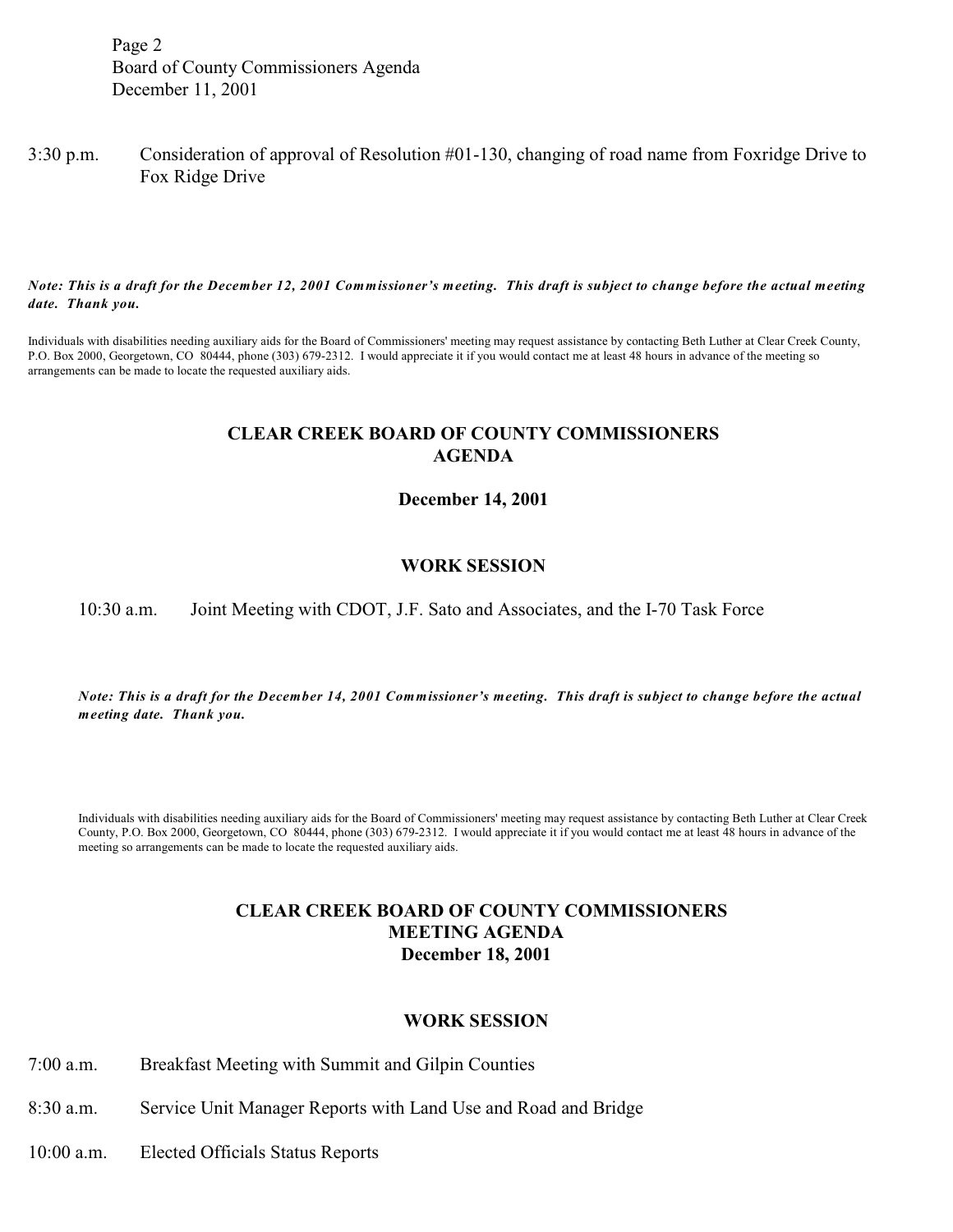Page 2 CLEAR CREEK BOARD OF COUNTY COMMISSIONERS Agenda December 18, 2001

### **ACTION**

| $10:50$ a.m. | Consideration of approval of Resolution $\#01-131$ , to amend Resolution $\#01-128$ , levying general<br>property taxes for the year 2001, to help defray the costs of government for Clear Creek County for the<br>2002 budget year |
|--------------|--------------------------------------------------------------------------------------------------------------------------------------------------------------------------------------------------------------------------------------|
| $11:00$ a.m. | Consideration of approval of Resolution #01-125, certification of mill levies                                                                                                                                                        |
| $11:30$ a.m. | Public Hearing to consider approval of Resolution #01-129, supplemental appropriations of the 2001<br>budget                                                                                                                         |
| 11:45 a.m.   | Consideration of approval of Health Insurance Contract for Clear Creek County employees for the year<br>2002                                                                                                                         |
| $12:00$ p.m. | Break for Lunch                                                                                                                                                                                                                      |
| $1:00$ p.m.  | Consideration of approval of Beanpole Contract with Municipal Telecom Services                                                                                                                                                       |
| $1:30$ p.m.  | Opening of sealed bids for County lands                                                                                                                                                                                              |
| $1:45$ p.m.  | Continue consideration of approval of U.S.G.S. Joint Funding Agreements for Clear Creek                                                                                                                                              |
|              | <b>WORK SESSION</b>                                                                                                                                                                                                                  |
| $2:00$ p.m.  | Work Session with Paul Fiorino and Peggy Stokstad to discuss the renovation of the Brookvale School                                                                                                                                  |
|              | <b>ACTION</b>                                                                                                                                                                                                                        |
| $3:00$ p.m.  | Consideration of supporting wastewater treatment west of Empire                                                                                                                                                                      |
| $3:30$ p.m.  | Consideration of approval of water filings for new storage sites                                                                                                                                                                     |
| $4:00$ p.m.  | Continued consideration of approval of the Open Space Commission Operating Plan<br>Continued consideration of approval of signing a contract for the Open Space Commission to<br>purchase<br>the Mammoth Claim                       |
| $4:30$ p.m.  | Consideration of approval of reappointment of Board of Adjustment members for the next term<br>beginning in 2002                                                                                                                     |
| $4:35$ p.m.  | Consideration of authorization of application for TEA-21 Section 5313(b) funds for a County wide                                                                                                                                     |

*Note: This is a draft for the December 18, 2001 Commissioner's meeting. This draft is subject to change before the actual meeting date. Thank you.*

transit element

Individuals with disabilities needing auxiliary aids for the Board of Commissioners' meeting may request assistance by contacting Beth Luther at Clear Creek County, P.O. Box 2000, Georgetown, CO 80444, phone (303) 679-2312. I would appreciate it if you would contact me at least 48 hours in advance of the meeting so arrangements can be made to locate the requested auxiliary aids.